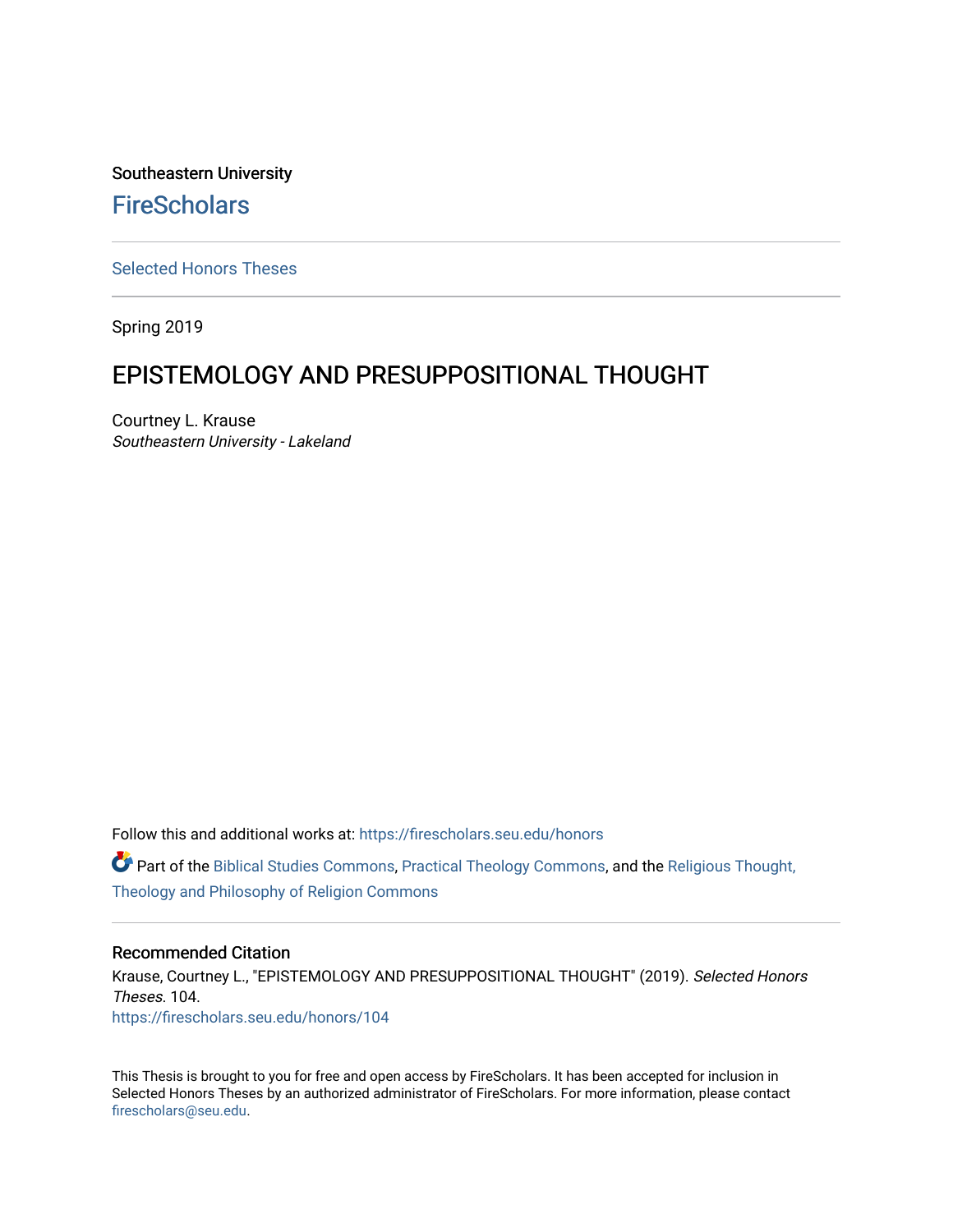# EPISTEMOLOGY AND PRESUPPOSITIONAL THOUGHT

by

# Courtney Krause

Submitted to the School of Honors Committee

in partial fulfillment

of the requirements for University Honors Scholars

Southeastern University

2019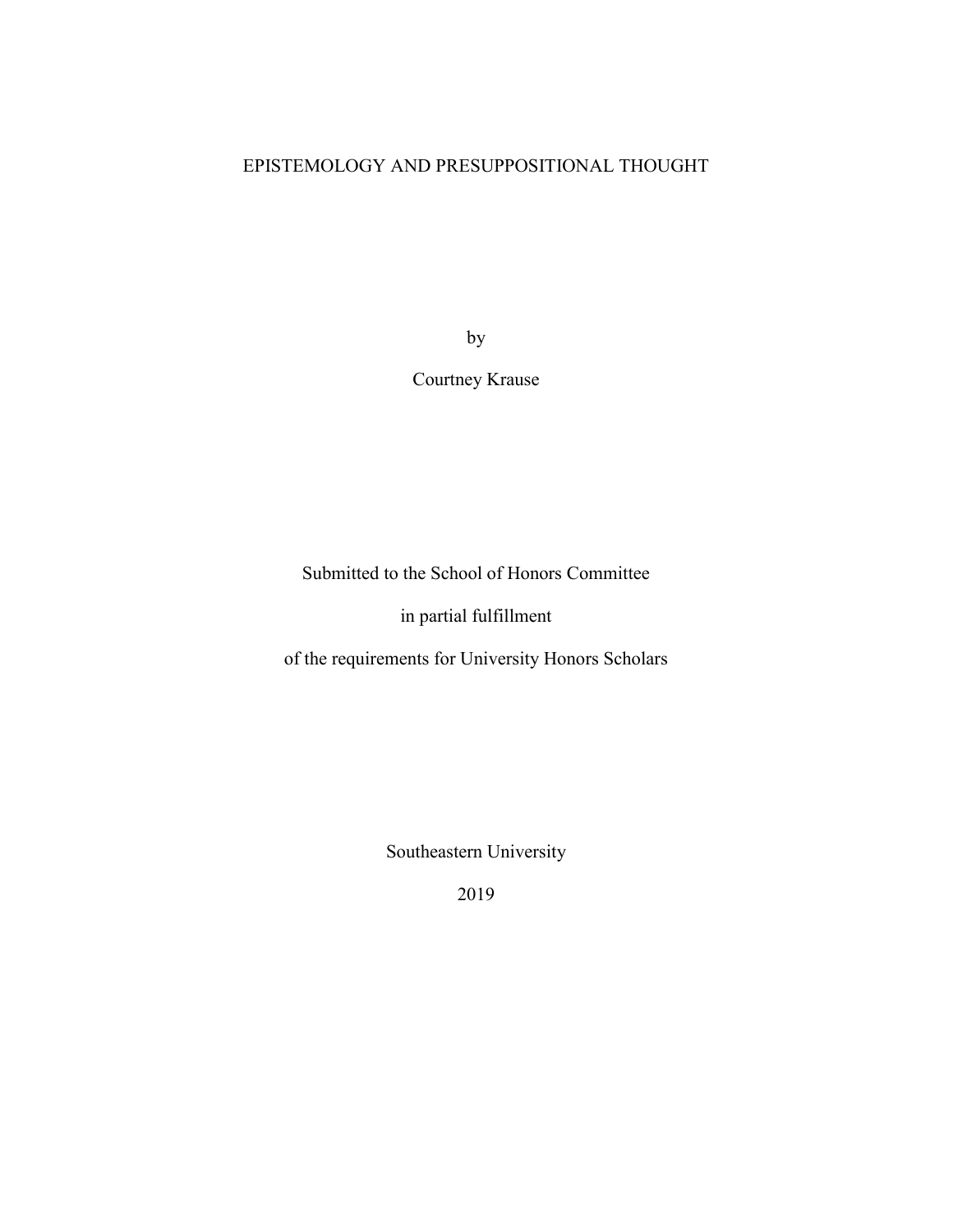# Copyright by Courtney Krause

2019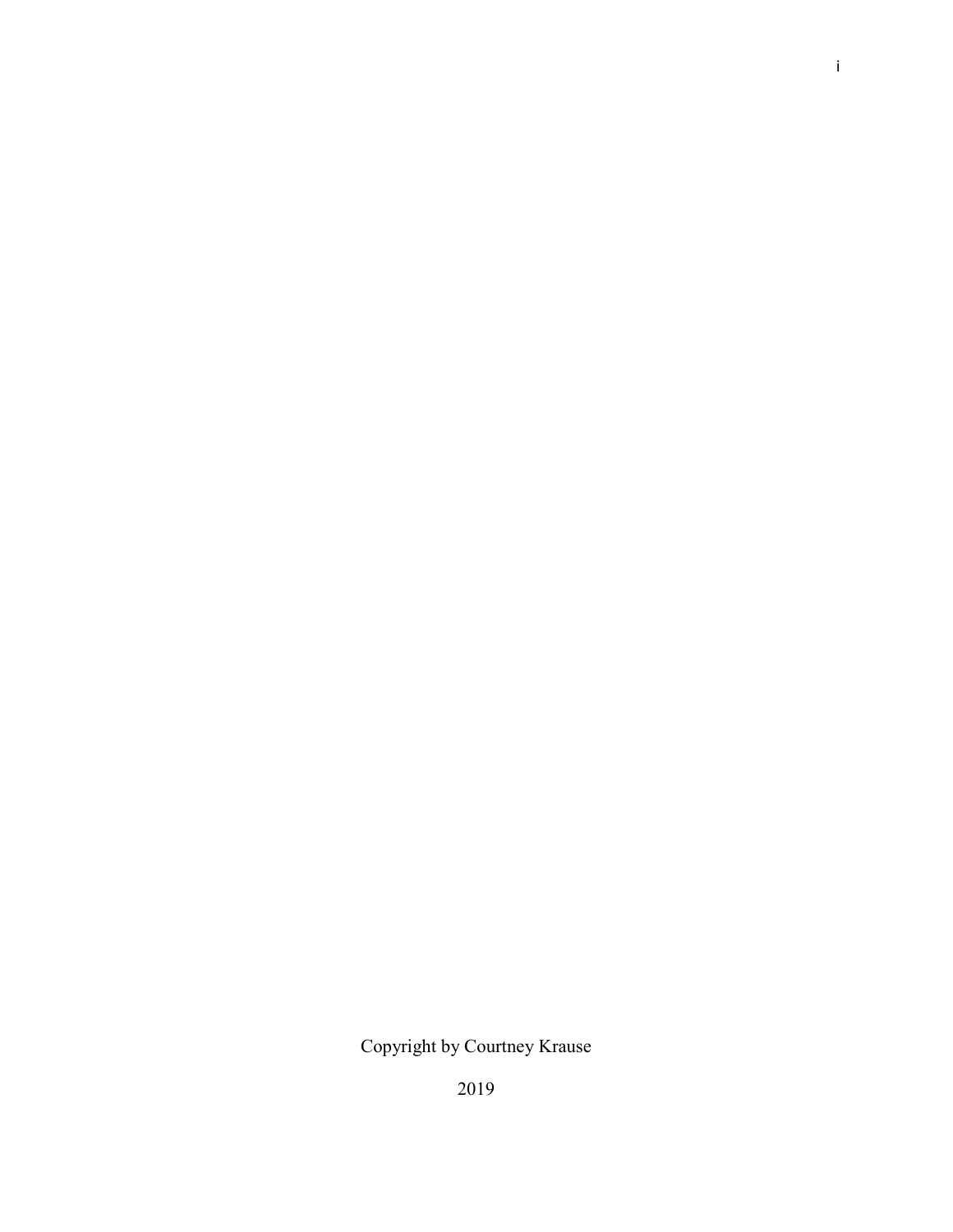# **Dedication**

*Dedicated to my uncle, Jeffery Krause. Thank you for inspiring me and challenging my thoughts. You introduced me to Reformed theology, and my understanding of the God of Scripture will never be the same. I am more appreciative than I am able to express for your example to our family and your passion to teach the Word of God.*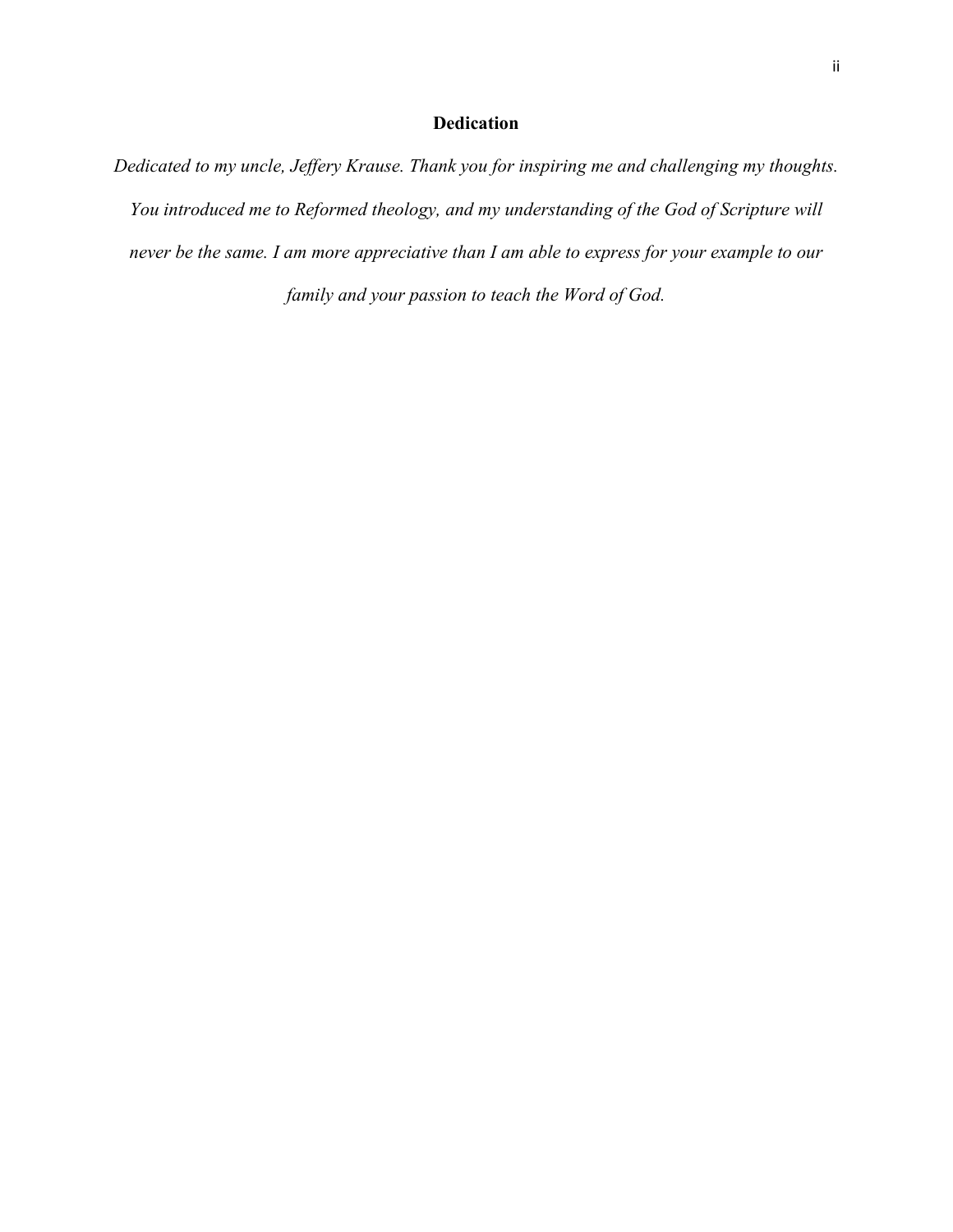# **Acknowledgements**

*I must acknowledge and thank my Lord Jesus Christ. Thank you to my family and friends, who have contributed so much to my growth and understanding over the years. Thank you to my thesis advisor, Dr. Joseph Davis. The confidence and patience which you have instilled in me throughout this project has been priceless. I am truly grateful. Thank you to Professor Yoon Shin for each book you have allowed me to borrow from your library. Thank you to every teacher, coach, and professor who has influenced me to achieve excellence.*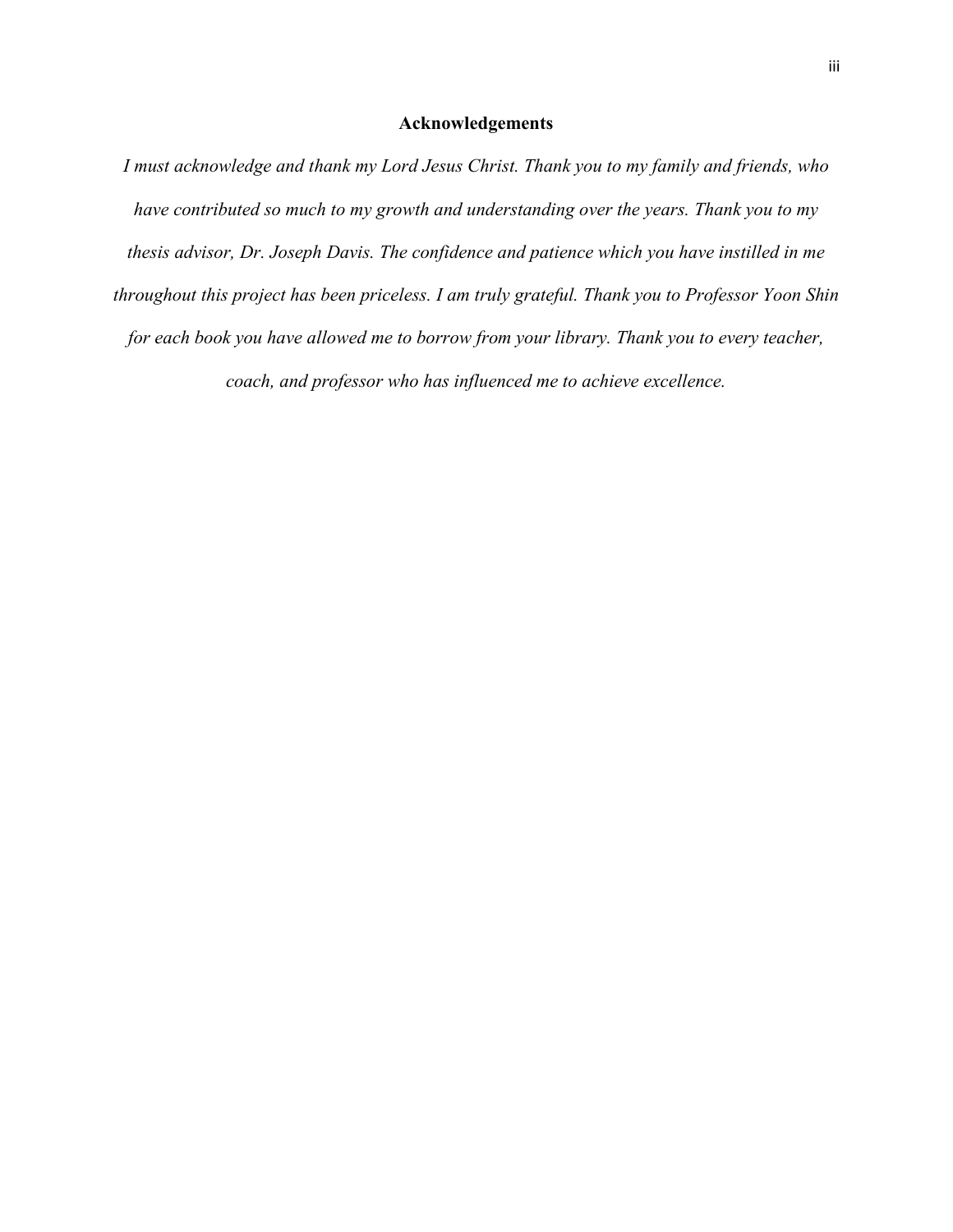## **Abstract**

This paper will present the coherency of Reformed Christian theism's presuppositional epistemology. It will argue for the biblical foundation of presupposing the existence and truth of God in every aspect of one's life. This presupposition will be presented as the necessary component for interpreting the revelation of God correctly and righteously. This presupposition is vital, as it acknowledges Christ as sovereign over the realm of thought. Indeed, from the Reformed Christian theistic perspective, understanding reason presuppositionally from Scripture is the only way to reason which is honoring to God. It claims any lack of acknowledgement of and submission to Jesus Christ, even in one's thought, as sinful repression of the truth. Hence, epistemology from the presuppositional perspective will be surveyed and presented as the coherent and biblical approach to the theory of knowledge, within this paper.

KEYWORDS: epistemology, presuppositional thought, Reformed Christian theism, knowledge, coherency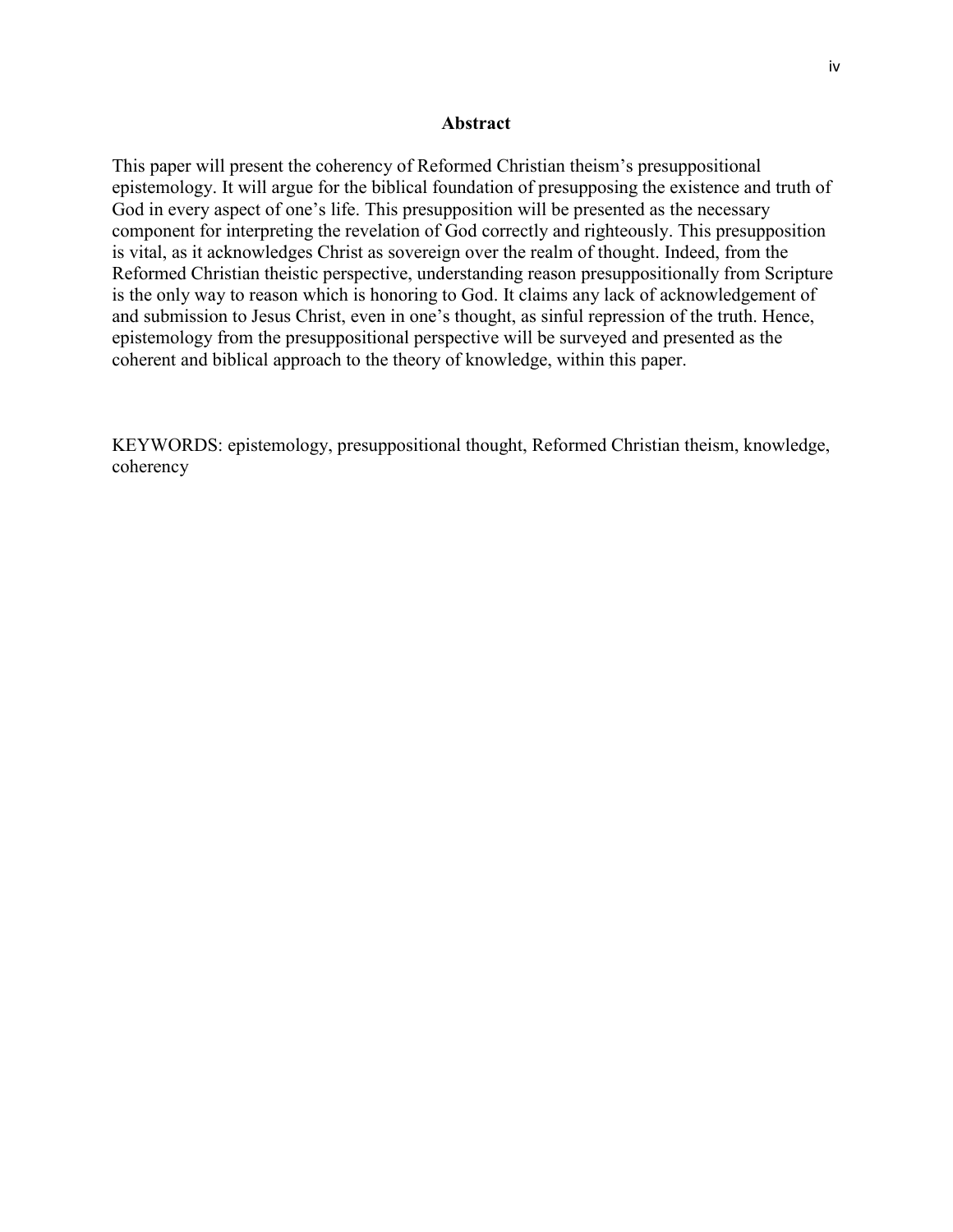# **Table of Contents**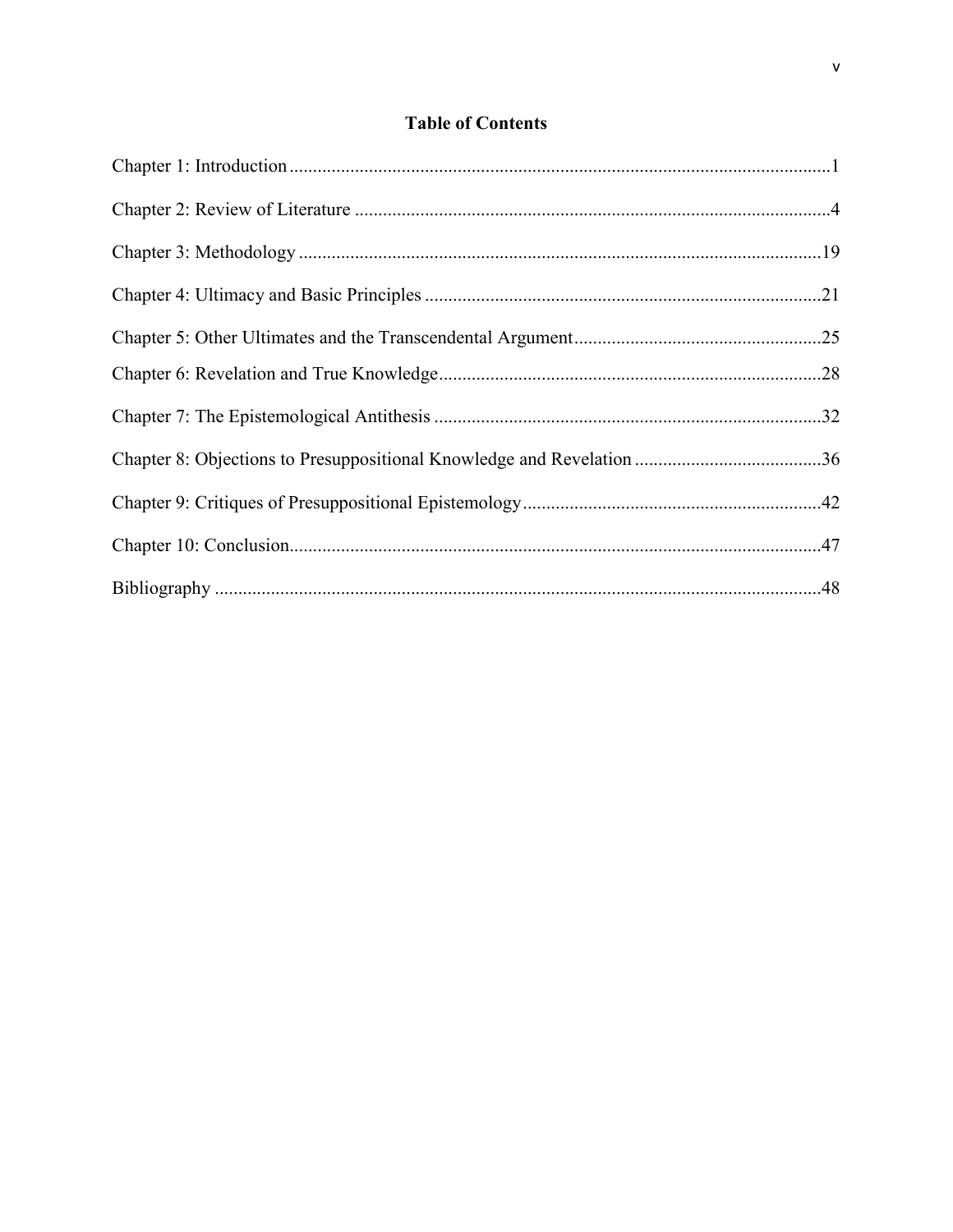#### **Introduction**

Upon beginning this work, there is the necessity of defining the terms at hand. First and foremost, the word *coherency* will be used in the sense of Biblical and logical consistency. In essence, *coherency* would mean that a certain doctrine or idea is both Biblically and logically consistent and does not have any point of contradiction within these areas. Secondly, the term *epistemology* refers to the theory of knowledge or how one knows what one knows. Thirdly, the term *presuppositional thought* refers to the Reformed method of assuming the truth, infallibility, and inerrancy of God's Word at the outset of every endeavor. This term can also be used to describe a "basic heart commitment" which governs a person's life and thought.<sup>[1](#page-7-0)</sup> Fourthly, *Reformed Christian theism* specifically refers to the branch of theism which claims that the God of the Bible has revealed himself to mankind through his word (special revelation) and through nature (general revelation). He is the ultimate source of all things, including knowledge and reason. Therefore, he defines all things and all things are ultimately for his glory in *Reformed Christian theism*.

Fifthly, the term *a priori* is defined by John Frame as "Knowledge acquired prior to experience, used to interpret and evaluate experience."[2](#page-7-1) The term *a posteriori* is defined by the same as "knowledge arising out of experience."[3](#page-7-2) Additionally, Frame defines the word *univocal* as placing oneself and one's logic as ultimate in one's thought and reasoning from this perspective.[4](#page-7-3) In contrast, the word *analogical* can be understood as "Thinking in subjection to God's revelation and therefore thinking God's thoughts after him."[5](#page-7-4) Ninthly, the term *revelation*

<span id="page-7-0"></span> <sup>1</sup> John Frame, *Cornelius Van Til: An Analysis of His Thought* (Phillipsburg, NJ: P&R Publishing, 1995), 136.

<span id="page-7-2"></span><span id="page-7-1"></span><sup>2</sup> John Frame, "A Van Til Glossary," *IIIM Magazine Online* 2, no. 35 (fall 2000): 1, accessed October 17, 2018.

<sup>3</sup> Ibid., 1.

<span id="page-7-3"></span><sup>4</sup> Ibid., 6.

<span id="page-7-4"></span><sup>5</sup> Ibid., 1.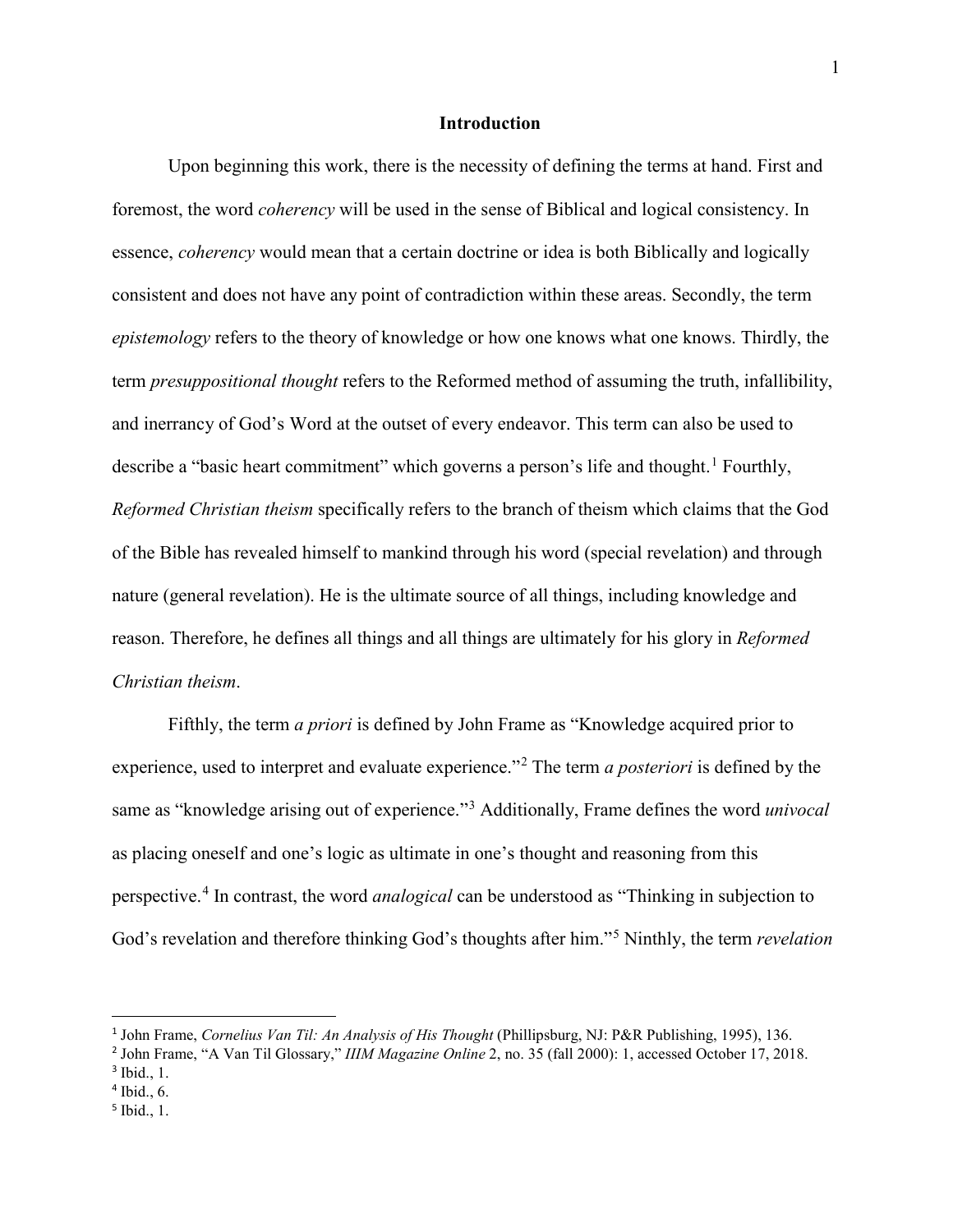refers to that which is revealed or made evident by an act from God to man. The idea of *absolute personality* can be known as the "basic characterization of God" as both absolute and personal (completely self-contained with the qualities of personhood).[6](#page-8-0) The term *transcendental argument* refers to the inquiry which attempts to discover what one must presuppose or assume about experience in order to acquire true knowledge.<sup>[7](#page-8-1)</sup> Finally, *the noetic effect of sin* is the effect of sin on the mind of man.[8](#page-8-2) Often this effect is seen in the sinner's repression of the knowledge of  $Good.<sup>9</sup>$  $Good.<sup>9</sup>$  $Good.<sup>9</sup>$ 

The issue of coherency in Christian epistemology is frequently overlooked and dismissed as nonessential. Often Christians find themselves saying or thinking, "Even if it does not make sense, I must still believe it because I am a Christian." Likewise, there is the common statement, "Well, this issue does not affect my salvation, so it really does not matter." The blatant dismissal of logic in Christian epistemology has created a culture of blissful ignorance full of inhabitants who are content to live lives of hypocrisy. It is a tragedy that those who claim to possess the ultimate truth are often made the laughing stock within intellectual circles. The utter lack of reason within their theory of knowledge confounds the unbelieving intellectuals they are trying to convert. The hypocrisy of Christians who are content to live their lives thinking and acting in a way that is incoherent with God's Word and his inherent laws of logic will continue to repulse these reasonable individuals. Therefore, my thesis statement is as follows: logical coherency in Christian epistemology can be attained within the presuppositional method of Reformed Christian theistic thought because it presupposes a Christian theistic worldview that is based on

<span id="page-8-0"></span> <sup>6</sup> Ibid., 1.

<span id="page-8-1"></span><sup>7</sup> Frame, *Cornelius Van Til: An Analysis of His Thought*, 133.

<span id="page-8-2"></span><sup>8</sup> Frame, "A Van Til Glossary," 4.

<span id="page-8-3"></span> $9$  Ibid., 4.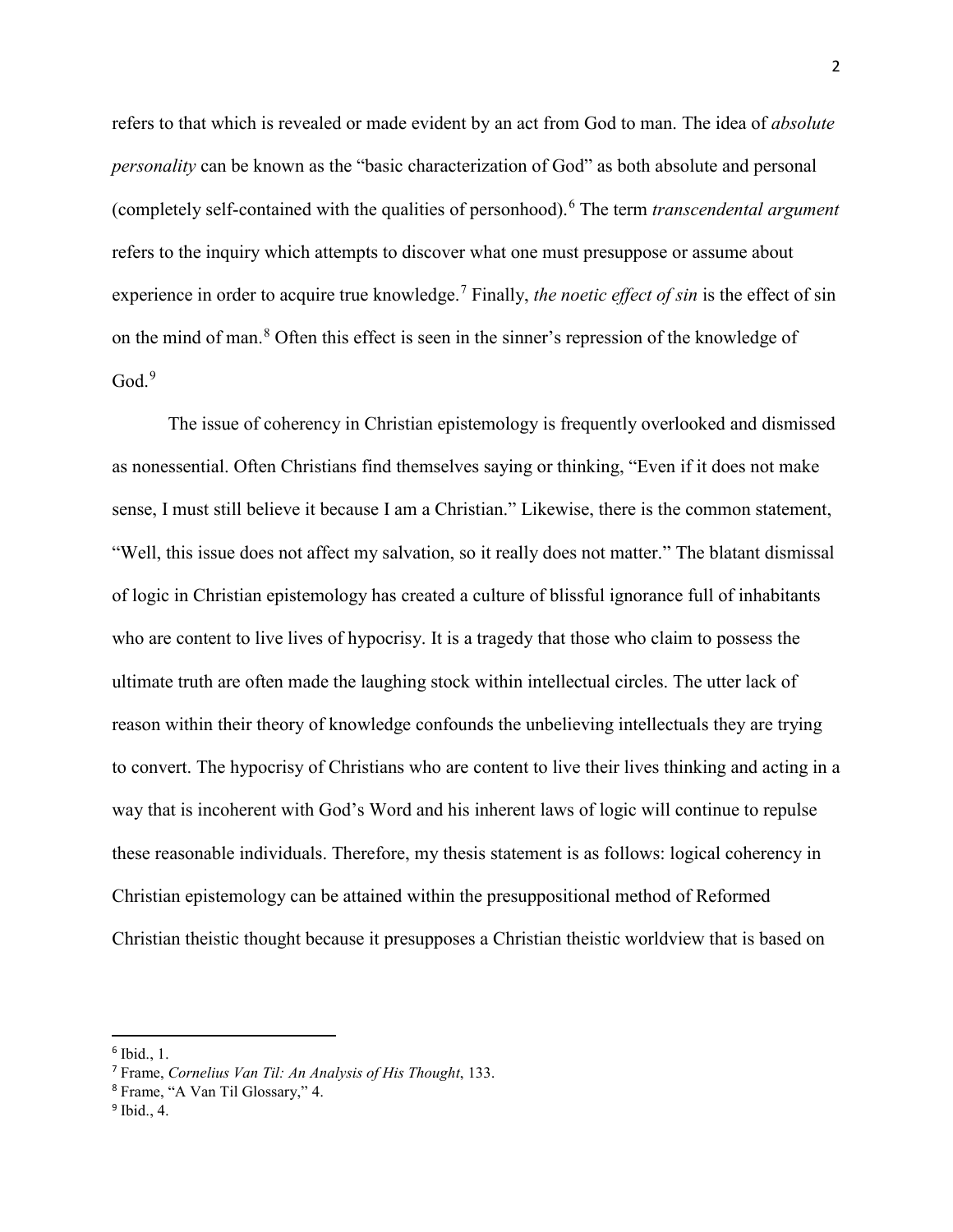the infallible Word of God. The purpose of this paper is an expanded literature review of topics within Reformed presuppositional epistemology and epistemology in general.

Why are so many Christians content to live in a state of logical confliction? This observation of the feeble state of common Christian thought has sparked several more questions:

- What is coherency in Christian epistemology and who defines it?
- Is there such a thing as complete coherency?
- What makes Reformed Christian theistic thought more coherent than other perspectives?
- How does coherent epistemology influence every area of a person's life?

These questions have inspired the project at hand. While there may not be an exact answer presented for each of these questions within this paper, the topics which associate them with the field of epistemology will be addressed.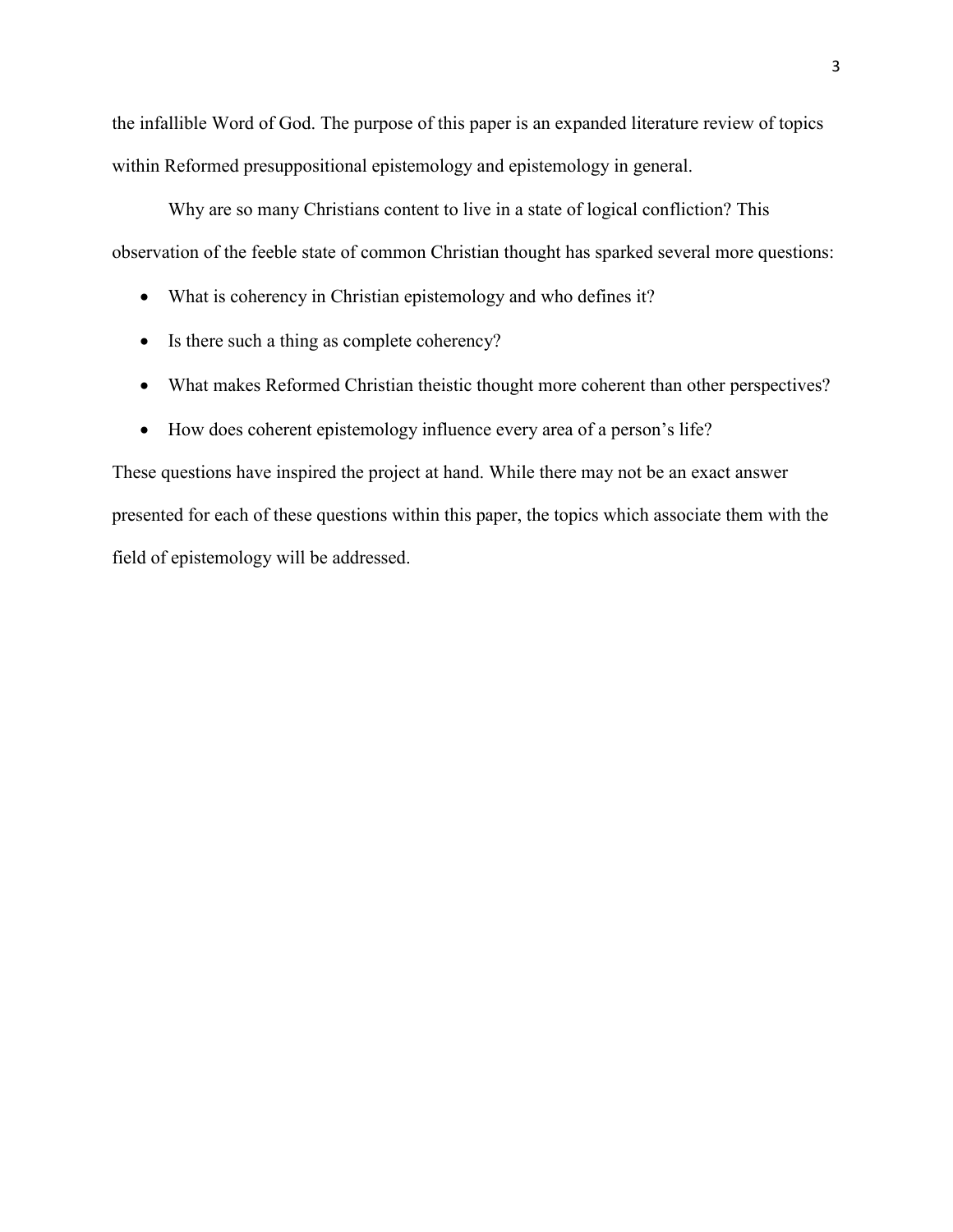#### **Review of Literature**

Reformed thought starts with the presupposition that God is the beginning of knowledge. Proverbs 9:10 states "The fear of the Lord is the beginning of wisdom, and the knowledge of the Holy One is insight."<sup>[10](#page-10-0)</sup> Therefore, all truth must inherently stem from this ultimate truth. In his book *Always Ready*, Greg Bahnsen presents the realm of knowledge or epistemology as being under the Lordship of Jesus Christ.<sup>[11](#page-10-1)</sup> He presupposes the truth of Scripture as God's Word and refutes all aspects of a neutral stance in epistemology. All things, even truth, are under the authority of Jesus Christ and it is sinful and unbiblical for the Christian to attempt reasoning outside of him.

Bahnsen stresses that the fear of the Lord is the *beginning* of knowledge.<sup>[12](#page-10-2)</sup> Therefore, for one to begin their reasoning outside of God necessarily requires that God can be reasoned to. In other words, it requires that God would not be ultimate in and of himself. There would be other absolutes, like reason in this case, that could be found outside of God which would be equal to or greater than him. This, however, would create numerous biblical and logical inconsistencies. Consequently, in order for Reformed epistemology to be coherent it requires an intrinsic presuppositional stance. It also requires that those who approach it take this stance as well. Reformed thought refuses to submit to the illusion that there is such a thing as a neutral stance. Furthermore, as the author stresses, the Bible calls us to faithfully presuppose the God of Scripture in our knowledge and reason.

The famous debate between Dr. Bahnsen and Dr. Gordon Stein called "A Transcendental Argument for God's Existence" further elaborates the presuppositional necessity of the approach

<span id="page-10-0"></span><sup>&</sup>lt;sup>10</sup> Prov. 9:10 (ESV) All further references will be from the ESV unless otherwise noted.

<span id="page-10-1"></span><sup>11</sup> Greg L. Bahnsen, *Always Ready: Directions for Defending the Faith*, ed. Robert R. Booth (Nacogdoches, TX: Covenant Media Press, 2011), 1-26.

<span id="page-10-2"></span><sup>12</sup> Ibid., 1-26.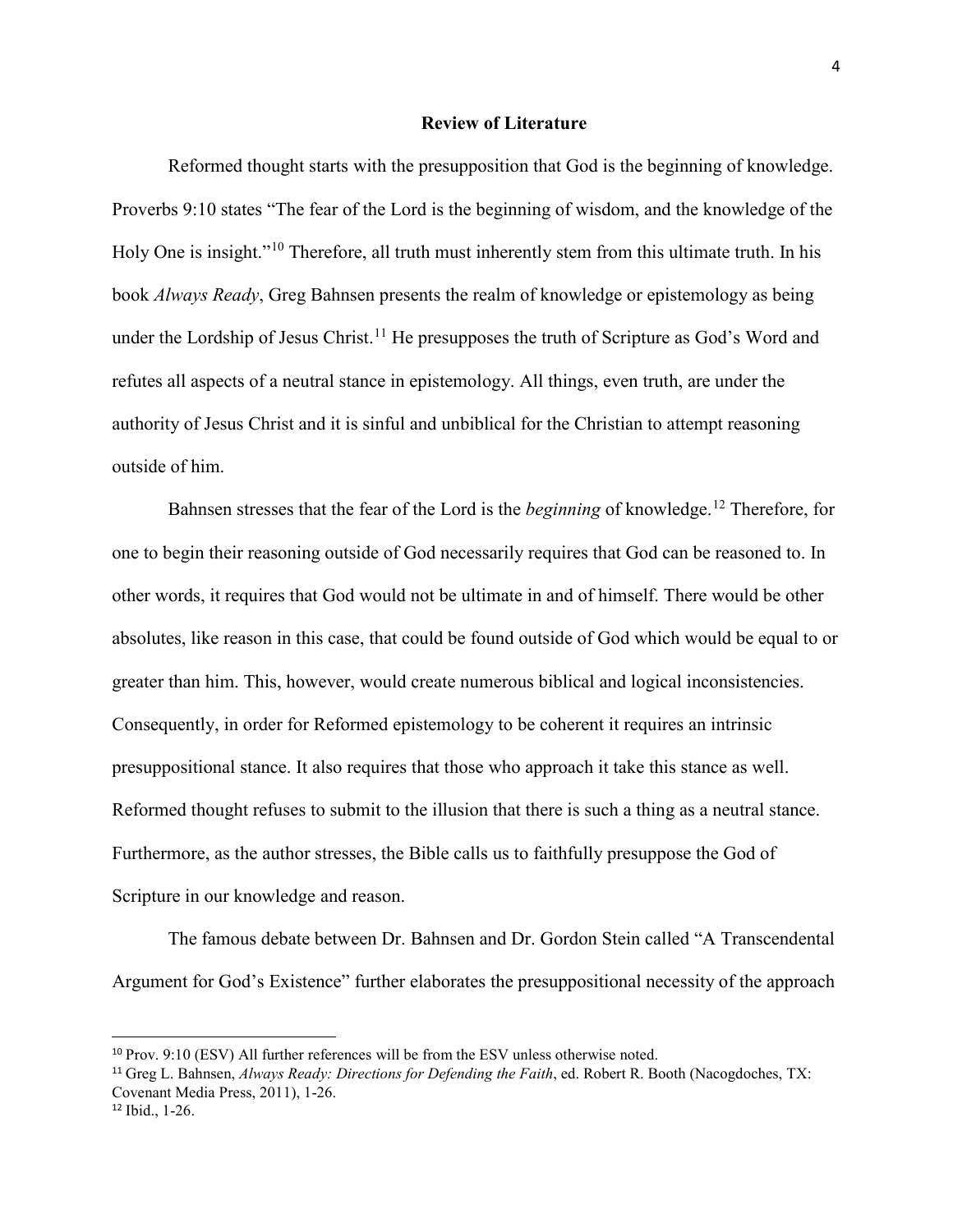to Reformed thought.<sup>[13](#page-11-0)</sup> This debate was an attempt to answer the question of whether or not God exists. Bahnsen uses the transcendental argument for the existence of God, which is the argument that strives to prove God's existence through the logical impossibility of the opposite. In essence, this argument states that belief in the Christian God must be presupposed by every worldview even while those worldviews are attempting to argue against him. Using this approach, Bahnsen tears down Stein's argument and exposes its logical inconsistencies. Specifically, the very laws of nature, logic, and morality that Stein was using in his argument against God's existence cannot be supported by an atheistic worldview. Stein was unwittingly presupposing Christian theistic standards of nature, logic, and morality while simultaneously arguing against their authority. The effect of the debate displays that logical coherency can only be found in Christian theistic thought that is Scripturally based, as Bahnsen advocated and presupposed in his argumentation.

Dr. Randall Otto discusses the history of the presuppositional apologetic movement, the presuppositional epistemology, and the presuppositional argument as a whole in his article "Renewing Our Mind: Reformed Epistemology and the Task of Apologetics."[14](#page-11-1) The author compiled many of the most defining statements made by the originators of the movement; this includes thoughts from Calvin, Bavinck, Kuyper, Van Til, and others. He gives an overview of these statements and the influence they had on the presuppositional apologetic movement. He also addresses where each figure stood relative to the viewpoints of his culture. Otto then begins his presentation of the presuppositional understanding of epistemology and the nature of

<span id="page-11-0"></span> <sup>13</sup> Greg Bahnsen and Gordon Stein, "A Transcendental Argument for God's Existence," in *Christian Apologetics: An Anthology of Primary Sources*, ed. Khaldoun A. Sweis and Chad V. Meister (Grand Rapids, MI: Zondervan, 2011), 139-67.

<span id="page-11-1"></span><sup>14</sup> Randall Otto, "Renewing Our Mind: Reformed Epistemology and the Task of Apologetics," *Evangelical Quarterly* 88, no. 2 (April 2016): 111-125, accessed March 3, 2018.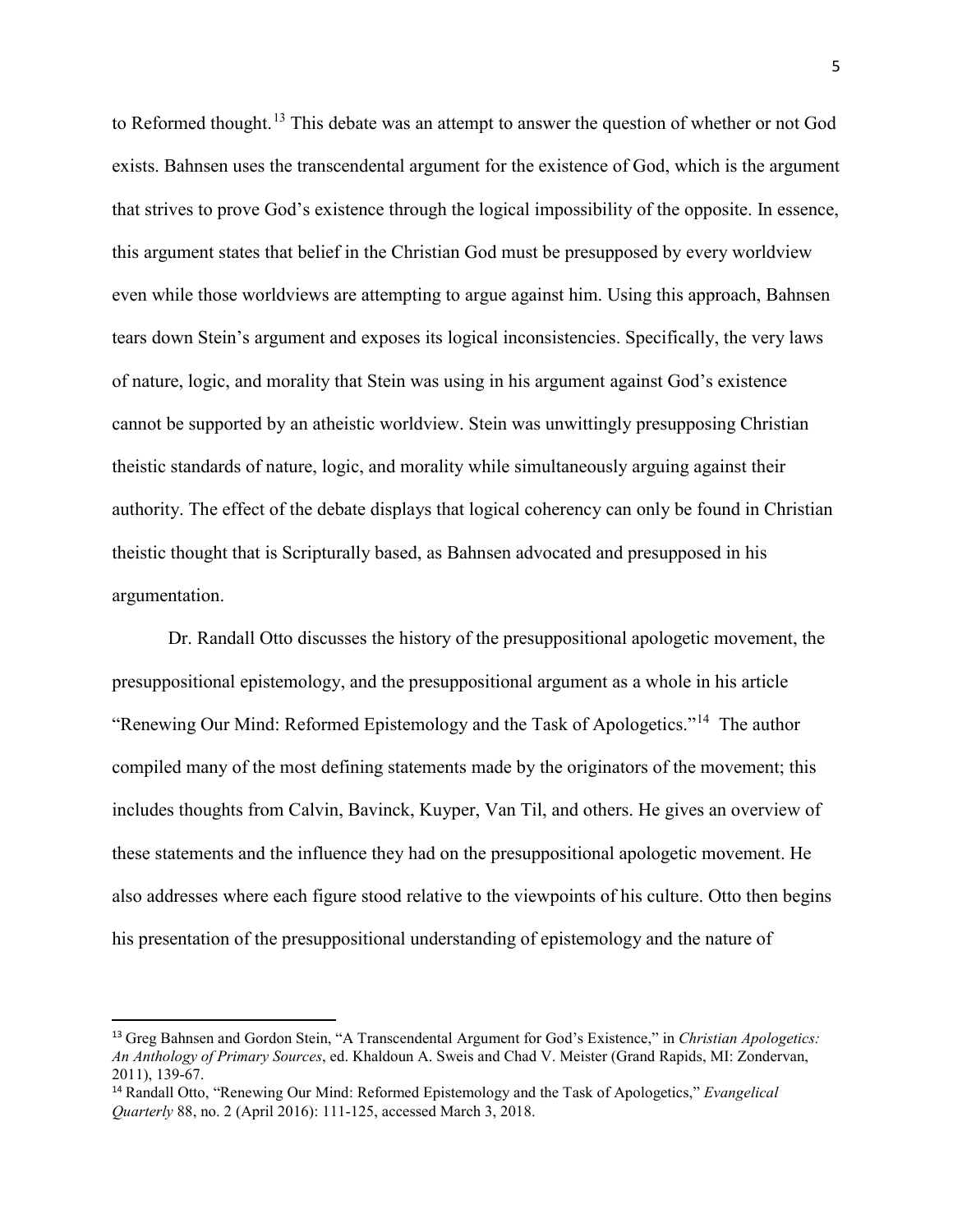knowing God. This ties into his argument for the validity of presuppositional apologetics as a whole. The author's main point is that one cannot know outside of God since God is the source of all revelation and knowledge. He incorporates the viewpoints of the aforementioned, most prominent thinkers in the field in order to come to this conclusion.

One of these thinkers, Cornelius Van Til, who is known as the father of modern presuppositional apologetics, also describes the necessity of presuppositional thought in the Reformed perspective.[15](#page-12-0) In "Authority and Reason," the last chapter within the work *Christian Apologetics*, Van Til discusses the necessity of the presuppositional apologetic method for the infallibility of Scripture and the logic of Christian thought.<sup>[16](#page-12-1)</sup> The author comes to the conclusion that consistent logical reasoning must presuppose the truth of the Bible through his inspection of some popular philosophical positions on what makes something authoritative. First, he argues and exposes the fact that every worldview and philosophical position carries its own presuppositions. After finding the results of each position inadequate on the basis that they logically violate their own subjective sources of authority, he turns to the Reformed position. This position assumes that God's Word is infallible and authoritative, and reasons from this presupposition. Van Til demonstrates, using examples in logic, that any reasoning which is not based from Scripture will necessarily violate itself. The author states that this is true because all wisdom, knowledge, and reason is from God. Therefore, reasoning toward God is logically impossible since every thought, even the thought of the atheist, is something that God has already thought of before and ordains. It is for these reasons that Van Til defends the authority

<span id="page-12-1"></span><span id="page-12-0"></span> <sup>15</sup> Cornelius Van Til, *Christian Apologetics*, ed. William Edgar (Phillipsburg, NJ: P&R Publishing Company, 2003), 161-197. <sup>16</sup> Ibid., 161-197.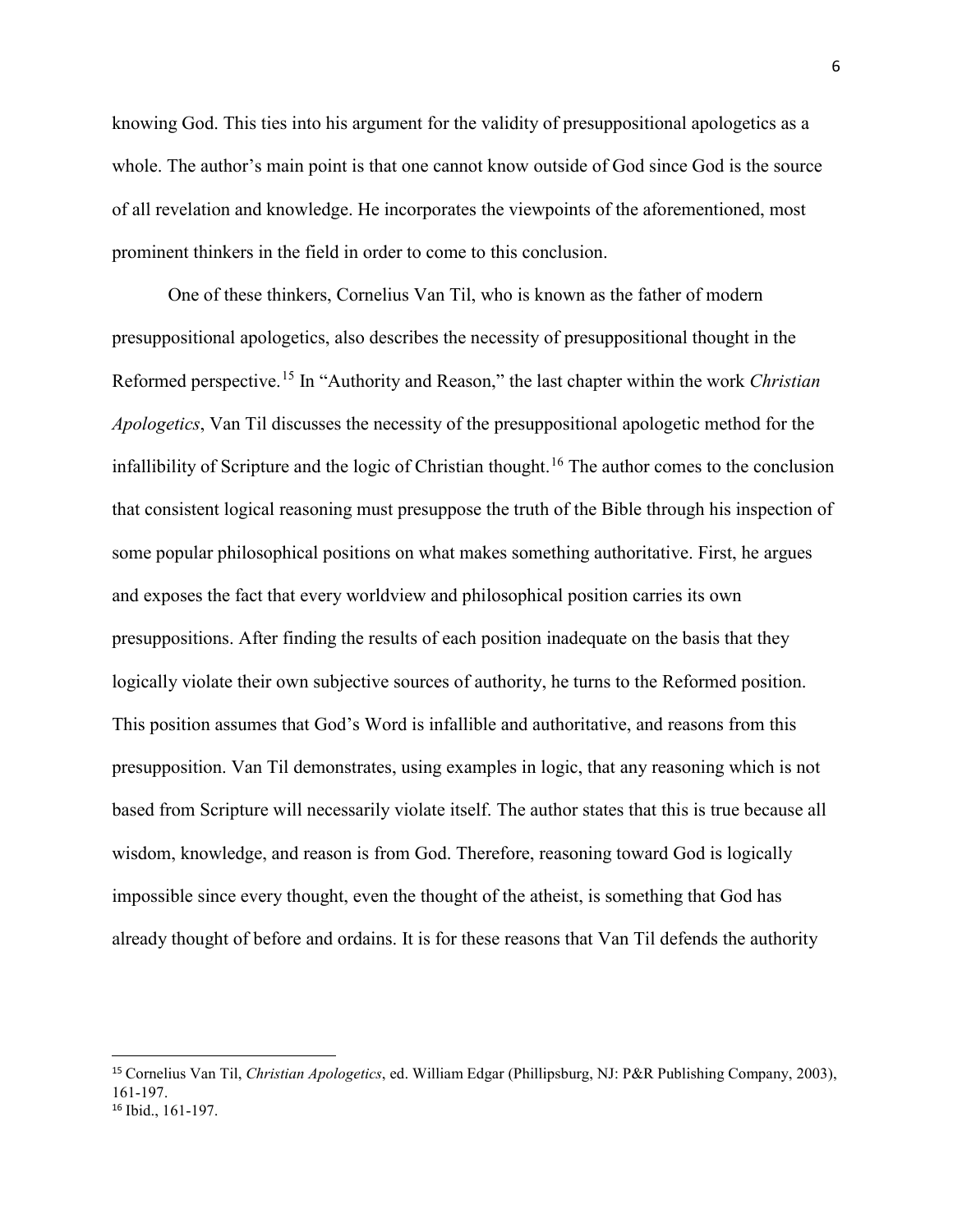and infallibility of Scripture and Reformed thought, and he proposes that any logical person ought to presuppose the Bible as the only objective source of truth from which to reason.

Furthermore, Van Til's book *An Introduction to Systematic Theology* goes into greater detail about the subjects of epistemology and systematic theology.  $^{17}$  $^{17}$  $^{17}$  In many ways, the author's ideas are repeated or reworded. Essentially, Van Til states here that God is incomprehensible to humanity but completely self-comprehensive. He is absolute rationality. Therefore, there is separation in the levels of knowledge between God and humanity. While God's knowledge is whole and self-contained, man's knowledge is merely an incomplete reinterpretation of God's original thoughts. Isaiah 55:8-9 states, "For my thoughts are not your thoughts, neither are your ways my ways, declares the Lord. For as the heavens are higher than the earth, so are my ways higher than your ways and my thoughts than your thoughts."<sup>[18](#page-13-1)</sup> This verse clearly distinguishes the separation in the levels of knowledge between God and man. Man cannot exist or know outside of God. Therefore, all knowledge that man has is dependent upon the act of God's revelation to man. Humanity cannot know outside of God because God defines all things, including knowledge.

John Frame's work *Cornelius Van Til: An Analysis of His Thought* outlines Van Til's life, place in history, systematic theology, epistemology, and more.<sup>[19](#page-13-2)</sup> Frame excellently clarifies many of Van Til's main points from his previously mentioned works. He describes the ultimate standard of intelligibility in the transcendental argument that Van Til uses as the revelation of God. The author also goes into deeper detail about the transcendental argument as a whole and states that through the argument Christianity can be both proven and used to measure other

<span id="page-13-0"></span> <sup>17</sup> Cornelius Van Til, *An Introduction to Systematic Theology* (Phillipsburg, NJ: Presbyterian and Reformed Publishing Company, 1974), 8-61.

<span id="page-13-1"></span> $18$  Isa. 55:8-9

<span id="page-13-2"></span><sup>19</sup> Frame, *Cornelius Van Til: An Analysis of His Thought*, v-viii.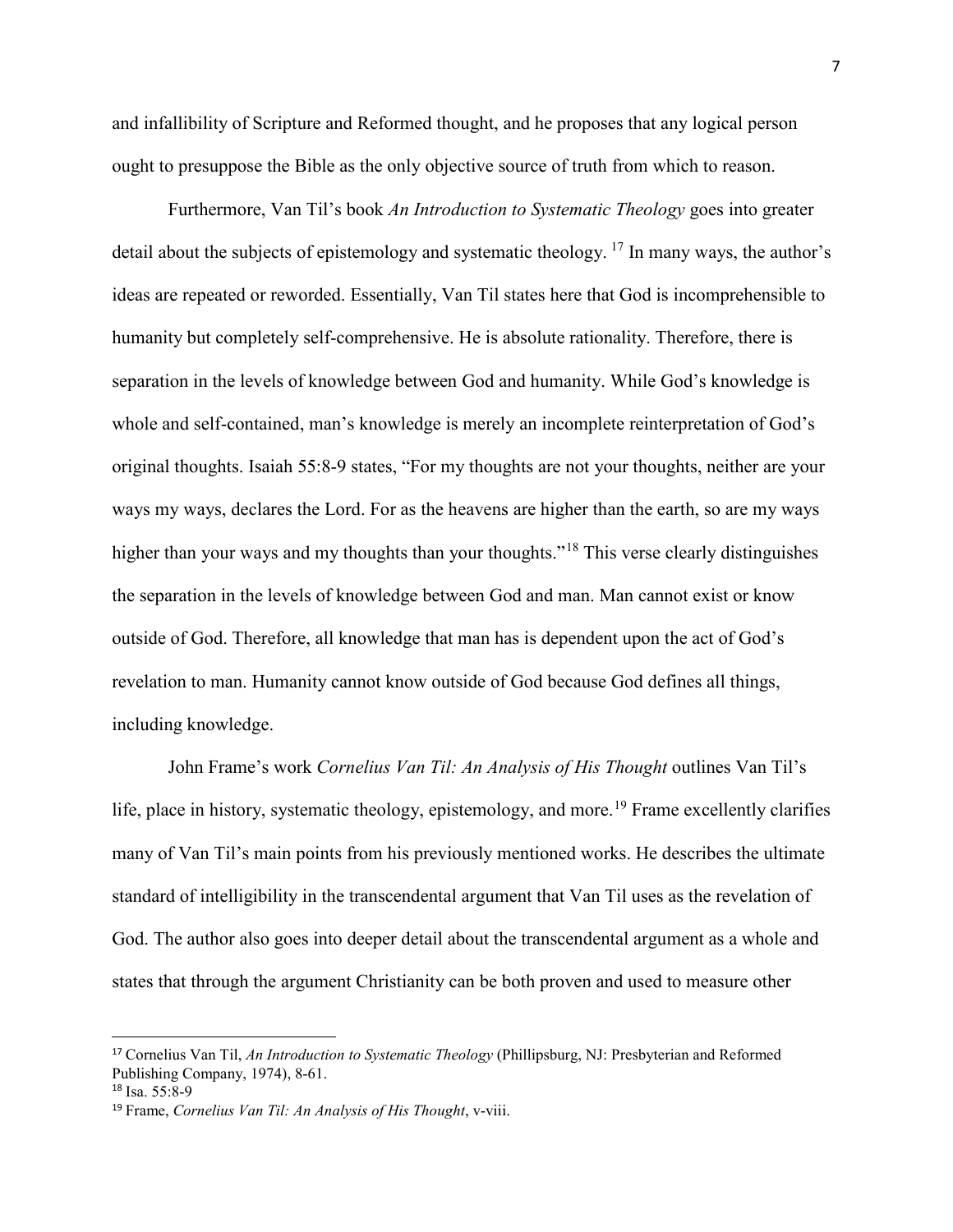proofs. Frame divides Van Til's doctrine into four main categories as follow: (1) the metaphysics of knowledge, (2) the ethics of knowledge, (3) the argument for Christianity, and (4) the critique of unbelief. Within these four categories, Frame highlights Van Til's emphasis on humanity's dependence on God for every aspect of its function.

Frame has also written *The Doctrine of the Knowledge of God: A Theology of Lordship*. [20](#page-14-0) In this extensive work, the author details his biblical understanding of epistemology. He discusses how one knows God and how one is able to know anything at all. God is understood as absolute personhood and wholly other. Frame often references the triad of control, authority, and personal presence when surveying the lordship of Jesus Christ and the Trinity as a whole. The author presents God as one who is known to every person per Romans  $1:21$  $1:21$ <sup>21</sup> Knowledge itself is not possible apart from God, the Creator of all knowledge. God is "unavoidably knowable."<sup>[22](#page-14-2)</sup> Frame discusses the limitations of the knowledge of humans, both believers and unbelievers. Additionally, he speaks of the covenantal aspect of knowing. The author addresses the justification of knowledge, and he surveys differing epistemological arguments. In a later portion of his book, Frame details various logical fallacies and how they naturally associate with epistemology. Finally, he outlines how apologetics and the theory of knowledge interact.

Now, the discussion can move into the infallibility of Scripture. In the second chapter of Van Til's work *A Christian Theory of Knowledge*, one of his most prominent pieces, he discusses the idea that the Scriptures are infallible and self-verifying.<sup>[23](#page-14-3)</sup> The author holds to the

<span id="page-14-0"></span> <sup>20</sup> John M. Frame, *The Doctrine of the Knowledge of God: A Theology of Lordship*, (Phillipsburg, NJ: Presbyterian and Reformed Publishing Company, 1987).

<span id="page-14-1"></span><sup>21</sup> Ibid., 18. <sup>22</sup> Ibid., 19.

<span id="page-14-2"></span>

<span id="page-14-3"></span><sup>23</sup> Cornelius Van Til, *A Christian Theory of Knowledge*, (Phillipsburg, NJ: Presbyterian and Reformed Publishing Company, 1969), 25-40.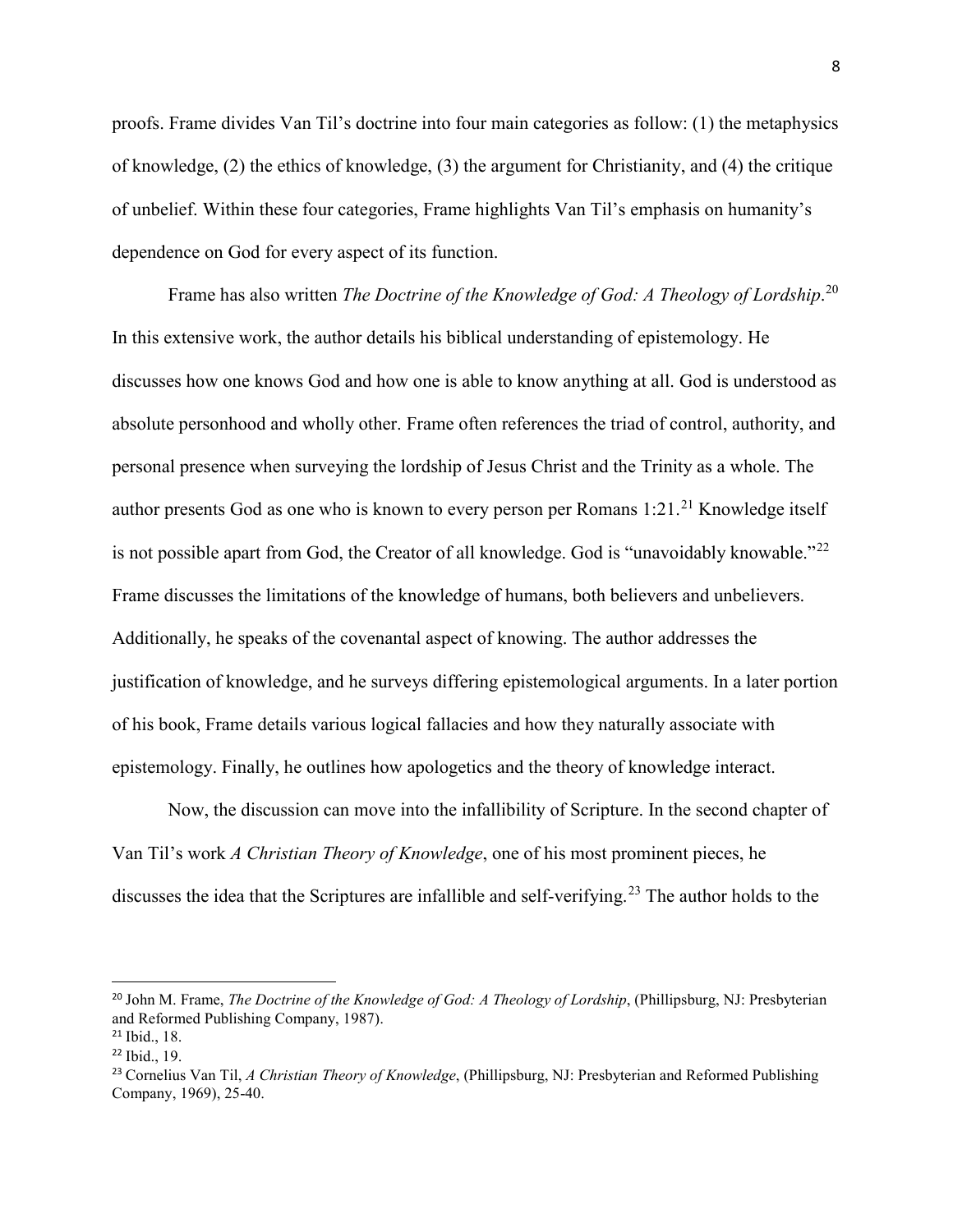idea that Christians believe in a self-attesting and self-revealing God. Therefore, logically, the inspired word of God would be self-attesting by nature as well. The primary argument that is brought against Van Til's presuppositional understanding for the authority of Scripture is that, because his reasoning is circular, it is not logical. He addresses this argument by answering that no one, even the atheist, can reason without presupposing that the God of Scripture exists and has created an ordered universe. This, one can see, is cohesive with the transcendental argument used previously by Bahnsen.

In essence, the circular reasoning that Van Til employs is not illogical because no logic or reason can be found apart from presupposing the God of Scripture. All knowledge necessarily begins and ends in God. The author purports that because God knows comprehensively, but humans cannot know God comprehensively, there is no way that they could understand anything about the nature of God unless he himself revealed it. The claim that Scripture makes about itself, namely that it is the Word of God, is verified by what the triune God-head says about Scripture. This revelation about Scripture is revealed within Scripture. However, Van Til proposes that this kind of circular reasoning is not illogical but, rather, necessary. It only makes sense within the confines of a universe that is controlled and sustained by an omniscient and omnipotent God. The God of Scripture must necessarily be the only reliable witness to himself, since all that is known has been revealed by him in the first place.

Likewise, in the essay "The Old-New Reformed Epistemology," Dr. Oliphint discusses Alvin Plantinga's model of epistemology.<sup>[24](#page-15-0)</sup> He lays out Plantinga's understanding of all Christian epistemology as revelatory. Oliphint displays the alignment of thought between Plantinga and Van Til in this area, as both argued for the revelatory model of Christian

<span id="page-15-0"></span> <sup>24</sup> K. Scott Oliphint, "The Old-New Reformed Epistemology," in *Revelation and Reason: New Essays in Reformed Apologetics*, ed. K. Scott Oliphint and Lane G. Tipton (Phillipsburg, NJ: P&R Publishing, 2007), 207-219.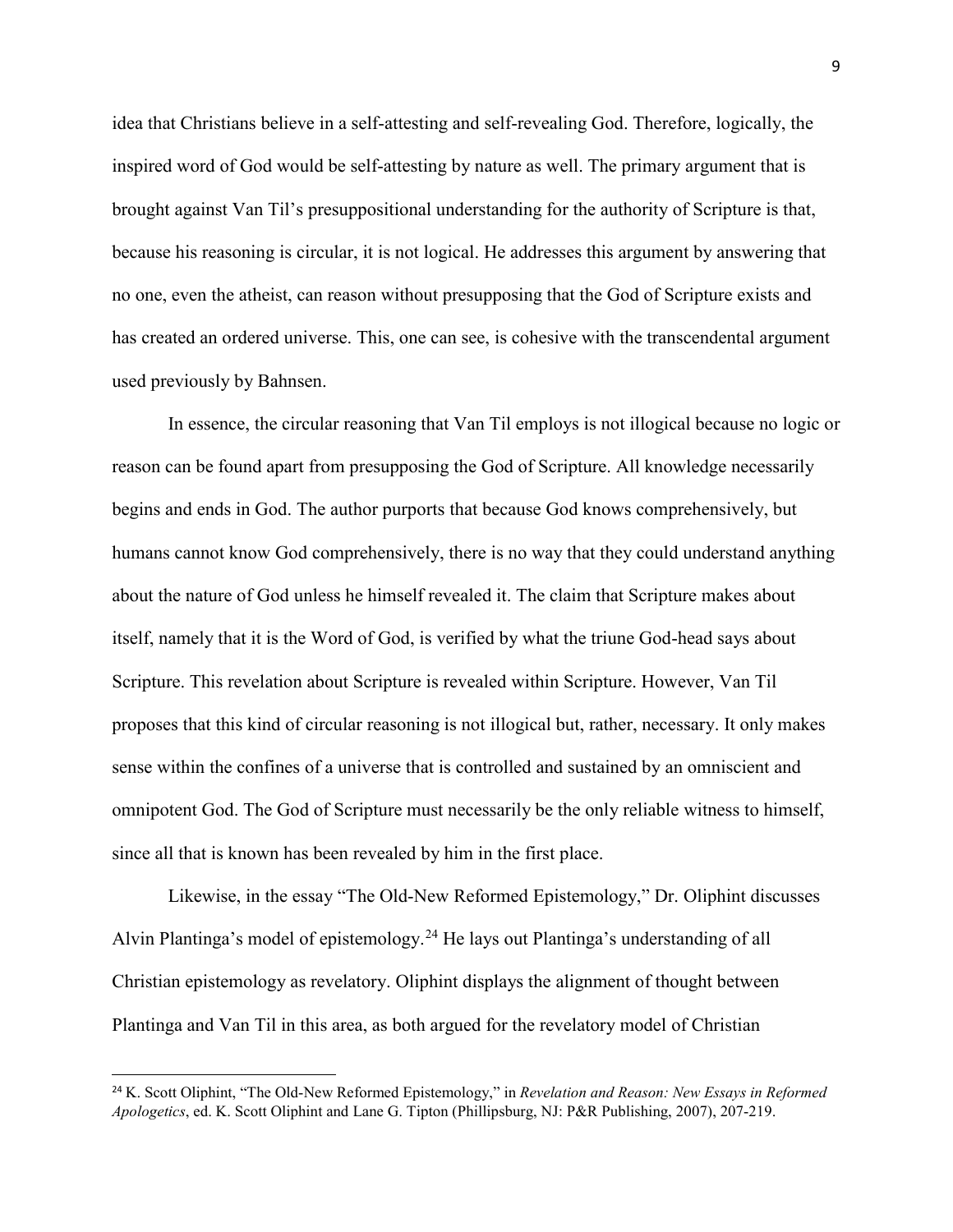understanding. This model essentially proposes that man can have a true knowledge of reality because man has an inherent knowledge of God. Also, man's knowledge of himself is inextricably tied to God because man has been created in his image. The author explains that all of man's knowledge is based upon the revelation that God has given him. While all men have this knowledge of God and even logically reason upon the basic principles that God exists, they suppress the truth and deceive themselves. Oliphint concludes that coherent thought can only be found using Christian presuppositions. This is the only worldview that can, as Plantinga also argues, account for the idea of commonality in experience. Therefore, Christian epistemology must be revelatory by nature if it is to make any sense at all.

In the work *Calvin in Context*, Dr. David Steinmetz addresses Calvin's beliefs on the natural knowledge of God.<sup>[25](#page-16-0)</sup> The author compares Calvin's exegesis of Romans 1:18-32 with those of Augustine, Denis, Melanchthon, Bucer, and Bullinger. Using the interpretations of these theologians, Steinmetz was able to display the slight but important differences in Calvin's interpretation. Calvin's essential argument is that all humans know that God exists but, due to original sin, they misinterpret what he is like. While this statement is similar to those made by the previously stated theologians, the most notable difference is what men do with their knowledge of God. They misinterpret God's general revelation (revelation in nature).

Dr. R. Michael Allen discusses the history and the doctrine of the Reformed perspective on the Word of God his work *Reformed Theology*. [26](#page-16-1) He begins by outlining Calvin's understanding of idolatry in order to demonstrate the concept of iconoclasm in Reformed theology. Essentially, Allen demonstrates that Reformed theology stresses the importance of

<span id="page-16-0"></span> <sup>25</sup> David C. Steinmetz, "Calvin and the Natural Knowledge of God," in *Calvin in Context* (New York: Oxford University Press, 2010), 23-29.

<span id="page-16-1"></span><sup>26</sup> R. Michael Allen, "Word of God," in *Reformed Theology* (London: T&T Clark International, 2010), 11-33.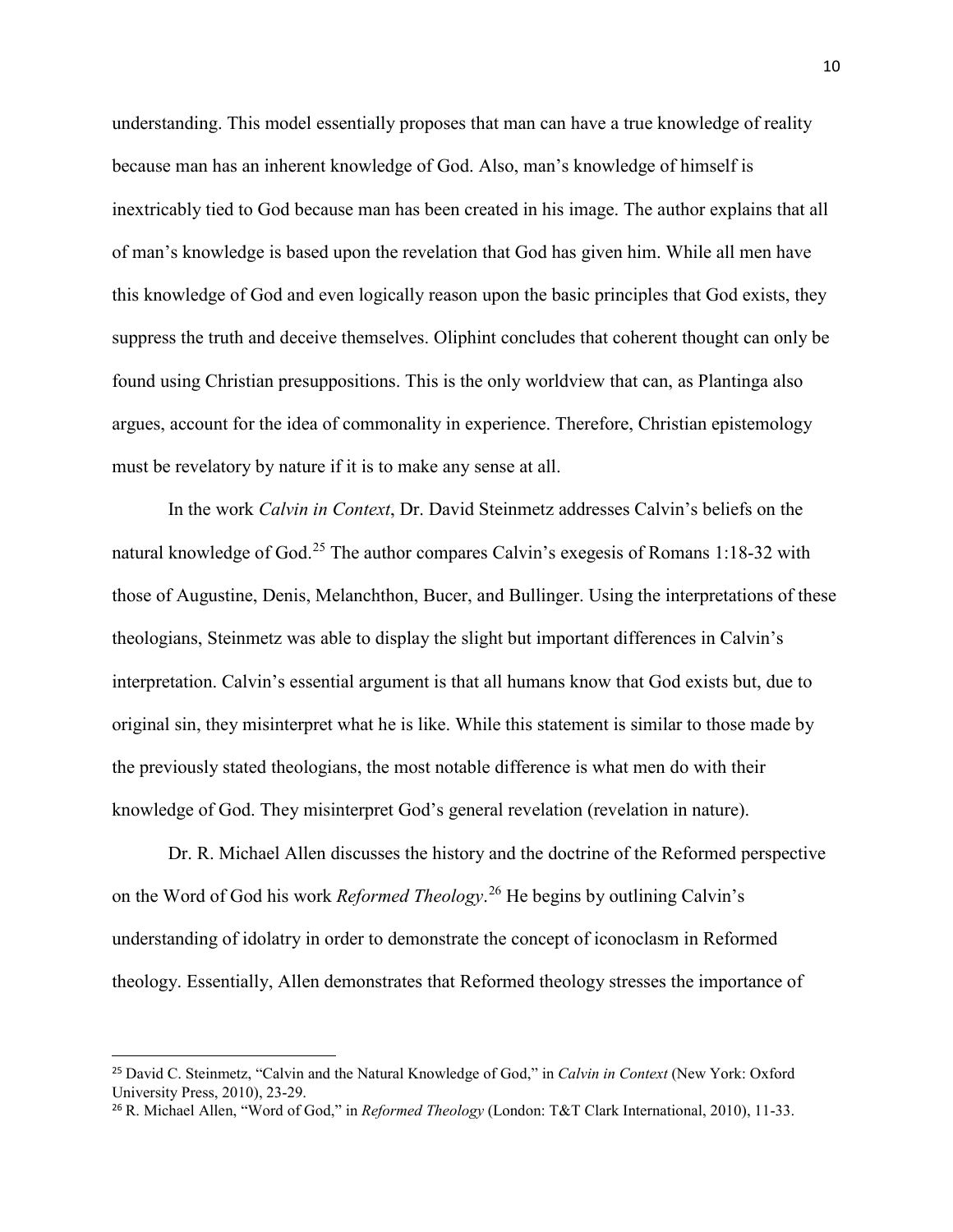constantly examining one's actions and views in relation to what God says. God is the absolute reference point. The author then goes on to discuss the self-revelation of God and his revelation in Scripture. Here, he cites Carl Barth, who speaks about the Reformed theory of epistemology. Barth basically states that all of one's knowledge, even one's self-knowledge, is from God. Jesus communicates and reveals God to humanity. At this point, Allen goes into the nature of salvation as rooted in Christ alone. He reminds the reader that one's knowledge about God from Christ must be put into practice in order for one to be saved. The author reviews the history of the Reformed understanding of the Word of God, an understanding that was not broadly agreed upon until the *Westminster Confessions*. In these *Confessions*, Allen's principle of critical traditioning, or constant reflection on what God says, is expressed. One must use Scripture as the objective rule and standard when examining doctrine or praxis.

In "The Bible Contradicts Itself. It's Just a Fairy Tale.," the first chapter within the work *Reason to Believe*, R.C. Sproul discusses the reliability of Scripture and lays out the premises for its infallibility.[27](#page-17-0) The author addresses common questions and arguments against the authority of Scripture such as conflictions with science, textual contradictions, historical accuracy, and more. In each case, Sproul presents the reality of the misunderstandings that people bring to the Bible, and how these misunderstandings show that the fault is not in the Biblical text. Rather, the fault is to be placed in the interpretation of the subjective individual based on their presuppositions. Additionally, for a modern definitive stance on Scripture, The International Council on Biblical Inerrancy lays out five summary statements regarding the term inerrancy, along with nineteen articles of affirmation and denial.<sup>[28](#page-17-1)</sup> It is important to note that infallibility does differ from

<span id="page-17-0"></span> <sup>27</sup> R. C. Sproul, "The Bible Contradicts Itself. It's Just a Fairy Tale," In *Reason to Believe* (Grand Rapids, MI: Zondervan, 1978), 19-34.

<span id="page-17-1"></span><sup>28</sup> International Council on Biblical Inerrancy, "The Chicago Statement on Biblical Inerrancy," *The Master's Seminary Journal* 25, no. 1 (2014): 1-10, accessed February 9, 2018.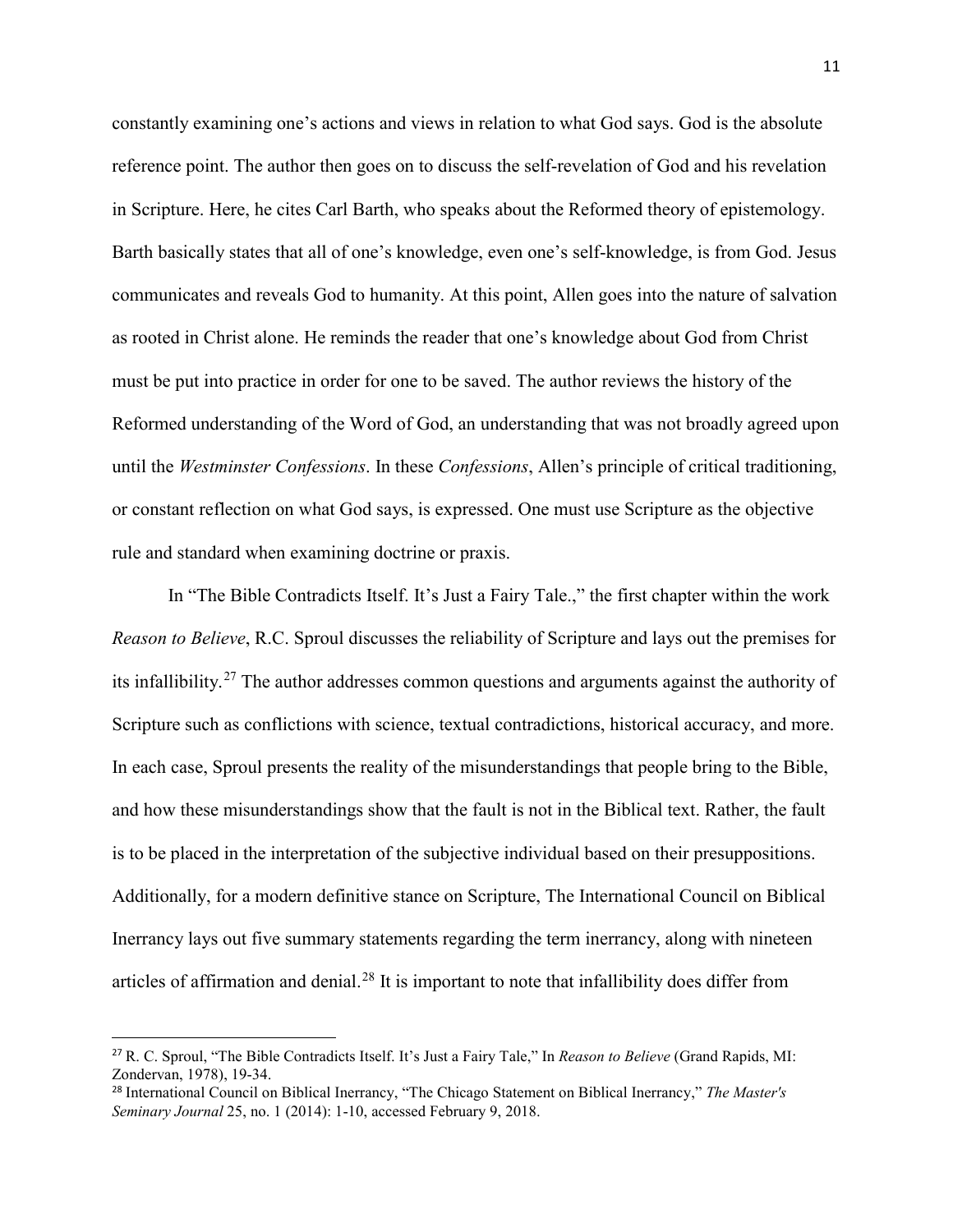inerrancy, but they are interrelated. "The Chicago Statement on Biblical Inerrancy" provides the reader with a comprehensive understanding of the Council's theological stance on Biblical inerrancy.

Now the conversation can once more move to the topic of epistemology in practice and the Christian apologetic. In the work *Mere Apologetics: How to Help Seekers & Skeptics Find Faith* by Alister McGrath, the author outlines an exegetical approach to apologetics and the argument for the rationality of the Christian faith.<sup>[29](#page-18-0)</sup> He examines the theological aspects of apologetics in the Bible through exegesis of particular passages. McGrath argues that the existence of God is reasonable even if one does not have "absolute proof."<sup>[30](#page-18-1)</sup> The author stresses the reasonable evidences of Christianity which come in many forms (historical, philosophical, or other). The apologist can rationally look to these evidences in the security that there is reason and merit in the doctrine of the Christian faith. McGrath takes a mild transcendental approach to apologetics in that meaning in the universe cannot be explained through atheistic thought. Like Bahnsen, he speaks of a sort of regeneration of the mind of man through the light of Christ shining "upon our intellects."<sup>[31](#page-18-2)</sup> The author details eight apologetic arguments as follow: (1) creation,  $(2)$  fine-tuning,  $(3)$  the structure of the physical world,  $(4)$  morality,  $(5)$  desire,  $(6)$ beauty, (7) relationality, and (8) eternity. He takes scientific arguments into account as well. McGrath is careful not to reduce the God of Scripture to a mere means of defeating arguments. His approach is very much exegetical and experiential in nature. The author is certain to include excellent sections describing how one could practice application of his apologetics.

<span id="page-18-0"></span> <sup>29</sup> Alister McGrath, *Mere Apologetics: How to Help Seekers & Skeptics Find Faith* (Grand Rapids, MI: Baker Books, 2012).

<span id="page-18-1"></span><sup>30</sup> Ibid., 76.

<span id="page-18-2"></span><sup>31</sup> Ibid., 91.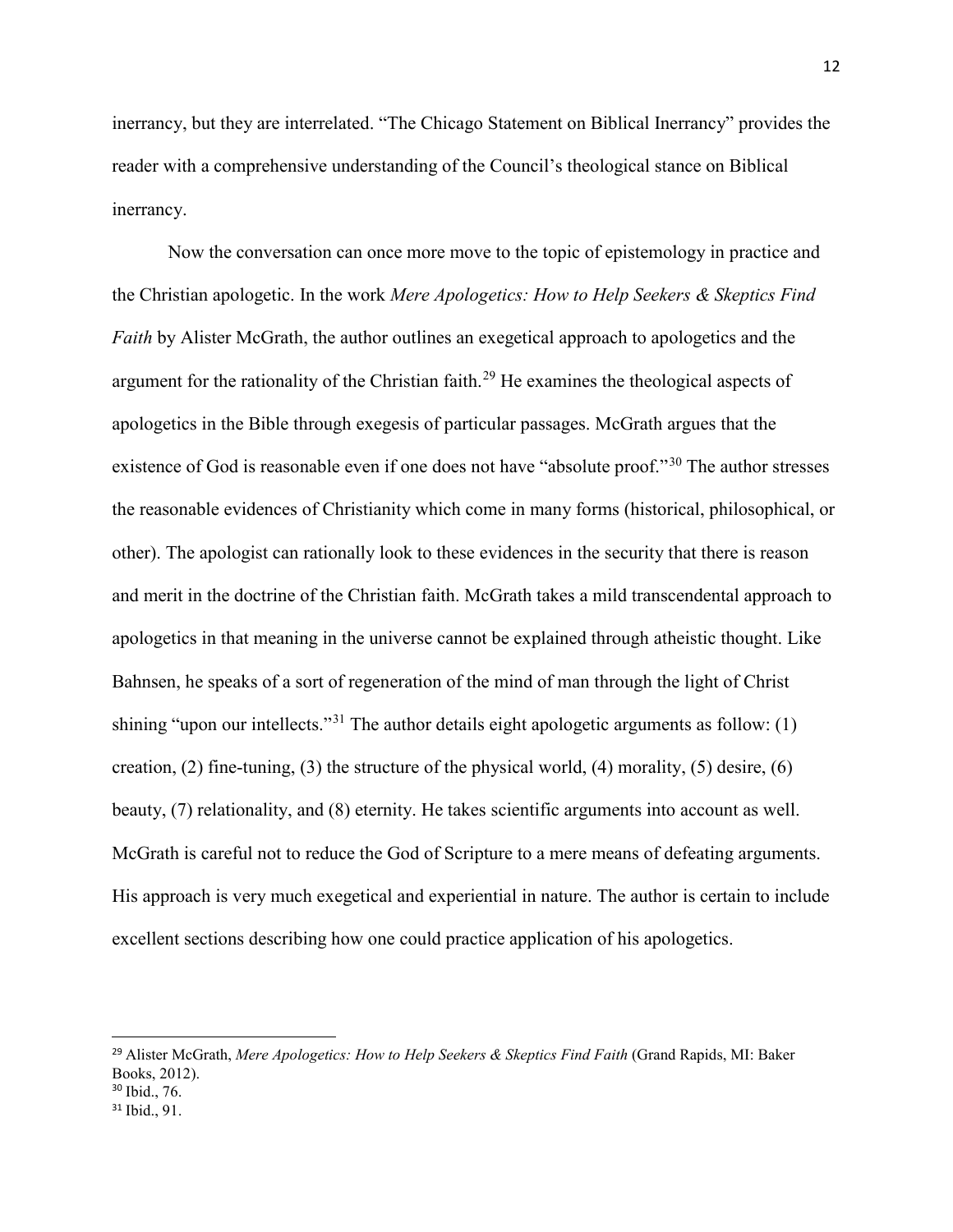In *The Transcendental Perspective of Westminster's Apologetic*, Robert Knudsen describes the presuppositional approach to apologetics that Westminster as an institution upholds.<sup>[32](#page-19-0)</sup> Its apologetic has originated from the thought of Kuyper and was instituted under Van Til. He speaks of the presuppositional epistemology of Van Til. The author goes on to mention the preaching aspect of apologetics. Apologetics ought to have an effect which witnesses to unbelievers and simultaneously defends the faith. Knudsen suggests the presuppositional method of apologetics as "based radically on the message of the Scriptures."[33](#page-19-1) The author points out that one ought to notice that Westminster's apologetic firmly rejects fideism. Knudsen moves on to present the criticisms of presuppositional apologetics. However, it is made clear that the presuppositional apologetic of Christianity is the only argument which allows one to faithfully and coherently account for one's experiences. The author stresses the importance of endurance in assuming one's presuppositional approach and remaining consistent throughout one's transcendental argument.

Knudsen's theology is more clearly displayed within his chapter "The Nature of Regeneration" which discusses the regeneration of man.<sup>[34](#page-19-2)</sup> He describes regeneration as a new birth in Christ. Regeneration enables one to be able to receive salvation. God's call never returns void in those whom he chooses to redeem; it is "always effectual."<sup>[35](#page-19-3)</sup> The author notes that this concept of the perfect effect of God's call agrees with the position of Barth. Knudsen focuses greatly on the Word of God and its function in the regeneration of man. He states that the Holy Spirit must also be brought into focus when addressing regeneration, due to the sinful nature of

<span id="page-19-0"></span> <sup>32</sup> Robert D. Knudsen, *The Transcendental Perspective of Westminster's Apologetic* (Philadelphia, PA: Westminster Theological Seminary, 1986).

<span id="page-19-1"></span><sup>33</sup> Ibid., 231.

<span id="page-19-2"></span><sup>34</sup> Robert D. Knudsen, "The Nature of Regeneration," in *Christian Faith and Modern Theology* (New York: Channel Press, 1964), 307-321.

<span id="page-19-3"></span><sup>35</sup> Ibid., 312.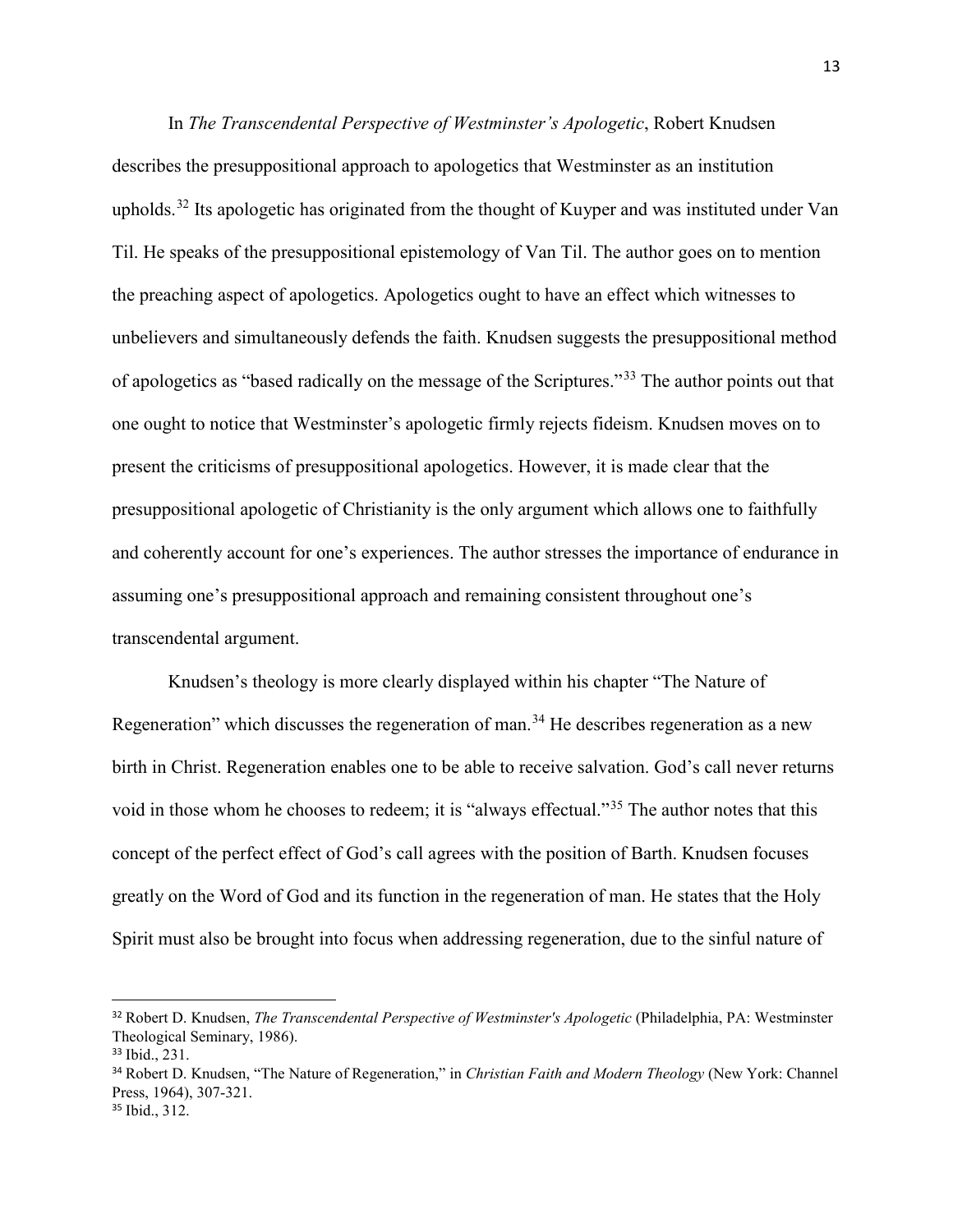man which affects man's heart and mind. If one is truly dead in their sins, the Holy Spirit is necessary for the saving work of restoring one's mind. It is only through this work of regeneration by the Spirit that one can correctly respond to the effectual call of God in faith. Faith is only possible through the saving act of God within the heart and mind of man. He makes it clear that this power of God in the choice and act of regenerating is not based on any "merit of the believer," but based on the grace and choice of  $God.^{36}$  $God.^{36}$  $God.^{36}$ 

Finally, the discussion can move to the warrant (rational justification) for Reformed epistemology and presuppositional thought in one's praxis and life. Alvin Plantinga in his book *Knowledge and Christian Belief*, introduces his A/C model for the warrant of Christian belief.<sup>[37](#page-20-1)</sup> The A/C model, or Aquinas/Calvin model, proposes that people are born with an innate knowledge of God and, therefore, have a warrant for believing in him. Plantinga addresses the arguments of Freud and Marx, namely that religious belief is the result of cognitive illusion. However, the author shows that through his model belief in God can make warranted (rational) sense. He comes to this conclusion by examining the principle of basicness. If one reasons within the Christian worldview, then knowledge of God is presupposed as something that is basic in all people. Therefore, the act and lifestyle of belief in him would be logical and rational. Plantinga's A/C model essentially displays the rationality of Christian theistic thought and response when a Christian theistic universe is presupposed.

In the work *Jerusalem and Athens: Critical Discussions on the Philosophy and Apologetics of Cornelius Van Til*, Van Til responds to several challenges to Reformed

<span id="page-20-0"></span> <sup>36</sup> Ibid., 319.

<span id="page-20-1"></span><sup>37</sup> Alvin Plantinga, "Warranted Belief in God," in *Knowledge and Christian Belief* (Grand Rapids, MI: William B. Eerdmans Publishing Company, 2015), 30-44.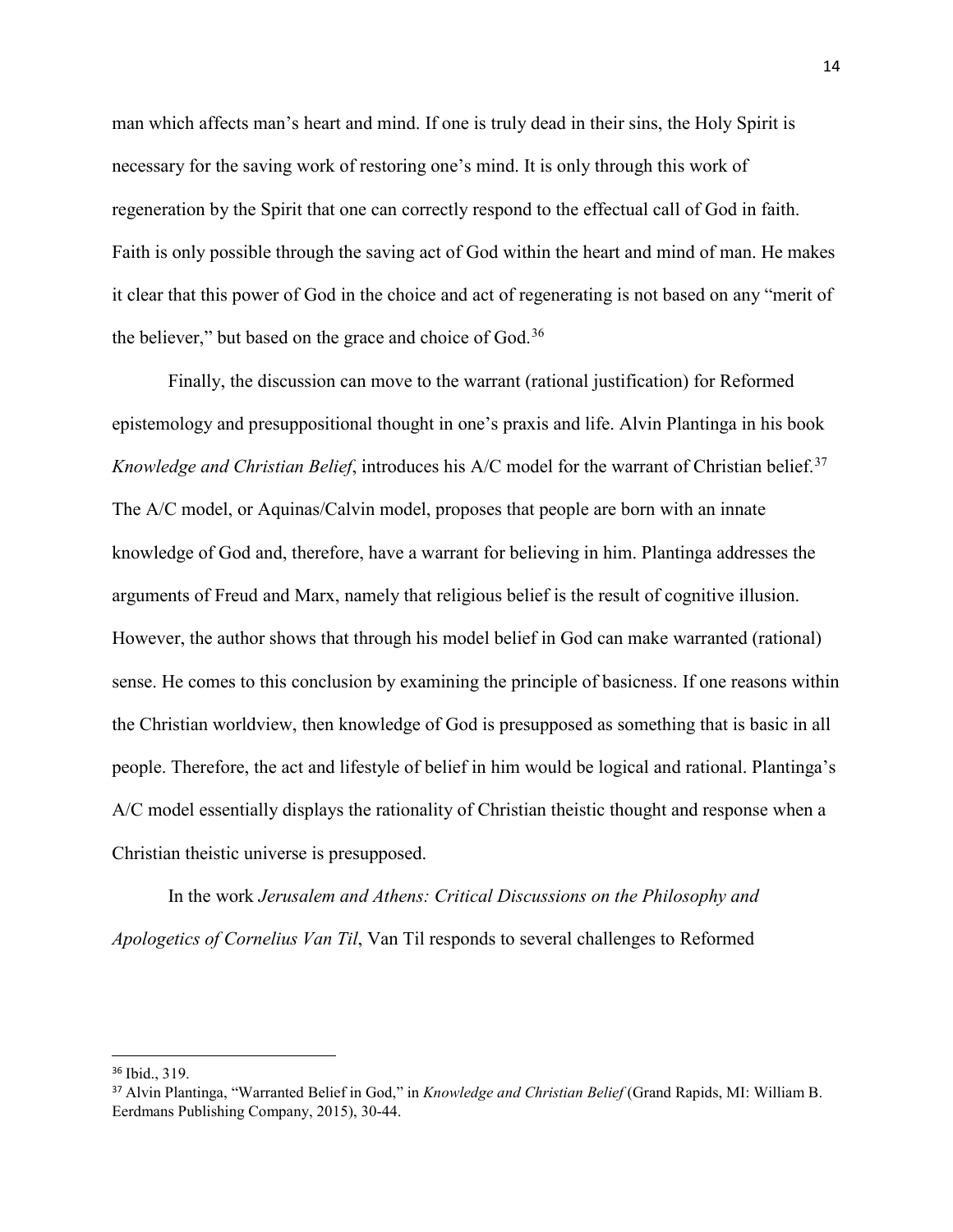epistemology and presuppositional thought.<sup>[38](#page-21-0)</sup> In one chapter of particular interest to me, Dr. Herman Dooyeweerd responds to former statements made by Van Til in reference to some of Dooyeweered's works and statements. It is made evident that the two thinkers disagree on when the presupposition of the truth of Christ should be implemented.<sup>[39](#page-21-1)</sup> Dr. Dooyeweerd seems to believe that there can be some type of cooperative understanding in human thought and experience without initially presupposing Christ from the very outset. Van Til starkly disagrees and points out this conflict between their two understandings. He maintains that Dooyeweerd is logically inconsistent in his presentation. One must presuppose Christ as the first step in Christian theistic thought.

In the article "Calvinism as Metaphysics," Dr. Marilynne Robinson proposes Calvin's thought as a metaphysics.[40](#page-21-2) She explains that Calvin's doctrine engages in all of the areas that make something metaphysical in nature. The author's definition of metaphysics is taken from the *Oxford English Dictionary* which defines the word as "The branch of philosophy that deals with the first principles of things, including abstract concepts such as being, knowing, identity, time, and space."[41](#page-21-3) In other words, Reformed presuppositional epistemology engages coherently in each of these areas. Robinson proceeds to the examination of Calvin's doctrine, from his epistemology to his ethics, with a focus on its coherent metaphysical nature. This examination is extensive but conclusive in regard to the affirmation of the coherency of Calvin's thought.

<span id="page-21-0"></span> <sup>38</sup> E. R. Geehan, ed., *Jerusalem and Athens: Critical Discussions on the Philosophy and Apologetics of Cornelius Van Til* (Phillipsburg, NJ: Presbyterian and Reformed Publishing Company, 1971). <sup>39</sup> Ibid., 98-99.

<span id="page-21-2"></span><span id="page-21-1"></span><sup>40</sup> Marilynne Robinson, "Calvinism as Metaphysics," *Toronto Journal of Theology* 25, no. 2 (2009): 175-186, accessed March 28, 2018.

<span id="page-21-3"></span><sup>41</sup> *Oxford English Dictionary*, 3rd ed., s.v. "metaphysics," accessed March 28, 2018.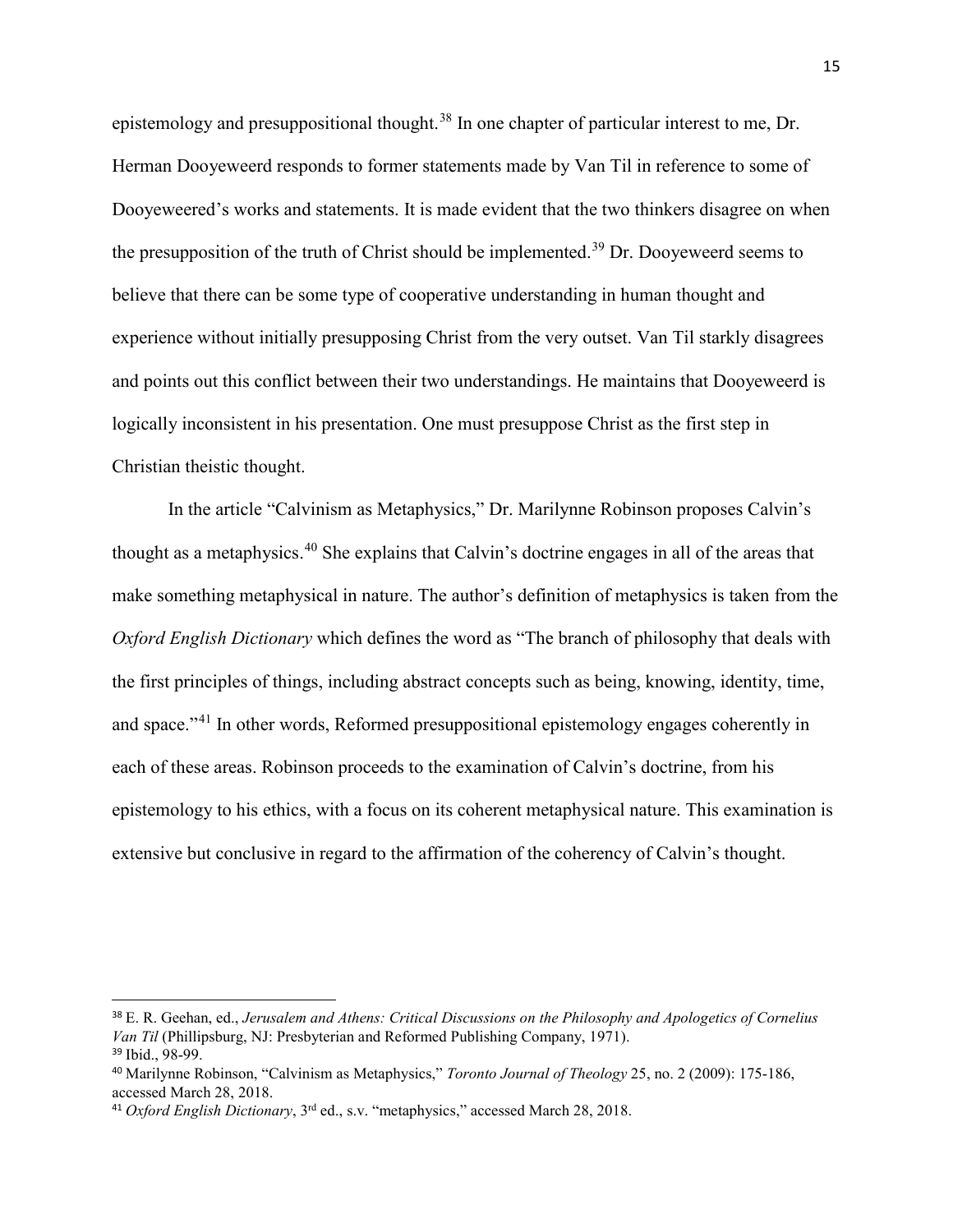Francis Schaeffer discusses the subjectivity of American culture in contrast to the objectivity of the presuppositional stance in his work *A Christian Manifesto*. [42](#page-22-0) The author begins by describing the statements of past American political leaders such as Oliver Wendell Holmes, Frederick Moore Vinson, and William Bentley Ball. They are in agreement that the laws of America are continually moving toward relativism and away from absolutism. In other words, America is continually moving away from the fixed and objective rule of the Constitution. Schaeffer explains that the foundations of our government, science, and philosophy are founded on objective Christian principles. To continually move away from this absolute point of reference (the Constitution) is suicidal. This is why American culture is rapidly declining. In the same way, Christians cannot move away from their absolute point of reference, God. Schaeffer proposes that Christians must do more in the future to recognize when their culture is shifting its worldview. Christians must be consistent in thought and non-conforming in their presuppositional stance.

The work *Francis A. Schaeffer: Trilogy*, is a compilation of Schaeffer's books *The God Who is There*, *Escape from Reason*, and *He is There and He is Not Silent*. [43](#page-22-1) These books overview much of Schaeffer's theology. Book one discusses recent and current culture, how theology ought to interact with culture, and how Christians ought to live and evangelize within the current cultural climate. Book two outlines the moral decline of man throughout history. Schaeffer surveys and breaks down different time periods in order to demonstrate the shift of perspective within them. The perspective of reason and morality has been continually changing and eroding. The author surveys the effects of this erosion in the arts and media of current

<span id="page-22-0"></span> <sup>42</sup> Francis A Schaeffer, "The Destruction of Faith and Freedom," in *A Christian Manifesto* (Wheaton, IL: Crossway Books, 2005), 41-51.

<span id="page-22-1"></span><sup>43</sup> Francis A. Schaeffer, *Francis A. Schaeffer Trilogy* (Westchester, IL: Crossway Books, 1990).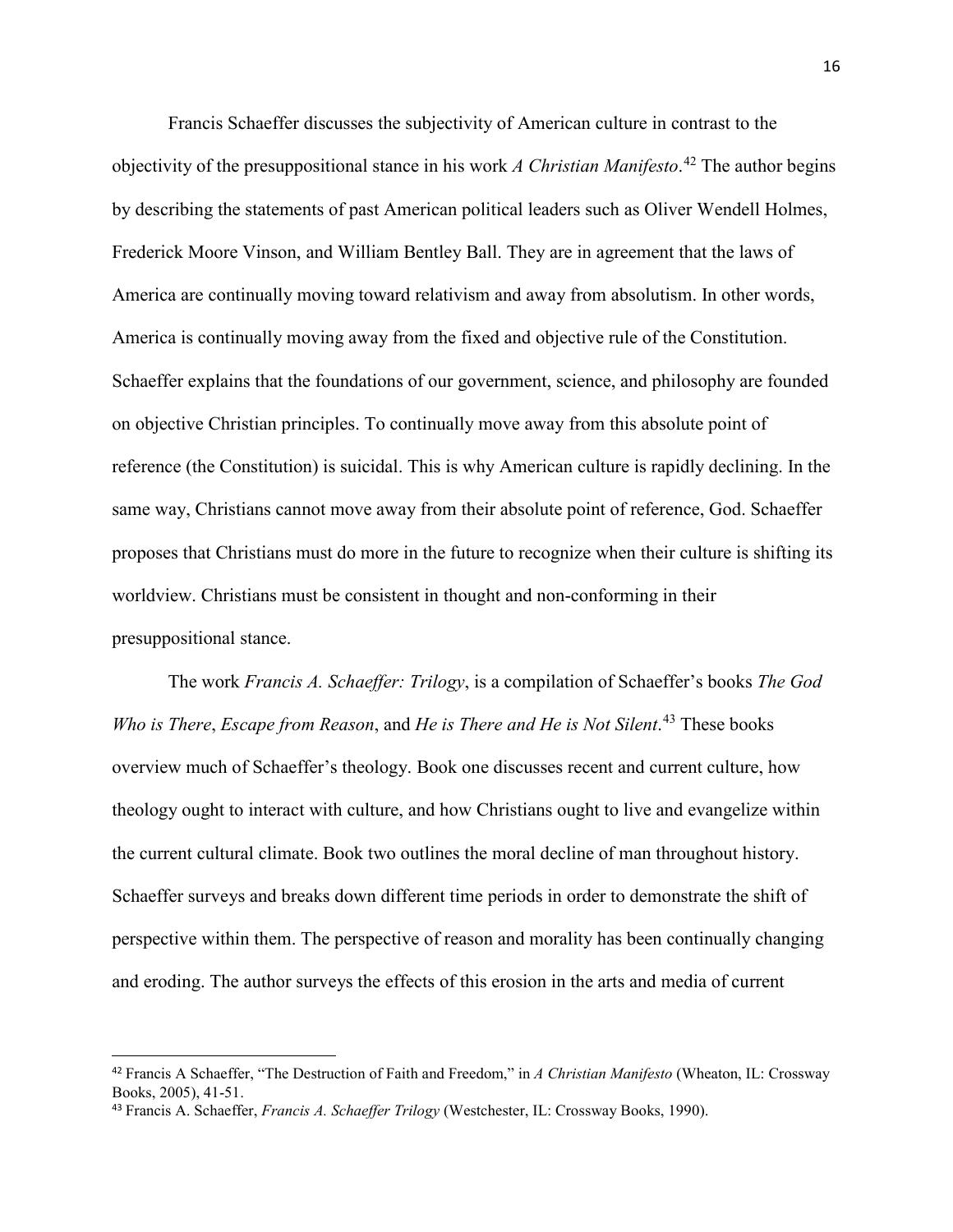culture as well. Finally, he implements the consequences of the shift in rationality for the practice of the Christian.

In this last chapter of book two, Schaeffer addresses epistemology. He contrasts the differences between worldly epistemology, which begins with oneself, and Christian epistemology, which begins with God and his Word. The author writes about the depravity of fallen man and the corruption caused by rebellion against God. God is presented as the true source of knowledge which he reveals to man. Book three presents four logical necessities for God in the world. These four necessities are as follow: (1) the metaphysical necessity, (2) the moral necessity, (3) the epistemological necessity- the problem, and (4) the epistemological necessity- the answer. These dilemmas present the warrant for belief in the existence of God and his apparent revelation.

The work *Concluding Unscientific Postscript to the Philosophical Fragments* by Soren Kierkegaard was also surveyed for this paper.<sup>[44](#page-23-0)</sup> Kierkegaard's work is an attack on Hegel and Hegelianism. For Hegel, objective rationality is ultimate truth. Kierkegaard, however, rejects the concept of objective rationality as problematic. The author states that Hegelianism does not allow for personal transformation, among other issues. Kierkegaard's thesis is that all truth is subjective. Indeed, one's own subjective experience is considered one's own truth. One's own truth is the only truth that one could know. Every person operates within their own reality. Everything outside of a person's experience or reality is abstract. Nothing is real or true apart from one's own thoughts and decisions. One's decisions even create truth. Kierkegaard maintains that faith in God is necessary in the final stage of one's existence in order to attain ultimate truth. This author's perspective certainly differs from that of Van Til and Bahnsen.

<span id="page-23-0"></span> <sup>44</sup> Soren Kierkegaard, *Concluding Unscientific Postscript to the Philosophical Fragments*, trans. David F. Swenson and Walter Lowrie (Princeton University Press, 1941).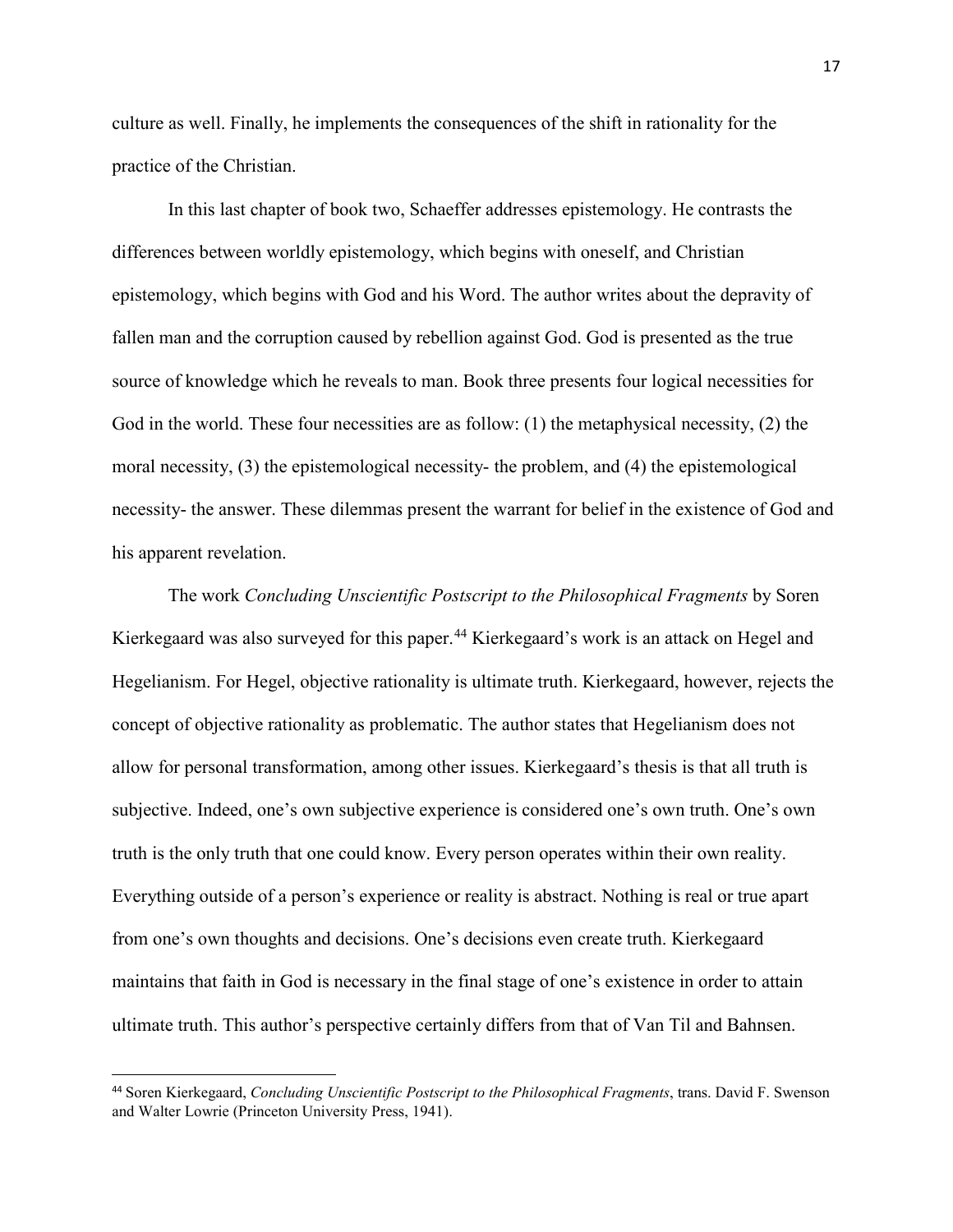In *Calvin's Institutes: A New Compend*, John Calvin outlines how coherent Christian epistemology ought to affect one's life.<sup>[45](#page-24-0)</sup> He specifies four main points for how the Christian life should be characterized. The first point is the Christian pursuit of religion. The second point is the self-denial of the Christian. The third point is the Christian's focus on their future life in heaven. Finally, the fourth point is following the rules for Christian living that are stated in God's Word. Calvin describes the importance of each of these points and the role they play in the cohesive Christian life. Presuppositional epistemology can be seen each of these aspects.

Dr. Matthew Rose outlines the beliefs of Karl Barth as they relate to Christian epistemology and ethics in his work *Ethics with Barth: God, Metaphysics and Morals*. [46](#page-24-1) The author discusses Barth's perspective on how Christians should live or their ethics. Rose then discusses the epistemology of the Christian as being completely rooted in God alone and the necessity of presupposing him in Christian reasoning. Barth proposes that since all that can be known stems from the revelation of God, nothing makes sense outside of His system of knowledge. The author then surveys Barth's understanding of the omnipotence of God in relation to human free-will. Barth claims that it is only within the sphere of God's omnipotence that humans can experience true freedom. The power of God frees humans from their enslavement to sin. Rose concludes with an overview of the being of man. Man is what he is based on God alone. Barth determines that it is only through God that man can see God and himself with any clarity and, furthermore, make coherent choices.

<span id="page-24-0"></span> <sup>45</sup> John Calvin, "The Christian Life," in *Calvin's Institutes: A New Compend*, ed. Hugh T. Kerr (Louisville, KT: John Knox Press, 1989), 91-99.

<span id="page-24-1"></span><sup>46</sup> Matthew Rose, "The Sovereign Good," in *Ethics with Barth: God, Metaphysics and Morals*, ed. John Webster, George Hunsinger, and Hans-Anton Drewes (Burlington: Ashgate Publishing Company, 2010), 91-111.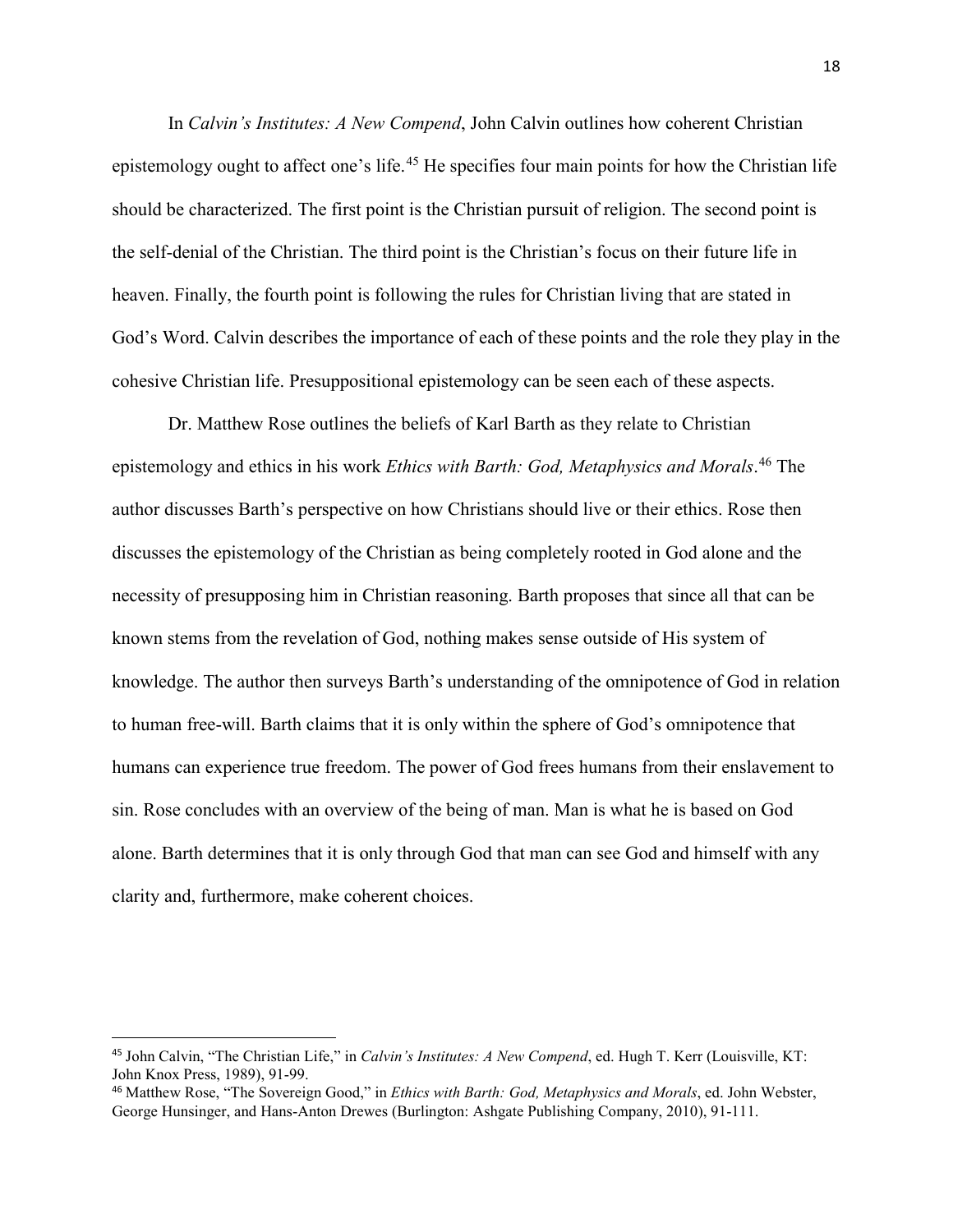#### **Methodology**

These topics were surveyed and researched using multiple mediums. Primarily, print sources were used from the Southeastern University Steelman Library. This includes books which were both primary and secondary sources. Additionally, books were utilized from the library of Professor Yoon Shin, who is a faculty member at Southeastern University. There are also several online sources which have been cited in the previous chapter. These online sources include peer-reviewed journal articles, documents, or publications. The online sources, in particular, will not be cited in great depth or at all for the remainder of this project. Although these journals are not included in the central argument of the paper, they serve to broaden the research at hand in different dimensions. They have allowed for a varied perspective and a more thorough understanding of the subject matter.

There are several ideas which have sprung from this project which could provide opportunities for future study. The first topic for potential future study could be the way in which postmodernism and Reformed epistemology interact. It would be interesting to examine these two fields in order to discover how they relate and differ from one another with more clarity. The second topic which is worth future consideration is the comparison between Reformed epistemology and the epistemologies of other religions. This study would be of particular import for apologetic purposes. The third path with potential for future study would be the comparison of presuppositional epistemology with other epistemologies within the Christian sphere. The fourth study with potential could be an examination of whether or not Reformed Christian theism is biblically wholistic in nature. For there are some arguments against it which claim that it fails in this aspect in a vital way. Finally, a fifth study which could be pursued would be an intensive reworking of Reformed theology in practice as it applies to the church of today. Reformed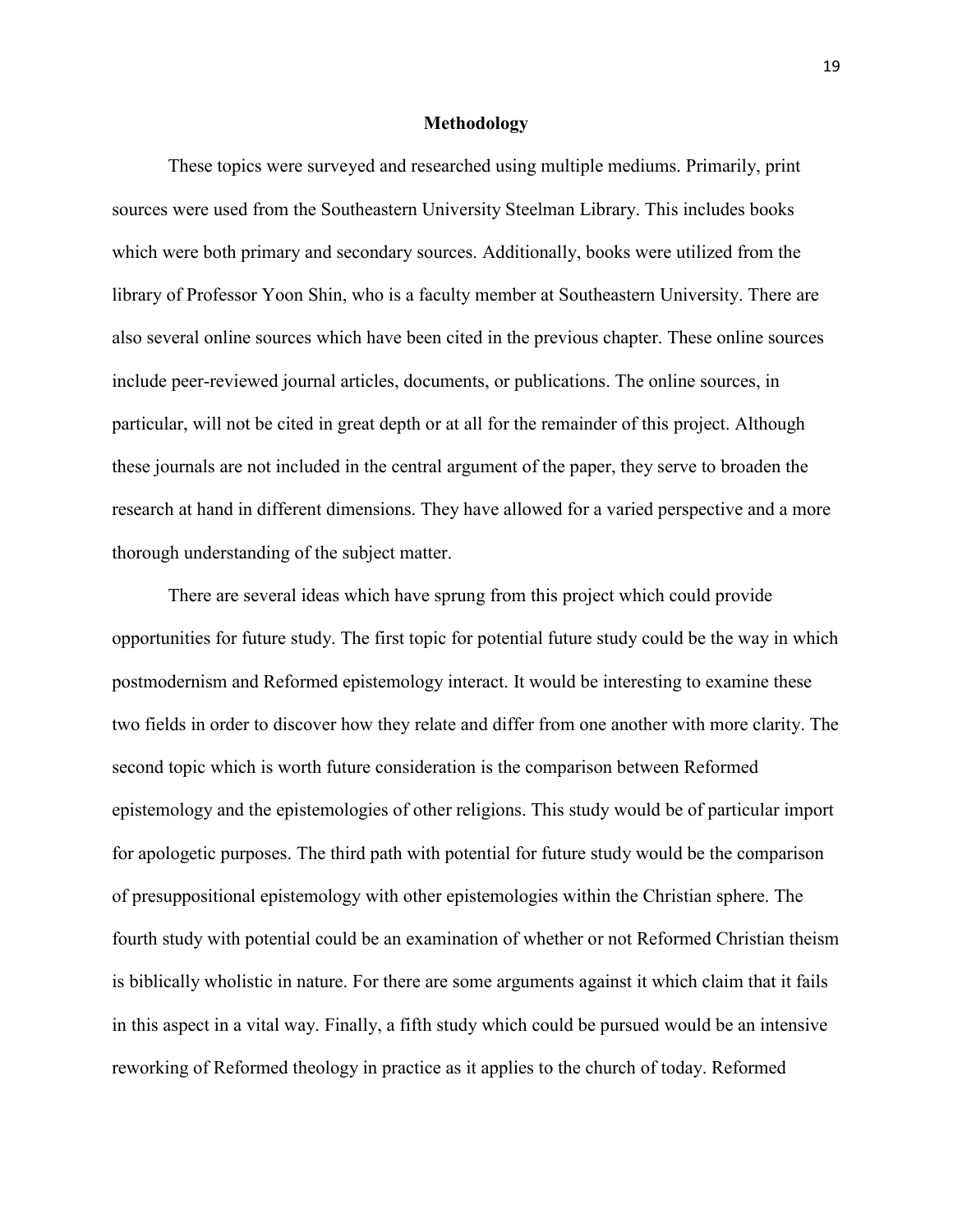theology may be built upon generations of biblical scholars, but it requires work if it desires to be applicable in practice to present and future generations of the church.

There are certainly areas of weakness within this work. Primarily, its brevity does not allow for a full analysis of every argument or critique which is leveled at the topic of presuppositional epistemology. While a few objections and critiques will be mentioned later in this project, they unfortunately do not allow for a complete account of opposing opinions. This study thoroughly looks into presuppositional epistemology, but even this aspect could benefit from a more comprehensive analysis. This, of course, would require many more pages. Therefore, the work's brevity is its primary limitation.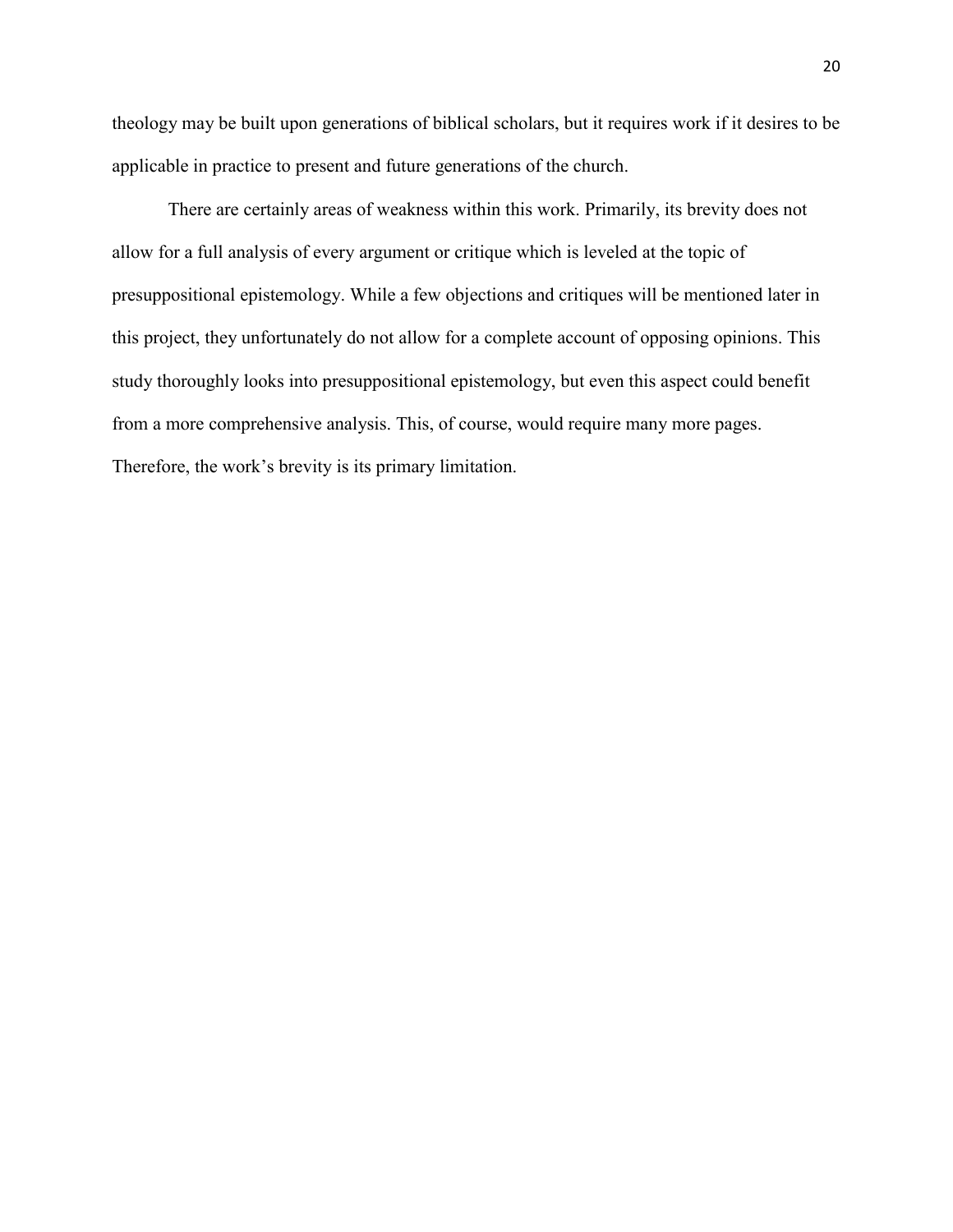# **Ultimacy and Basic Principles**

*For the wrath of God is revealed from heaven against all ungodliness and unrighteousness of men, who by their unrighteousness suppress the truth. For what can be known about God is plain to them, because God has shown it to them. For his invisible attributes, namely, his eternal power and divine nature, have been clearly perceived, ever since the creation of the world, in the things that have been made. So they are without excuse. For although they knew God, they did not honor him as God or give thanks to him, but they became futile in their thinking, and their foolish hearts were darkened. Claiming to be wise, they became fools, and exchanged the glory of the immortal God for images resembling mortal man and birds and animals and creeping things. Therefore God gave them up in the lusts of their hearts to impurity, to the dishonoring of their bodies among themselves, because they exchanged the truth about God for a lie and worshiped and served the creature rather than the Creator, who is blessed forever! Amen.* -Romans 1:18-25[47](#page-27-0)

The most prominent voice on the topic of epistemological coherency through Reformed Christian theism is Cornelius Van Til. In his work *An Introduction to Systematic Theology*, he goes into great detail about the intricacies of the topic at hand. Van Til begins with the nature of the a priori element of Christian logic and epistemology. The basic a priori element or "principium essendi of knowledge" is God himself.<sup>[48](#page-27-1)</sup> Van Til supports Herman Bavinck in the proposition that "God existed from all eternity as a self-contained and self-sufficient being."<sup>[49](#page-27-2)</sup> Through the Christian worldview, the non-existence of God is a logical impossibility.<sup>[50](#page-27-3)</sup> Additionally, there is the essential principle that man cannot comprehend  $God.<sup>51</sup>$  $God.<sup>51</sup>$  $God.<sup>51</sup>$ 

Due to the self-contained nature of God, there is a gap between human beings (as those who are created) and God (as the Creator). Therefore, it is logically impossible for humans to understand God comprehensively.<sup>[52](#page-27-5)</sup> Van Til maintains that "God is the one and only ultimate

<span id="page-27-5"></span><sup>52</sup> Ibid., 10.

<span id="page-27-0"></span> <sup>47</sup> Rom. 1:18-25

<span id="page-27-1"></span><sup>48</sup> Van Til, *An Introduction to Systematic Theology*, 9.

<span id="page-27-2"></span><sup>49</sup> Ibid., 9.

<span id="page-27-3"></span><sup>50</sup> Ibid., 9-10.

<span id="page-27-4"></span><sup>51</sup> Ibid., 10.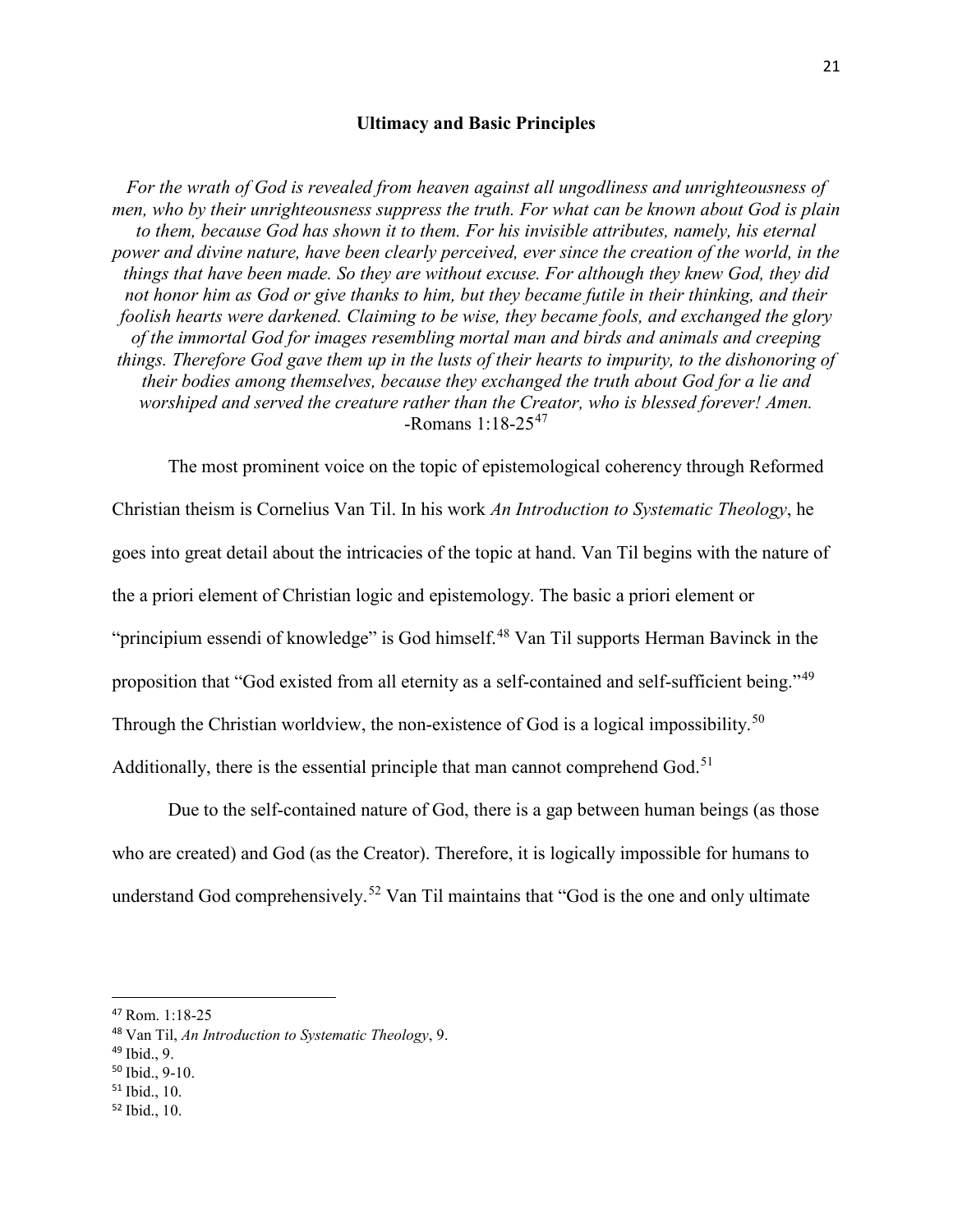Fact."<sup>[53](#page-28-0)</sup> God is complete in and of himself. He is complete rationality, complete comprehension, and complete truth. He is absolutely absolute and perfect in and of himself. He is ultimate in every way.[54](#page-28-1)

Often, however, the reasoning of the world requires that the system and idea of logic itself is the only ultimate fact.<sup>[55](#page-28-2)</sup> The world holds to the a priori of one's own logic (or, furthermore, one's own self) as ultimate, reasoning univocally.<sup>[56](#page-28-3)</sup> In contrast, Reformed Christian theism reasons analogically, holding to God as ultimate.<sup>[57](#page-28-4)</sup> Logic (and specifically its law of contradiction) is only an expression of the "internal coherence of God's nature."[58](#page-28-5) Therefore, logic itself cannot be ultimate from this perspective. Van Til sums up this argument and reiterates his stance on epistemology in general in the following statements:

Christians believe in two levels of existence, the level of God's existence as selfcontained and the level of man's existence as derived from the level of God's existence. For this reason, Christians must also believe in two levels of knowledge, the level of God's knowledge which is absolutely comprehensive and self-contained, and the level of man's knowledge which is not comprehensive but is derivative and re-interpretative. Hence, we say that as Christians we believe that man's knowledge is analogical of God's knowledge. $59$ 

In other words, just as man's existence is dependent on God, so also his knowledge is dependent on God. God is the ultimate actor. Through his act of creation man exists, and through his act of revelation man knows.<sup>[60](#page-28-7)</sup> Therefore, the foundation of Van Til's epistemology requires a presuppositional perspective in every aspect.

- <span id="page-28-1"></span><sup>54</sup> Ibid., 10.
- <span id="page-28-2"></span><sup>55</sup> Ibid., 11.
- <span id="page-28-3"></span><sup>56</sup> Ibid., 11.
- <span id="page-28-4"></span><sup>57</sup> Ibid., 11.
- <span id="page-28-5"></span><sup>58</sup> Ibid., 11.
- <span id="page-28-6"></span><sup>59</sup> Ibid., 12.
- <span id="page-28-7"></span><sup>60</sup> Ibid., 12.

<span id="page-28-0"></span> <sup>53</sup> Ibid., 10.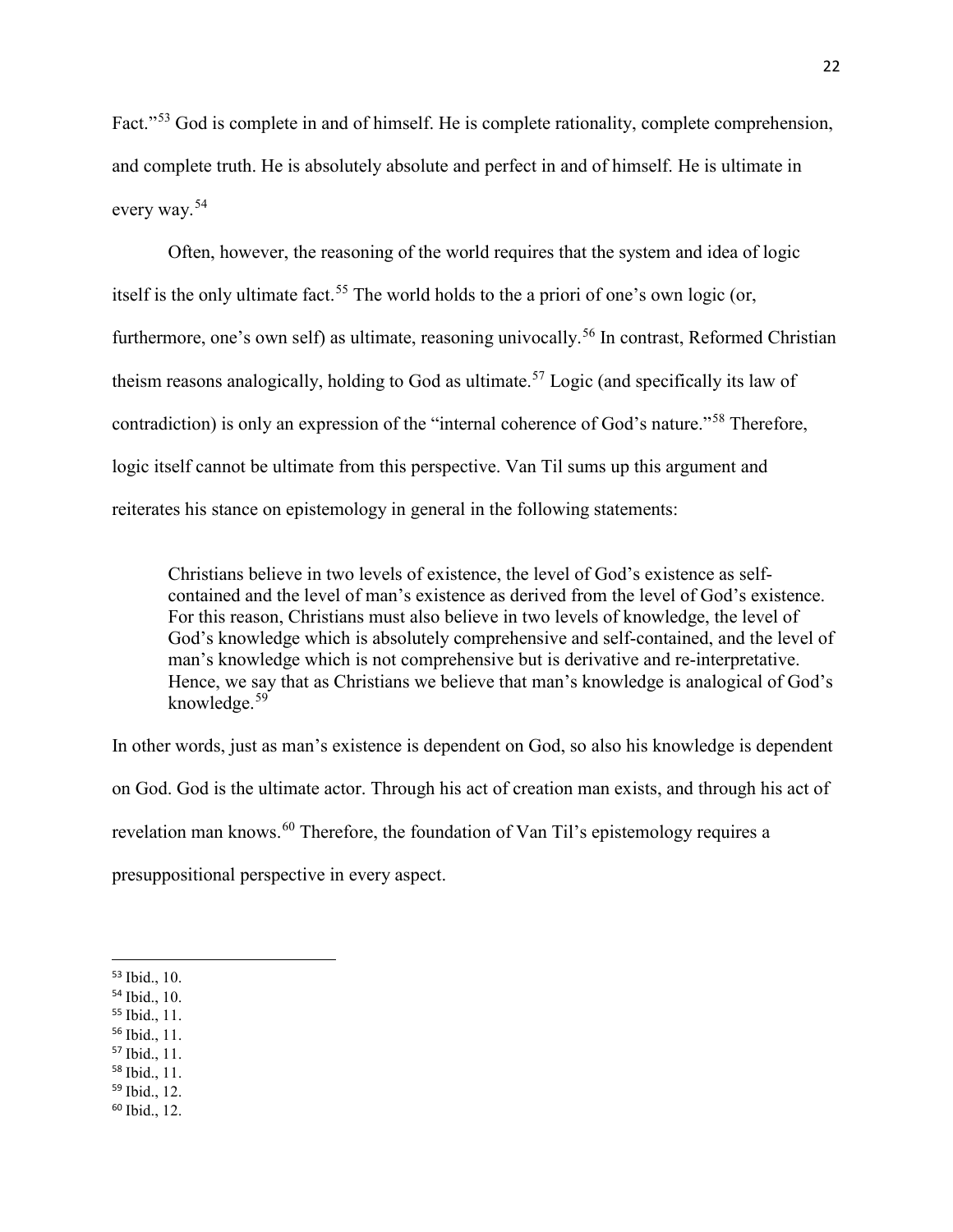In his discussion of Van Til's epistemology, John Frame stresses the principle of absolute personality. Frame recognizes that absolute personality is the defining principle that can both bring the issue of the one-and-many into coherence and also more fully summarize Van Til's previously stated principle of the self-contained fullness of God.<sup>[61](#page-29-0)</sup> Van Til determines that God is both absolute and a person, a statement with which Frame agrees.<sup>[62](#page-29-1)</sup> Therefore, "God is an 'absolute person.'"[63](#page-29-2) God himself is not an abstract principle in essence, but an absolute person in essence.<sup>[64](#page-29-3)</sup> Within this essence (or being) is three persons, referred to as the Trinity. These persons are one in being. In other words, each of the persons "exhaust the divine essence."<sup>[65](#page-29-4)</sup> There is unity in the plurality of the God-head.

Frame explains that the absolute sovereignty of God and the absolute personality of God are inextricably intertwined from Van Til's perspective.<sup>[66](#page-29-5)</sup> God's absolute personality is what makes his absolute sovereignty effective, and vice versa.<sup>[67](#page-29-6)</sup> If God was exclusively sovereign, his essence would be composed of abstract, impersonal principles with no power to do or accomplish anything.<sup>[68](#page-29-7)</sup> If, on the other hand, God was exclusively personal, his essence would not be ultimate and he would be under the authority of some impersonal principles which expressed ultimacy.<sup>[69](#page-29-8)</sup> However, it is the absolute sovereignty and the absolute personality of God intertwined which effectively function to identify God as truly ultimate.<sup>[70](#page-29-9)</sup> He is not subject

<span id="page-29-1"></span><sup>62</sup> Ibid., 58-61.

- <span id="page-29-3"></span><sup>64</sup> Ibid., 68.
- <span id="page-29-4"></span><sup>65</sup> Ibid., 68.
- <span id="page-29-5"></span><sup>66</sup> Ibid., 60.
- <span id="page-29-6"></span><sup>67</sup> Ibid., 60.
- <span id="page-29-7"></span><sup>68</sup> Ibid., 60.
- <span id="page-29-9"></span><span id="page-29-8"></span><sup>69</sup> Ibid., 60. <sup>70</sup> Ibid., 60.

<span id="page-29-0"></span> <sup>61</sup> Frame, *Cornelius Van Til: An Analysis of His Thought*, 60.

<span id="page-29-2"></span><sup>63</sup> Ibid., 68.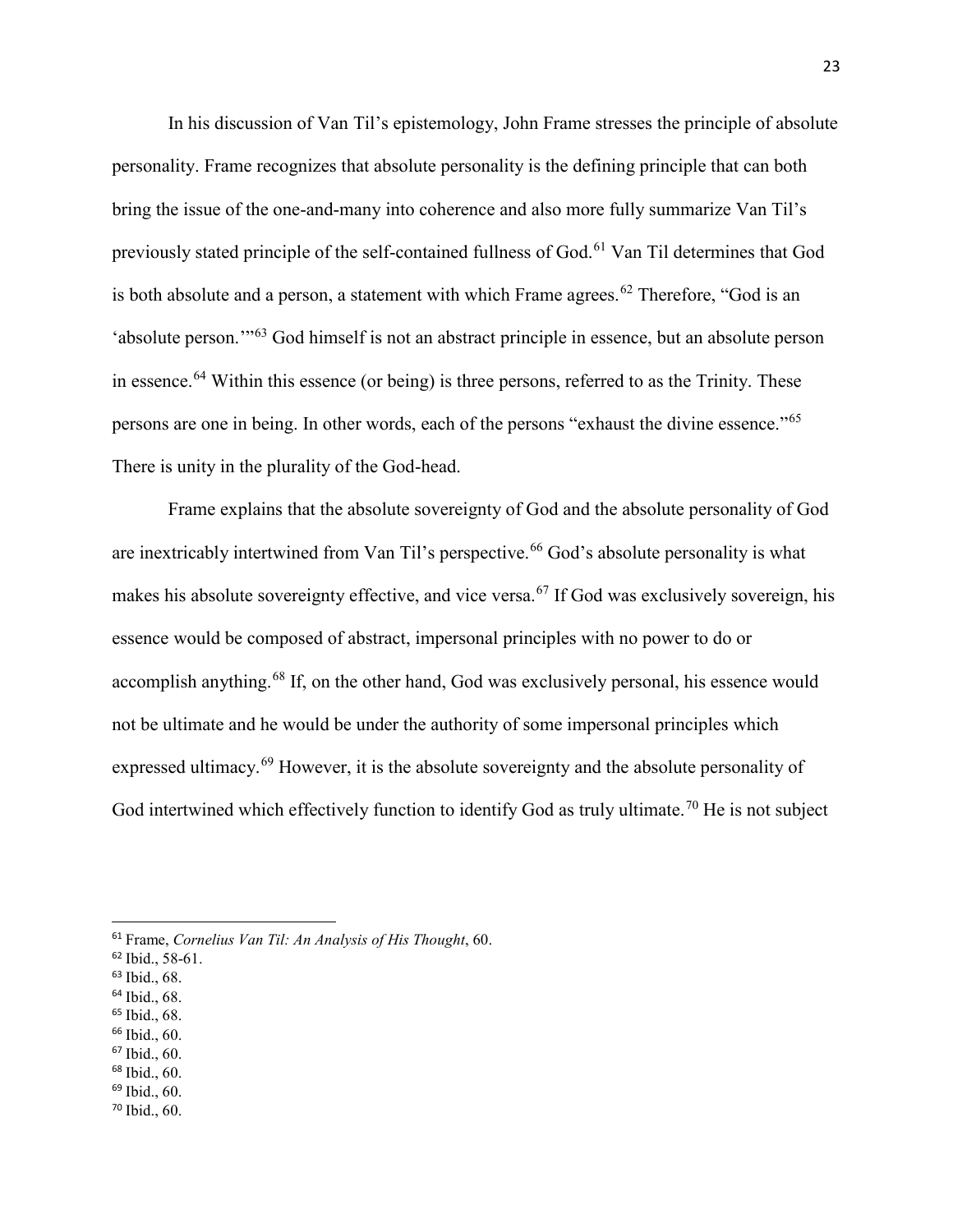to any impersonal principles but only to himself, while, simultaneously, he is able to "make choices and carry them out" without hindrance. $71$ 

This relationship between absolute sovereignty and absolute personality is directly related to the conversation about epistemology because it has to do with the idea of ultimate rationality and ultimacy in general.<sup>[72](#page-30-1)</sup> Van Til, as previously mentioned, addresses this topic from the outset of his reasoning. Frame here also begins with the topic at the outset of his section on the metaphysics of knowledge. There can be no intelligibility within the Reformed Christian theistic argument if the foundation of its epistemology is not recognized as God. Van Til accurately describes and details God as the ultimate one, while Frame intricately speaks of the nature of God's ultimacy within Van Til's perspective. Their thoughts provide an excellent basis for beginning to understand presuppositional epistemology as a whole.

<span id="page-30-0"></span> <sup>71</sup> Ibid., 60.

<span id="page-30-1"></span><sup>72</sup> Ibid., 61.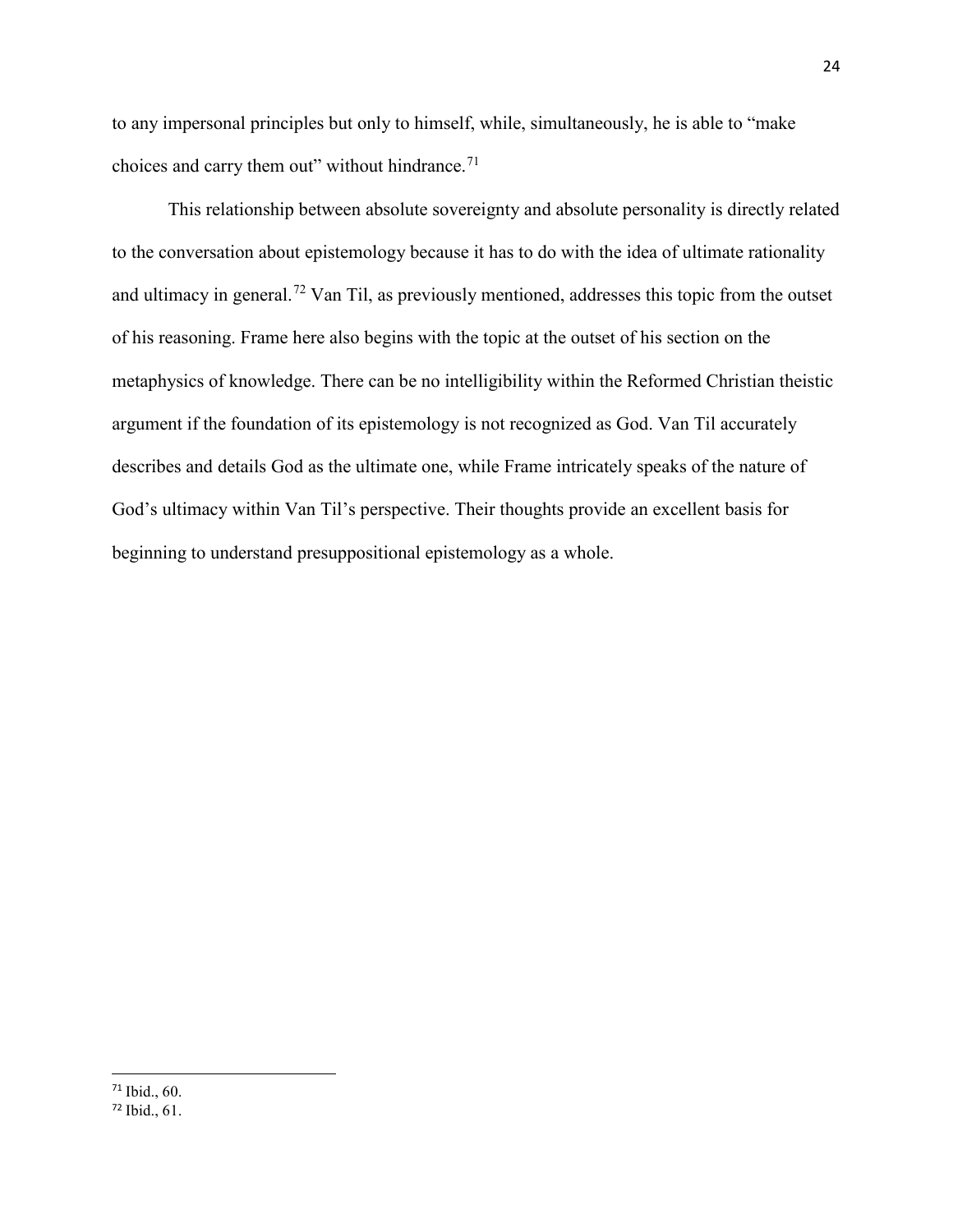## **Other Ultimates and the Transcendental Argument**

*We destroy arguments and every lofty opinion raised against the knowledge of God, and take every thought captive to obey Christ.* -2 Corinthians  $10:5^{73}$  $10:5^{73}$  $10:5^{73}$ 

Blatantly, both Van Til and Frame approach the subject of epistemology from a presuppositional stance. Both agree in their indication that the only way to achieve coherent epistemology is through presupposing the God of Scripture as ultimate. However, there are perspectives which many individuals (Christian and non-Christian alike) hold to which presuppose something other than God as ultimate. Frame and Van Til claim that everyone has presuppositions and that there is no true objectivity which can be attained in a person's thoughts.[74](#page-31-1) Every person is subjective and biased in their reasoning. One's presuppositions affect not only one's mind, but also one's heart and actions.<sup>[75](#page-31-2)</sup> Presuppositions go deeper then the thought realm and into someone's "basic heart commitment."[76](#page-31-3)

This basic heart commitment can also be described as an "ultimate commitment."<sup>[77](#page-31-4)</sup> In other words, one's presuppositions are what one chooses to live their life for and think their thoughts about.<sup>[78](#page-31-5)</sup> It is one's deepest motivation, and it can be the justification for one's actions.<sup>[79](#page-31-6)</sup> The basic heart commitment can range between anything from God for Christians to "another god, themselves, pleasure, money, rationality, or whatever" for non-Christians.<sup>[80](#page-31-7)</sup> Whatever someone determines to be ultimate in their life will be their own, personal truth.<sup>[81](#page-31-8)</sup> They will live

- <span id="page-31-2"></span><sup>75</sup> Ibid., 136.
- <span id="page-31-3"></span><sup>76</sup> Ibid., 136.
- <span id="page-31-4"></span><sup>77</sup> Ibid., 136.
- <span id="page-31-5"></span><sup>78</sup> Ibid., 136.
- <span id="page-31-6"></span><sup>79</sup> Ibid., 136.
- <span id="page-31-7"></span><sup>80</sup> Ibid., 136.
- <span id="page-31-8"></span><sup>81</sup> Ibid., 136.

<span id="page-31-0"></span> <sup>73</sup> 2 Cor. 10:5

<span id="page-31-1"></span><sup>74</sup> Ibid., 136.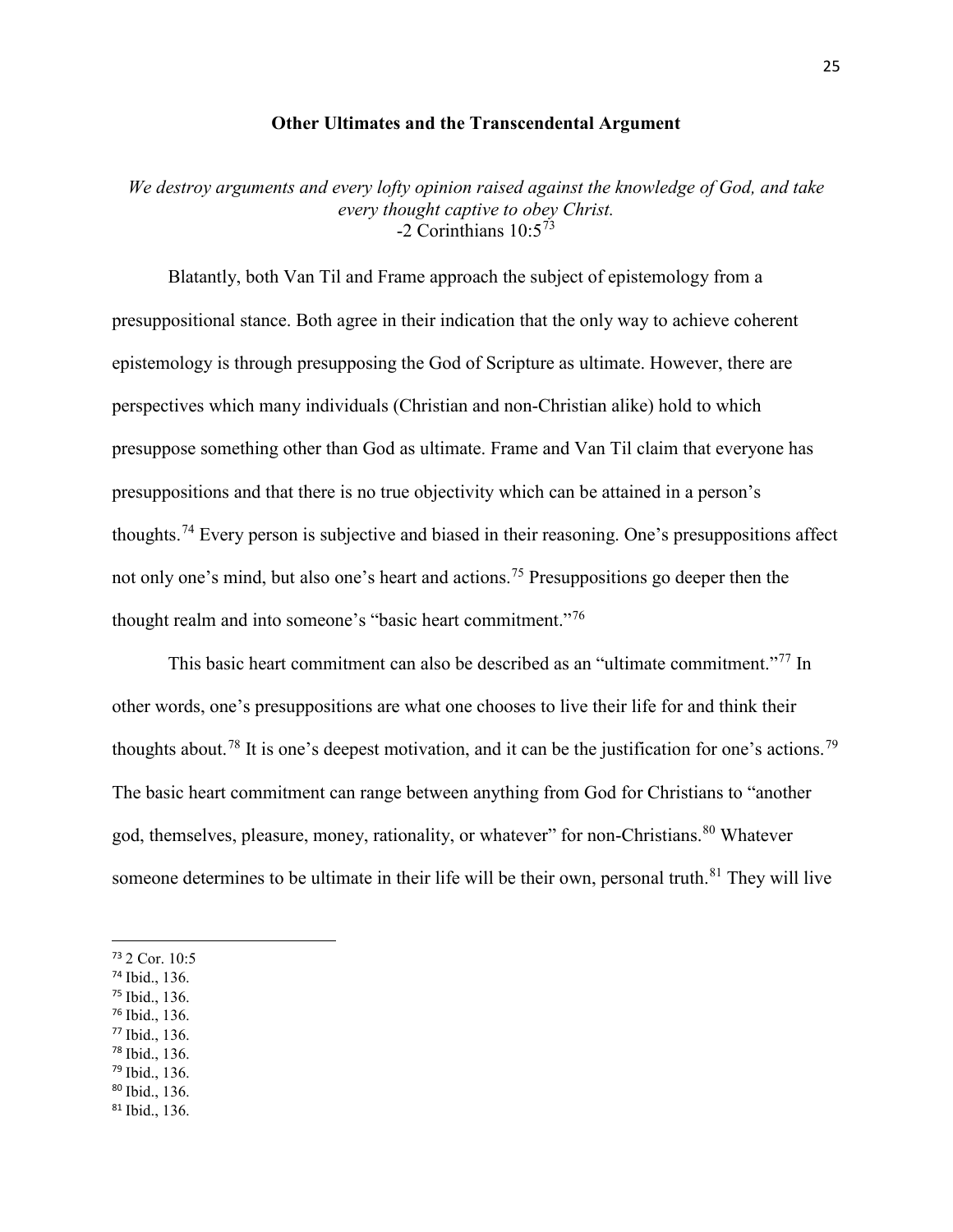by and for their truth, no matter how subjective or self-serving it may be.<sup>[82](#page-32-0)</sup> From their perspective there is no objective source of truth, but truth is something they create for themselves.

From these assertions, one can see how logical conflictions may arise from subjective presuppositions. Suppose, for instance, that there is a little girl named Sally. Sally holds to the presupposition that ice cream is ultimate due to the pleasure her brain experiences when she eats ice cream. Sally decides that she cannot go a single day without eating ice cream and she will do anything to get it. One day, she goes to get an ice cream cone out of the refrigerator but there are none left. At first, she panics and does not know what to do. Soon, however, she comes up with a plan. Her only truth is that she must have ice cream. So, Sally walks over to the corner shop, grabs an ice cream cone from the freezer, runs back home, and eats the ice cream.

According to the principles of the world, there is no reason why Sally should be reprimanded or in trouble for what she did. She was simply, consistently living out her personal standard of truth. Her actions were justified by her ultimate commitment and presupposition. However, in society children are reprimanded for stealing and taught that it is wrong. Parents are living under and parenting their children with the assumption that there are moral absolutes such as the following: stealing is wrong. Adults in general are able to operate day to day because of their presupposition of such moral absolutes. However, these same individuals will often deny that God exists in casual conversation. They operate as if an ordered universe with the expectations of such moral absolutes exists, but they deny the only presupposition that can account for moral absolutes at all.

<span id="page-32-0"></span> <sup>82</sup> Ibid., 136.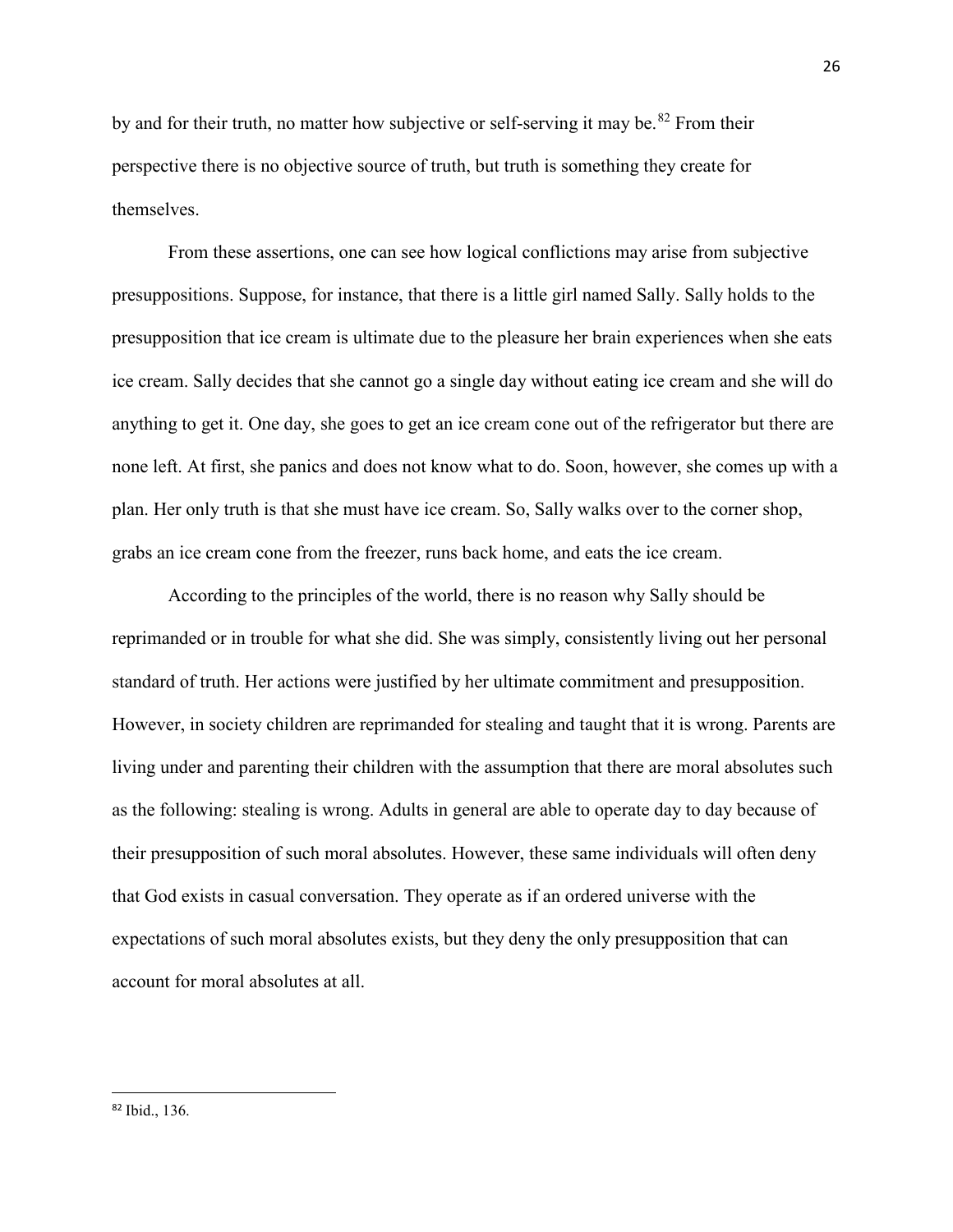Without presupposing the God of Scripture as truth, one has no objective point outside of oneself to reason from. Thus, all of one's reason, knowledge, and epistemology becomes vain and illogical due to the subjectivity of its nature. Indeed, there ought not be any laws against stealing or even murder from this perspective. There is no objective source of accountability to which people must answer for their thoughts and actions. Therefore, everyone should live by their own truth and their own definition of logic. Indeed, even laws of logic are individualistically subjective from this standpoint. If this is how people were allowed to live, daily life as we know it would be inconceivable. However, society, even a society which blatantly denies God's existence, functions as if it presupposes his sovereignty. Individuals, even those who deny God's existence, function the same way. This is the essence of the transcendental argument.

As Frame states, "Van Til's point here is that, in assuming the intelligibility of the world, the unbeliever implicitly concedes the existence of the God he explicitly denies."[83](#page-33-0) Clearly, coherent epistemology cannot function without the presupposition of the God of Scripture. The basic issue with other ultimates in one's reason is that, without God as one's single ultimate, there can be no reason at all. Laws of logic cannot be accounted for without the presupposition that there is an objective source that secures and fixes them in reality. Therefore, all true reality and reason stems from the presupposition that God exists and is self-fulfilled in every way. The basis of the unbeliever's epistemology is both incoherent and different from the believer's epistemology because the first does not recognize the separation in the levels of knowledge between God and man, and because this lack of separation leads to the possibility of other ultimates within the unbeliever's reason.<sup>[84](#page-33-1)</sup>

<span id="page-33-0"></span> <sup>83</sup> Ibid., 136.

<span id="page-33-1"></span><sup>84</sup> Van Til, *An Introduction to Systematic Theology*, 24.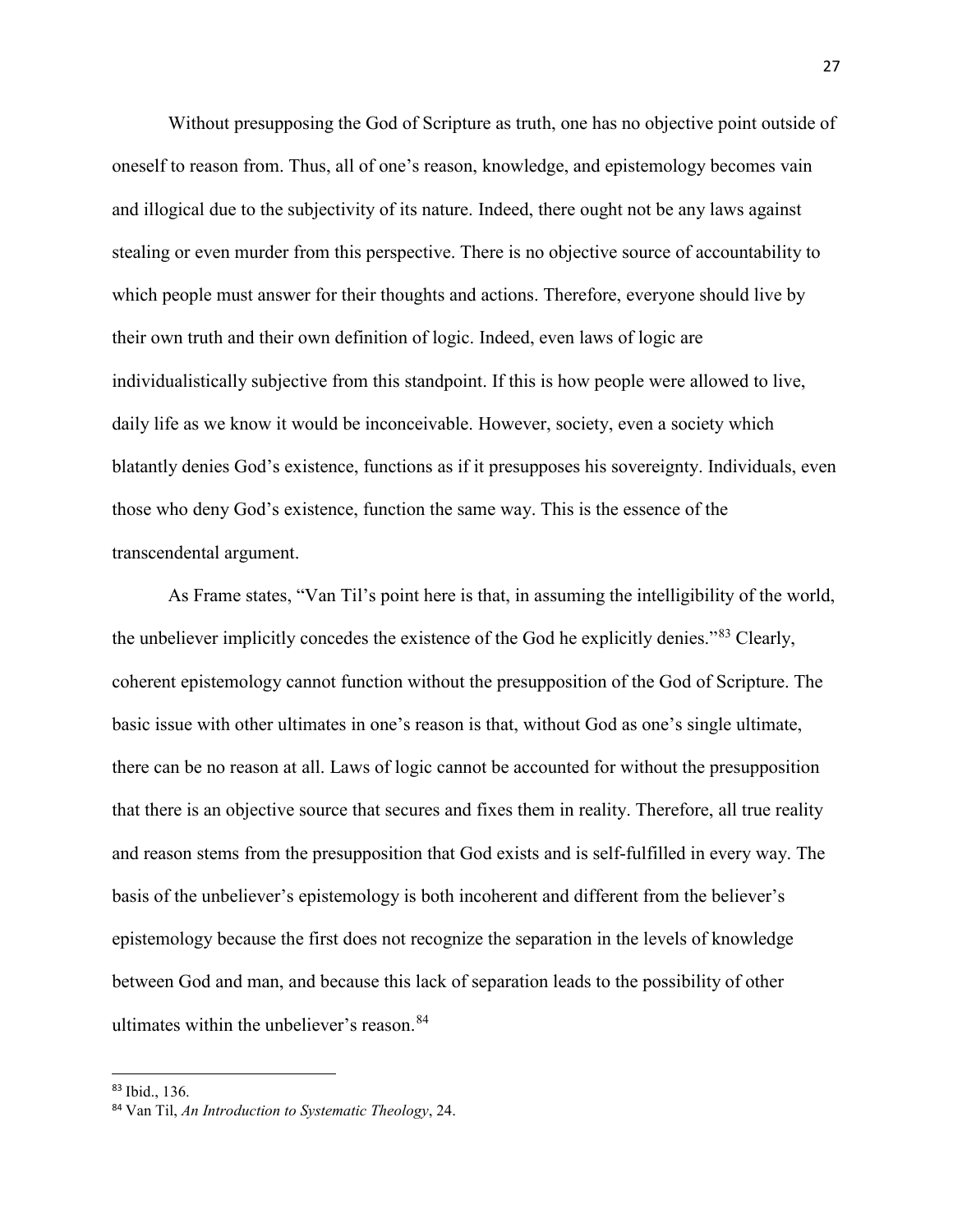# **Revelation and True Knowledge**

*For I want you to know how great a struggle I have for you and for those at Laodicea and for all who have not seen me face to face, that their hearts may be encouraged, being knit together in love, to reach all the riches of full assurance of understanding and the knowledge of God's mystery, which is Christ, in whom are hidden all the treasures of wisdom and knowledge.* -Colossians  $2:1-3^{85}$  $2:1-3^{85}$  $2:1-3^{85}$ 

The conversation pertaining to the separation of knowledge between God and man begs the following question: Can one know truly? As has been previously surveyed, one cannot comprehend God. However, all of man's knowledge is a re-interpretation of the thoughts that God reveals to him. Van Til says, "As Christians, then, we believe that human knowledge of the world and God is (a) not exhaustive and yet (b) true. We are *created* in God's image, and therefore our knowledge cannot be exhaustive; we are created in *God's* image, and therefore our knowledge is true."[86](#page-34-1) In this statement, Van Til again points out the separation in the levels of knowledge between God and man as the crucial element to man's incomprehensibility of God. Additionally, he addresses the question at hand.<sup>[87](#page-34-2)</sup> He asserts that, indeed, man can attain true knowledge because that knowledge is based on the true revelation of God.<sup>[88](#page-34-3)</sup> God is ultimate truth; therefore, his revelation is true and it is possible for man to attain true knowledge that is not comprehensive.<sup>[89](#page-34-4)</sup>

According to Greg Bahnsen, this true knowledge can only be found in the person of Jesus Christ through the revelation of the Holy Spirit.<sup>[90](#page-34-5)</sup> Colossians 2:6-8 says, "Therefore, as you received Christ Jesus the Lord, so walk in him, rooted and built up in him and established in the

<span id="page-34-0"></span> <sup>85</sup> Col. 2:1-3

<span id="page-34-1"></span><sup>86</sup>Van Til, *An Introduction to Systematic Theology*, 24.

<span id="page-34-2"></span><sup>87</sup> Ibid., 24.

<span id="page-34-3"></span><sup>88</sup> Ibid., 24.

<span id="page-34-4"></span><sup>89</sup> Ibid., 24.

<span id="page-34-5"></span><sup>90</sup> Greg L. Bahnsen, *Always Ready: Directions for Defending the Faith*, edited by Robert R. Booth (Nacogdoches, TX: Covenant Media Press, 2011), 16.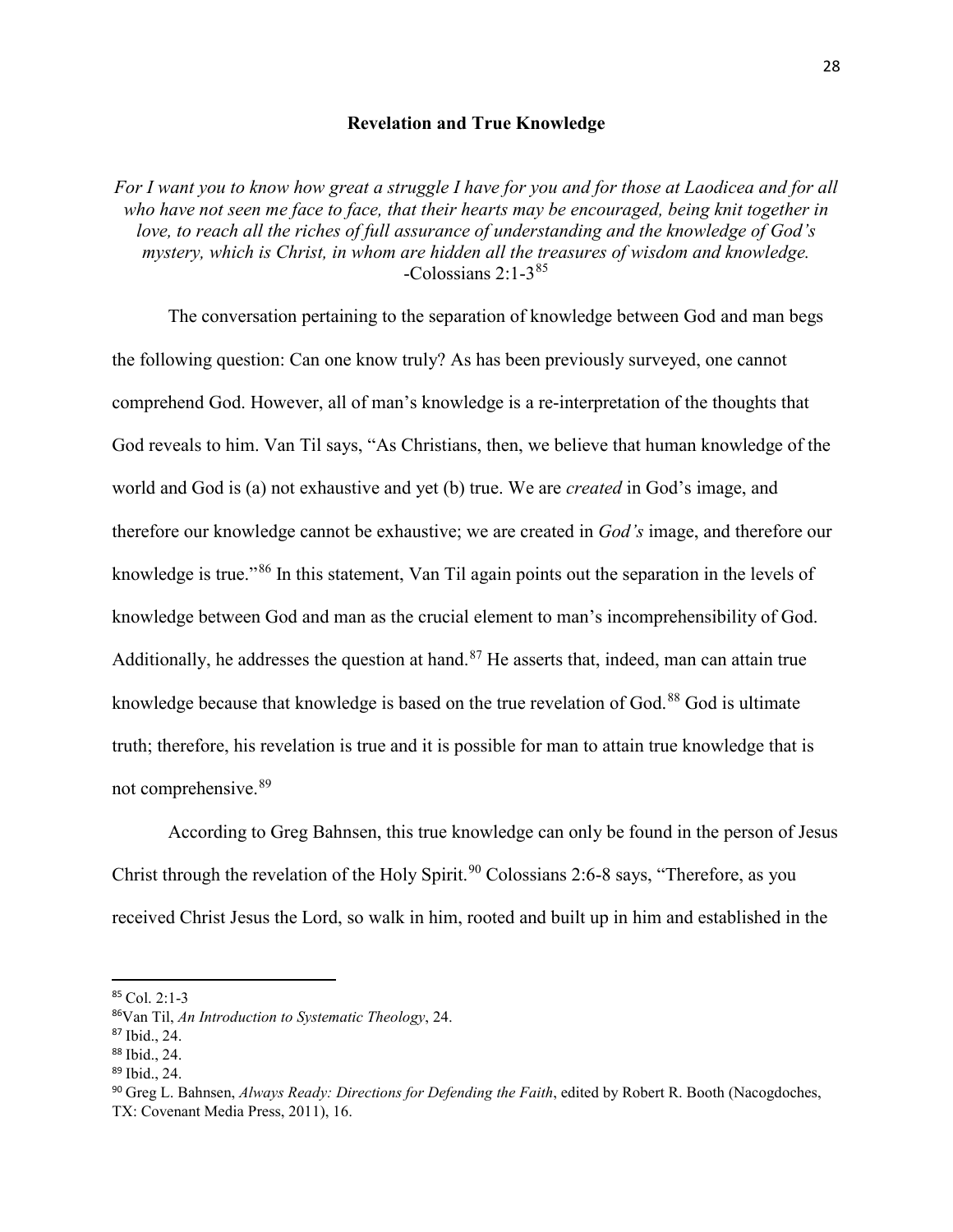faith, just as you were taught, abounding in thanksgiving. See to it that no one takes you captive by philosophy and empty deceit, according to human tradition, according to the elemental spirits of the world, and not according to Christ."[91](#page-35-0) Utilizing this passage, Bahnsen demonstrates that Paul was teaching those he was writing to that they must continually mature in Christ in the same way which they received him: through faith.<sup>[92](#page-35-1)</sup> The Holy Spirit reveals Christ and true knowledge to the one who believes, and he enables the believer to have faith. Bahnsen maintains that the believer does not have the intellectual ability to receive faith or truth apart from the revelation of God and the illumination of the mind by the Holy Spirit.<sup>[93](#page-35-2)</sup> It is only through God's divine act of revelation and illumination that the human mind can attain the true knowledge which is deposited in the person of Jesus Christ.<sup>[94](#page-35-3)</sup>

Grasping such knowledge is impossible through the power of human intellect due to the concept of the noetic effect of sin which will now be examined. Christians believe that the human mind derives all of its knowledge from the revelation of God (which means they are able to attain true knowledge) but, at the same time, every mind is "ethically depraved" apart from God.<sup>[95](#page-35-4)</sup> This belief in the perverse nature of human reason stems from the concept of the noetic effect of sin, or the effect of sin upon the mind of man. Van Til reminds his readers of the verse which states, "And you were dead in the trespasses and sins in which you once walked..."<sup>[96](#page-35-5)</sup> When one is "dead," one is completely dead. This includes one's mental faculties.

<span id="page-35-3"></span><sup>94</sup> Col. 2:3

<span id="page-35-0"></span> $91$  Col. 2:6-8

<span id="page-35-1"></span><sup>&</sup>lt;sup>92</sup> Bahnsen, 15-16.

<span id="page-35-2"></span><sup>93</sup> Ibid., 16.

<span id="page-35-4"></span><sup>95</sup> Van Til, *An Introduction to Systematic Theology*, 25.

<span id="page-35-5"></span><sup>96</sup> Eph. 2:1-2a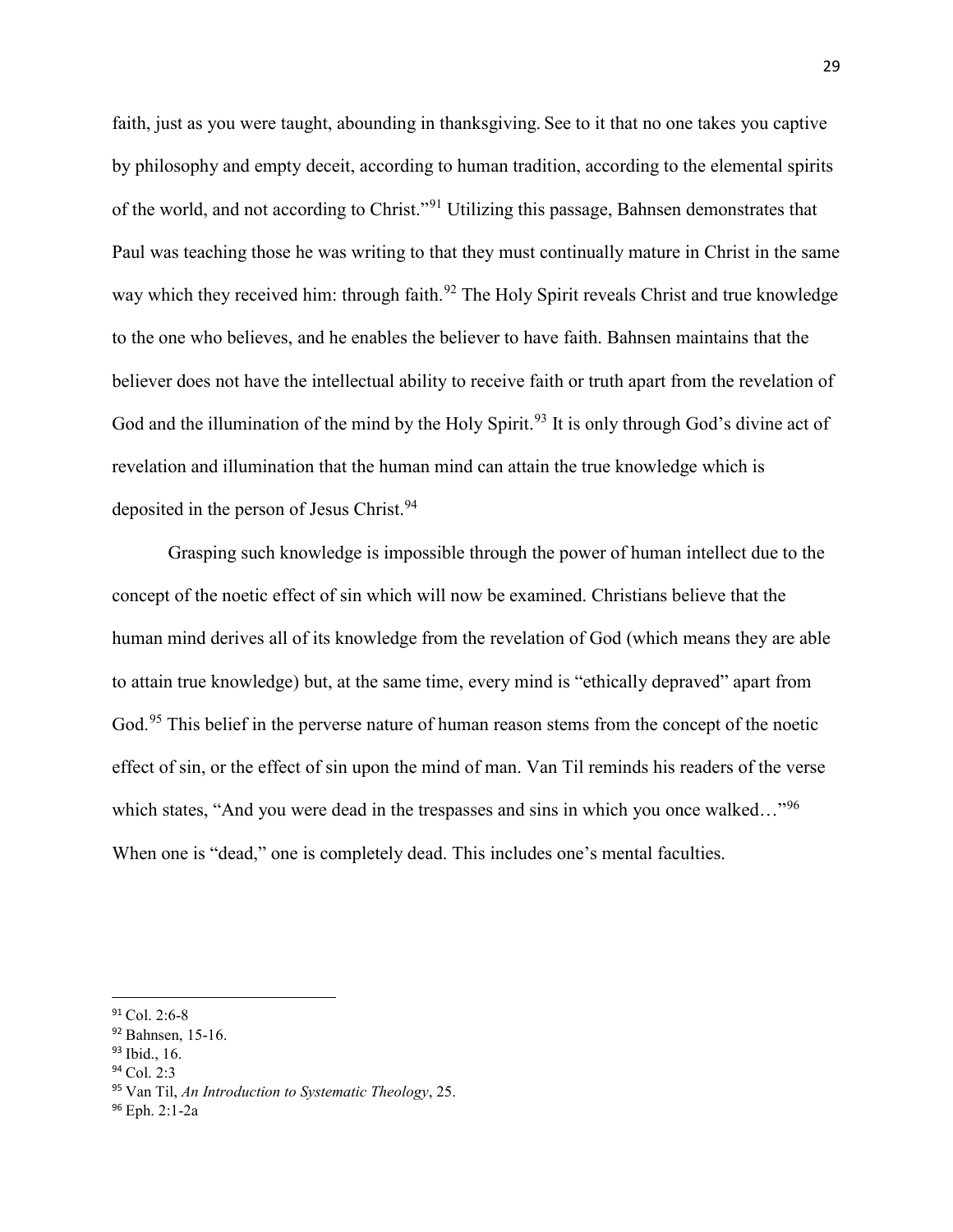The "unregenerate consciousness," or the mind of the unbeliever, does possess the ability to know truly.<sup>[97](#page-36-0)</sup> After all, even the knowledge of the unbeliever is still dependent upon the true revelation of God, seen in creation. However, the unregenerate man is incapable of knowing as he *ought* to know.<sup>[98](#page-36-1)</sup> Because his presuppositions are incorrect, his re-interpretation of God's revelation will be misunderstood.<sup>[99](#page-36-2)</sup> Separate from the illumination of the Holy Spirit, humans "by their unrighteousness suppress the truth."[100](#page-36-3) This choice to reject God as ultimate places the unbeliever in a position of enmity with God, and he falls into an "absolute ethical antithesis" to him.<sup>[101](#page-36-4)</sup> So, natural man has true knowledge due to the general revelation of God, but he misinterprets that knowledge due to his rejection of God's ultimacy. Because a person's basic presupposition is incorrect, their relation to everything that stems from this presupposition is also incorrect. Though they truly know, they cannot truly interpret or truly relate their knowledge as they ought.<sup>[102](#page-36-5)</sup> Therefore, in a sense, their knowledge can be considered "dead," as knowledge without proper understanding or interpretation is meaningless.

On the other hand, Van Til describes the "regenerate consciousness" as characterized by two qualities.<sup>[103](#page-36-6)</sup> Namely, that this consciousness is (1) restored and (2) supplemented "in principle or standing only."[104](#page-36-7) That is to say that the mind of the regenerate man is considered restored by God; however, in reality his restoration is not complete.<sup>[105](#page-36-8)</sup> While his whole self is considered spotless before God because of the work of Jesus, the believer will still struggle with

<span id="page-36-3"></span><sup>100</sup> Rom. 1:18

<span id="page-36-5"></span><sup>102</sup> Ibid., 26.

- <span id="page-36-7"></span><sup>104</sup> Ibid., 28.
- <span id="page-36-8"></span><sup>105</sup> Ibid., 28.

<span id="page-36-0"></span> <sup>97</sup> Van Til, *An Introduction to Systematic Theology*, 26.

<span id="page-36-1"></span><sup>98</sup> Ibid., 26.

<span id="page-36-2"></span><sup>99</sup> Ibid., 26.

<span id="page-36-4"></span><sup>101</sup> Van Til, *An Introduction to Systematic Theology*, 26.

<span id="page-36-6"></span><sup>103</sup> Ibid., 28.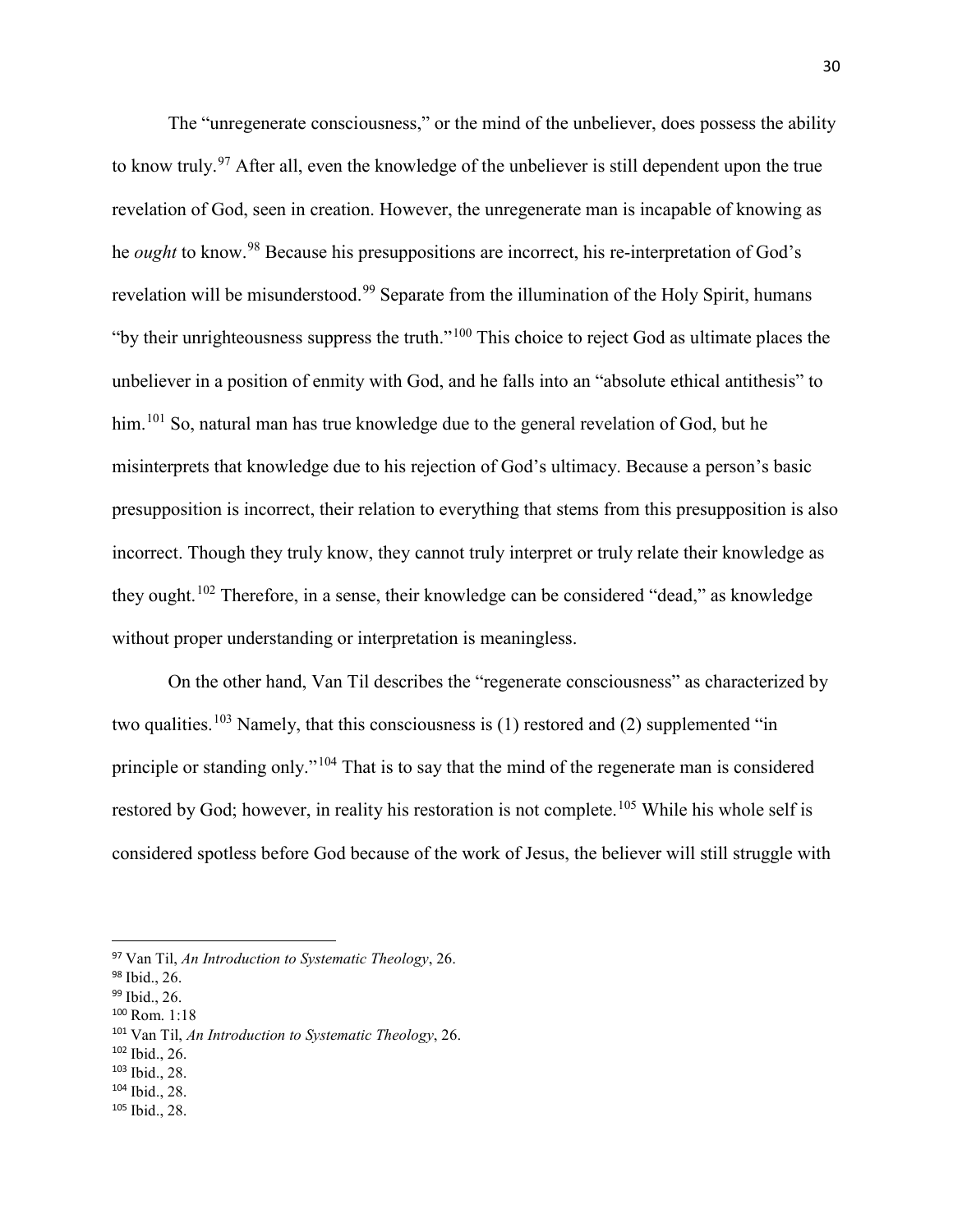sin and must strive towards the perfection of his faith through Christ.<sup>[106](#page-37-0)</sup> Secondly, the regenerate man has a supplemented consciousness.<sup>[107](#page-37-1)</sup> This means that the Holy Spirit works through the Christian's thoughts and actions to enable him to think and act rightly and truly.[108](#page-37-2) The regenerate man can perceive things truly and act accordingly only because of God's work in him.[109](#page-37-3)

<span id="page-37-0"></span> <sup>106</sup> Ibid., 28.

<span id="page-37-1"></span><sup>107</sup> Ibid., 28.

<span id="page-37-2"></span><sup>108</sup> Ibid., 28.

<span id="page-37-3"></span><sup>109</sup> Ibid., 28.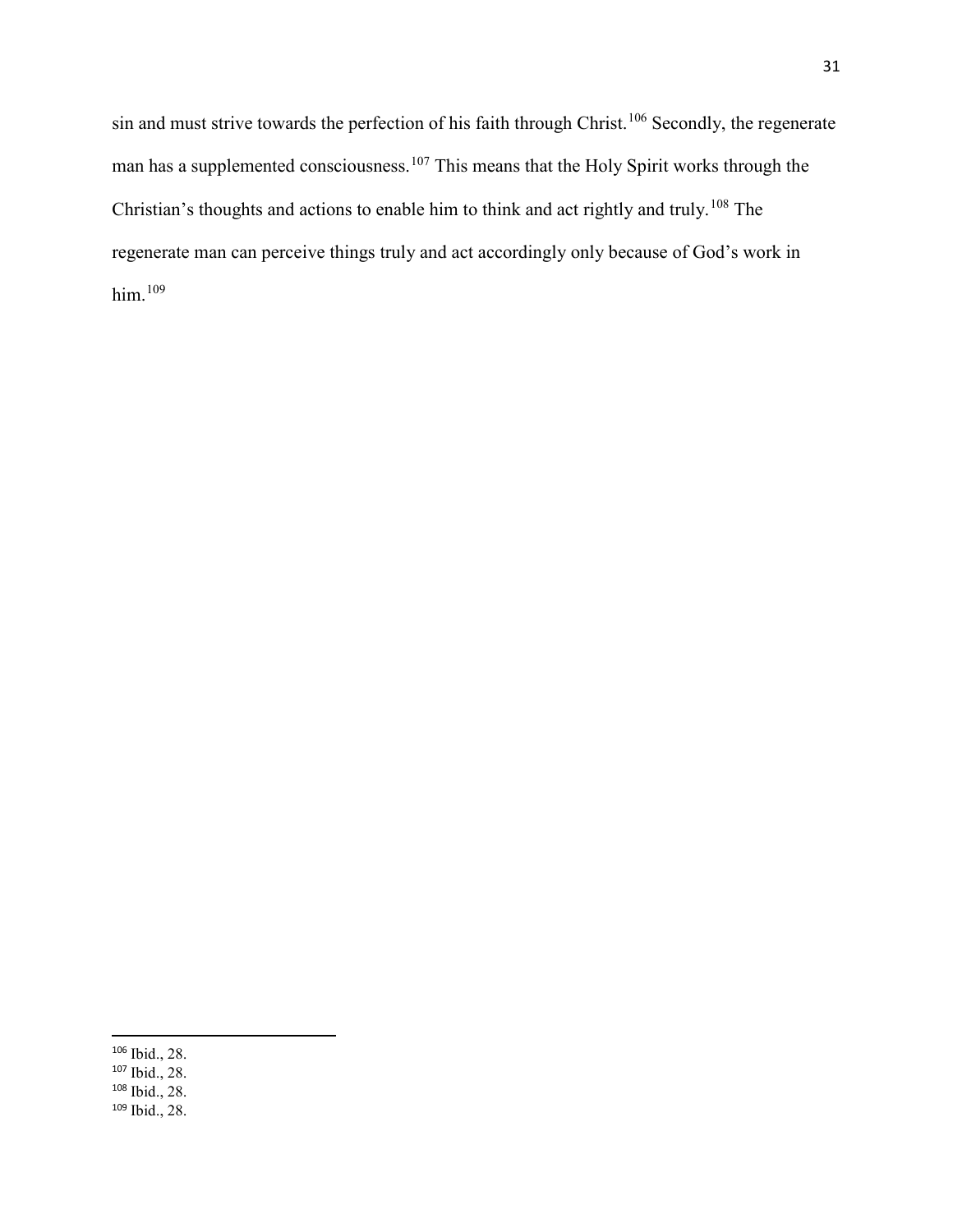# **The Epistemological Antithesis**

*Now this I say and testify in the Lord, that you must no longer walk as the Gentiles do, in the futility of their minds. They are darkened in their understanding, alienated from the life of God because of the ignorance that is in them, due to their hardness of heart. They have become callous and have given themselves up to sensuality, greedy to practice every kind of impurity. But that is not the way you learned Christ!— assuming that you have heard about him and were taught in him, as the truth is in Jesus, to put off your old self, which belongs to your former manner of life and is corrupt through deceitful desires, and to be renewed in the spirit of your minds, and to put on the new self, created after the likeness of God in true righteousness and holiness.* -Ephesians  $4:17-24^{110}$  $4:17-24^{110}$  $4:17-24^{110}$ 

From the presuppositional perspective there is no neutrality or middle ground when it comes to the thoughts of mankind. Romans 4:4b states, "Therefore whoever wishes to be a friend of the world makes himself an enemy of God."[111](#page-38-1) Clearly, the Bible makes a distinction between the thoughts of the regenerate person and those of the unbeliever. Bahnsen speaks about this principle as he discusses the attempts of unbelievers to create an illusion of neutrality in reason and argumentation.<sup>[112](#page-38-2)</sup> However, in order to be coherent in one's reason, one must not allow the "line" between the believer and the unbeliever to be obscured.<sup>[113](#page-38-3)</sup> If this line is obscured, one denies the presupposition of the ultimacy of the God of Scripture as discussed previously. The believer will succumb to futility in their thinking and argumentation at the abandonment of this essential crux.<sup>[114](#page-38-4)</sup> The believer would lose their objective point from which to reason and to establish the laws of logic and reason.

Furthermore, it is absolutely essential that the believer recognizes and maintains the epistemological antithesis between themself and the unbeliever.<sup>[115](#page-38-5)</sup> The distinction between the

- <span id="page-38-2"></span><sup>112</sup> Bahnsen, 7.
- <span id="page-38-3"></span><sup>113</sup> Ibid., 7.
- <span id="page-38-4"></span><sup>114</sup> Ibid., 8.
- <span id="page-38-5"></span><sup>115</sup> Ibid., 7.

<span id="page-38-0"></span> <sup>110</sup> Eph. 4:17-18

<span id="page-38-1"></span><sup>111</sup> Rom. 4:4b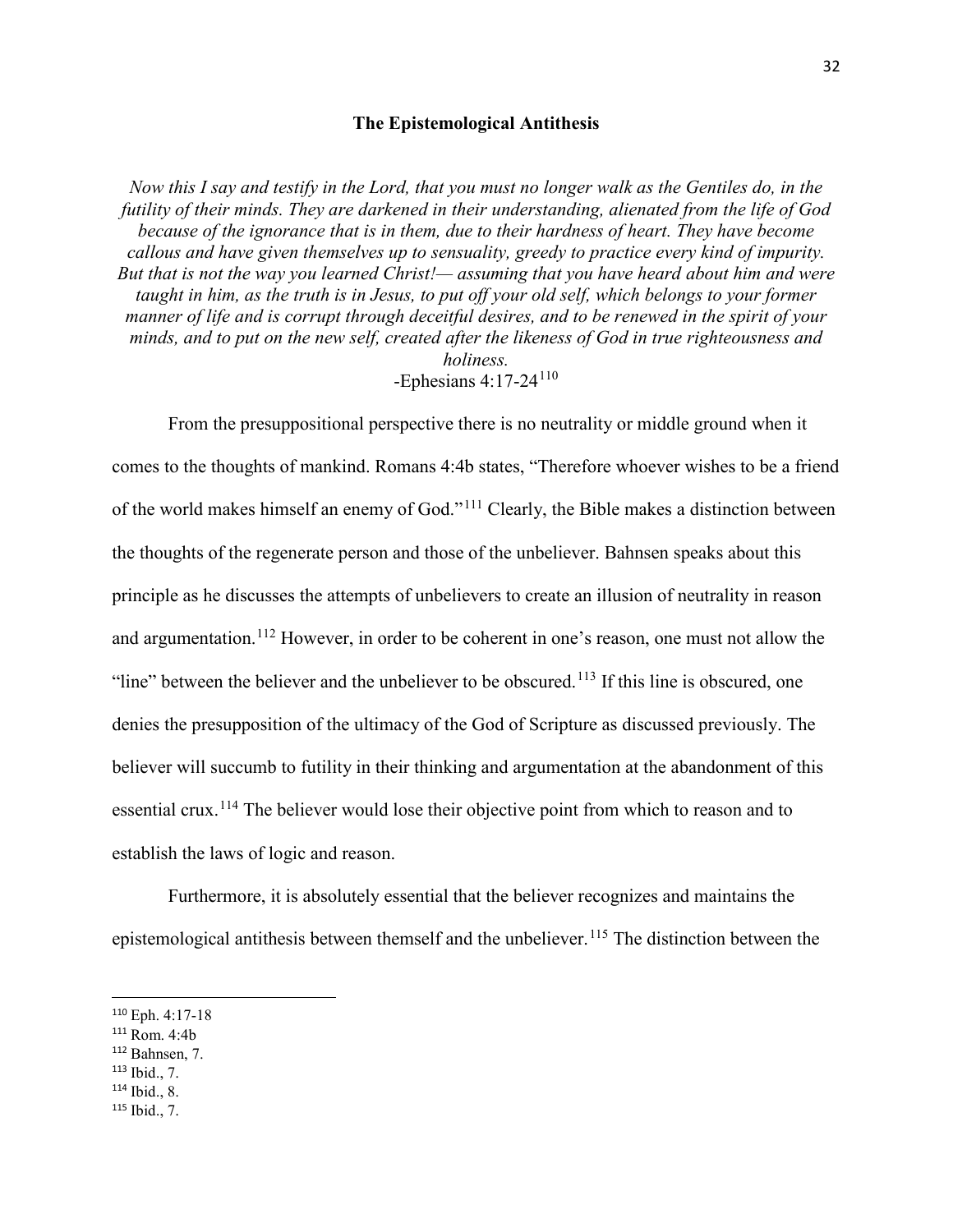thoughts of the believer and the unbeliever is not merely a line which differentiates, it is an utter antithesis. The two individuals stand on opposing sides. The unbeliever has made themself an "enemy of God," they have "futility" in their mind, they have a "darkened" understanding, and they have "alienated" themself from the life of God.<sup>[116](#page-39-0)</sup> While the believer is to be a "new self, created after the likeness of God in true righteousness and holiness."[117](#page-39-1) Believers are called to be "renewed" in the spirit of their minds and to put off their former way of thinking and acting.<sup>[118](#page-39-2)</sup> On the believing side, reason and knowledge stem from the presupposition of the Ultimate God. On the unbelieving side, reason and knowledge stem from some subjective authority that they hold to as ultimate. This statement from Bahnsen reiterates and clarifies the antithesis:

The contrast, the antithesis, the choice is clear: either be set apart by God's truthful word or be alienated from the life of God. Either have 'the mind of Christ' (1 Cor. 2:16) or the 'vain mind of the Gentiles' (Eph. 4:17). Either 'bring every thought into captivity to the obedience of Christ' (2 Cor. 10:5) or continue as 'enemies in your mind' (Col. 1:21). Those who follow the intellectual principle of neutrality and the epistemological method of unbelieving scholarship do not honor the sovereign Lordship of God as they should; as a result their reasoning is made vain (Rom.  $1:21$ ).<sup>[119](#page-39-3)</sup>

Bahnsen takes this point so far as to say that not only will attempting to find neutrality in reasoning prove useless for logical purposes to those who succumb to it, but it will also become sin and immorality for them.<sup>[120](#page-39-4)</sup> When the reasoning believer tries to conform to the claim of neutrality in the realm of epistemology, they abandon the fact that their God must be the "beginning of knowledge."[121](#page-39-5) They effectively deny his sovereignty in the realm knowledge, rebelling against him and making themself a friend of the world. Through this act of rebellion

- <span id="page-39-4"></span><sup>120</sup> Ibid., 9.
- <span id="page-39-5"></span><sup>121</sup> Prov. 9:10

<span id="page-39-0"></span> <sup>116</sup> Rom. 4:4b, Eph. 4:17, 18, 18

<span id="page-39-1"></span><sup>117</sup> Eph. 4:24

<span id="page-39-2"></span><sup>118</sup> Eph. 4:23, 22

<span id="page-39-3"></span><sup>119</sup> Bahnsen, 8.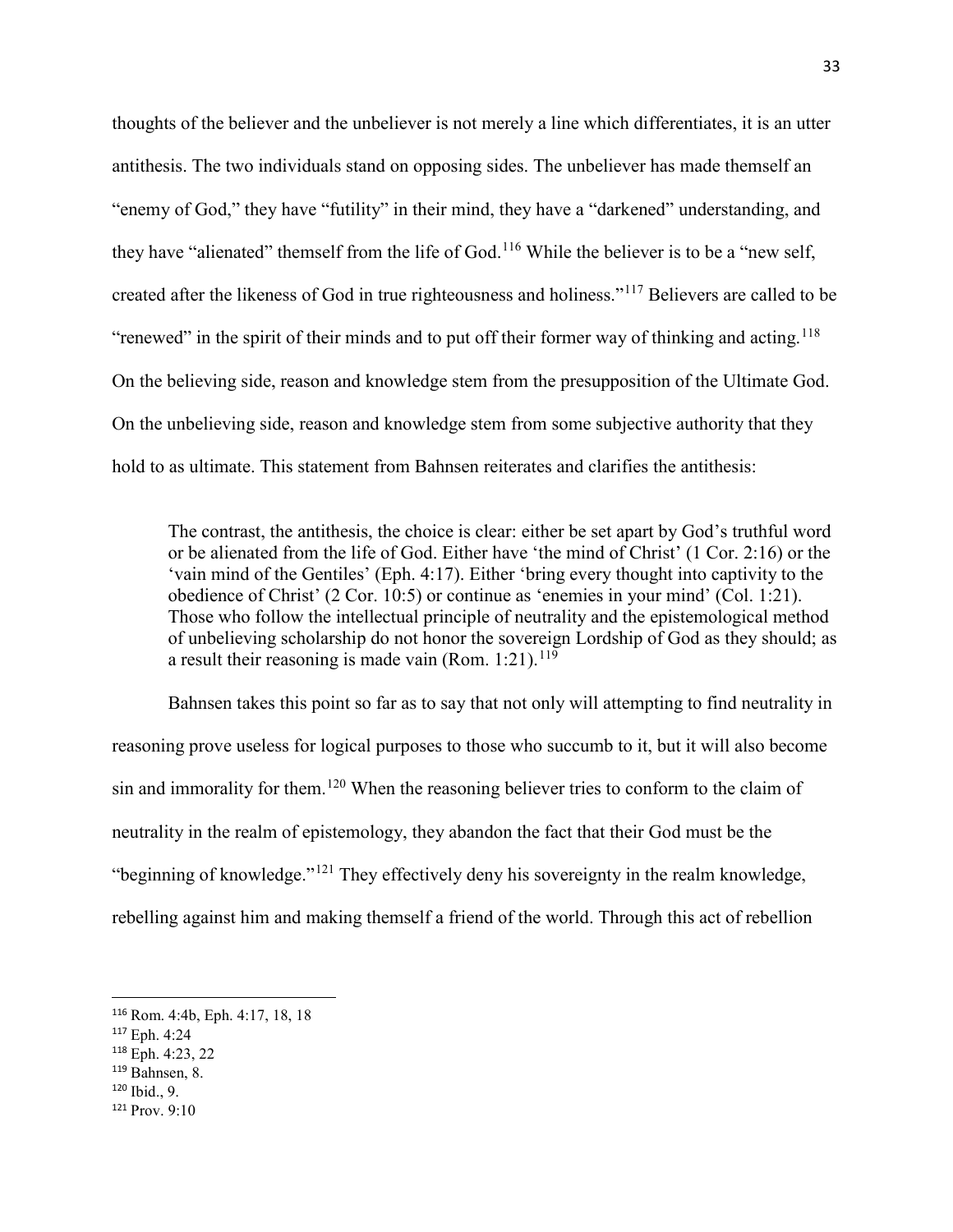and refusal to recognize the authority of God in every aspect of their life, the regenerate person links arms with the world in its condition of apostacy and enmity against the Creator.<sup>[122](#page-40-0)</sup> Therefore, it is absolutely necessary to maintain the antithesis between believing and unbelieving thought. Without this recognition of the total sovereignty of God, the Christian risks falling into logical disorder and sin.

Furthermore, true neutrality cannot exist. Every person possesses presuppositions of their own, whether or not they will admit it.<sup>[123](#page-40-1)</sup> Everyone is a situated being within a situated context and perspective. It is utterly impossible for one to be neutral and subsequently define what neutrality is. One's perspective from one's context will determine the presuppositions which one possesses and brings to an argument. Therefore, any presuppositions which are not honoring the sovereignty of Christ will be in opposition to him. Any thought which is operating under the myth of neutrality is not recognizing the true Provider of knowledge as Lord.<sup>[124](#page-40-2)</sup> Because this thought does not properly recognize its own origin, it is operating in rebellion and suppression of the truth. These are the thoughts and presuppositions of the world.<sup>[125](#page-40-3)</sup> As has been established, such presuppositions are at an antithesis to the mind of God.

The enmity and the opposition of unregenerate thought is essential to the doctrine of presuppositional epistemology. The Christian must be uncompromising in their resolve to honor to Lordship of Jesus Christ in the realm of their thought and reason. Christ, after all, is the Lord of *all things*. Every thought must be taken captive beneath his authority and power. If the Christian chooses to attempt reasoning from a neutral perspective, they will be actively suppressing this truth about the authority of Jesus and joining the epistemological immorality of

<span id="page-40-0"></span> <sup>122</sup> Bahnsen, 9.

<span id="page-40-1"></span><sup>123</sup> Ibid., 13.

<span id="page-40-2"></span><sup>124</sup> Ibid., 13.

<span id="page-40-3"></span><sup>125</sup> Ibid., 13.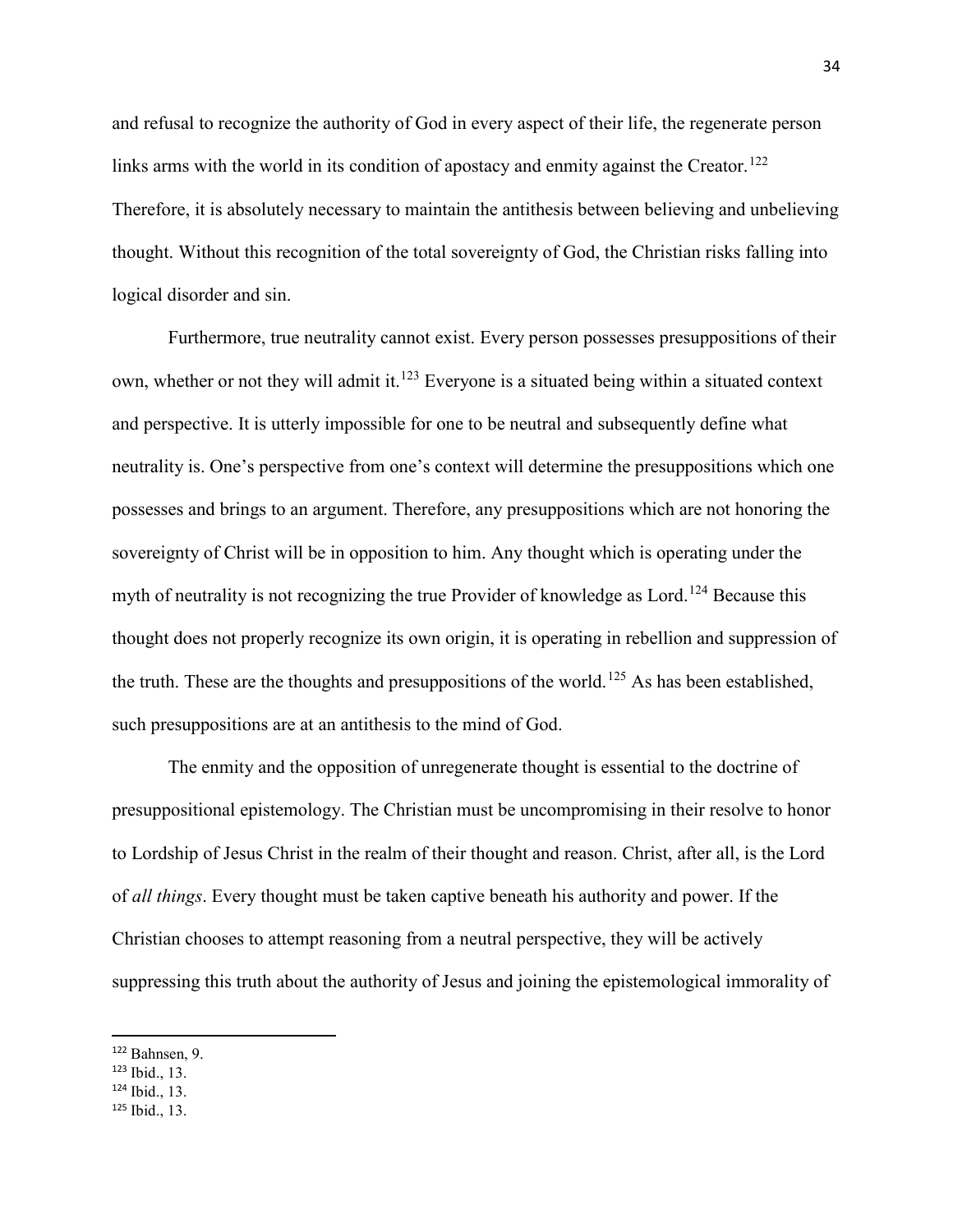the unbeliever. Additionally, the concept of neutral thought is really a myth. Every person is created and situated within a particular context. To assume that neutrality is possible for a created being is arrogant and genuinely ridiculous.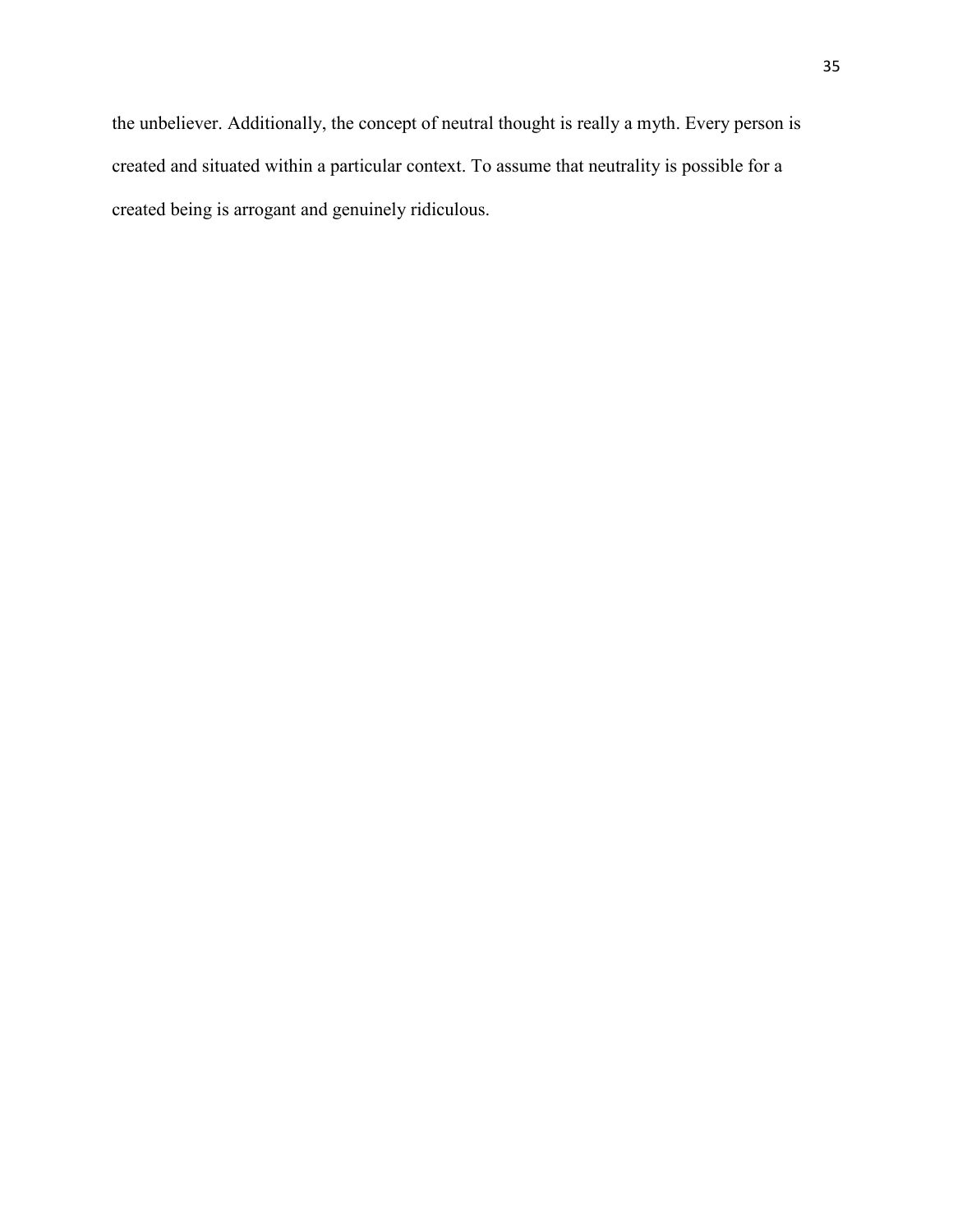## **Objections to Presuppositional Knowledge and Revelation**

*But in your hearts honor Christ the Lord as holy, always being prepared to make a defense to anyone who asks you for a reason for the hope that is in you; yet do it with gentleness and respect, having a good conscience, so that, when you are slandered, those who revile your good behavior in Christ may be put to shame.*  $-1$  Peter 3:15-16<sup>[126](#page-42-0)</sup>

Bahnsen speaks of three critiques or objections to the necessary concept of revelation in presuppositional epistemology and to the whole doctrine of presuppositional epistemology itself.[127](#page-42-1) These objections are as follow: (1) it is claimed that the doctrine is absolutistic or dogmatic, (2) it is claimed that the doctrine is impossible because it supposedly maintains that unbelievers cannot know anything because they do not presuppose the truth of God and his Scripture, and (3) it is claimed that the doctrine does not leave any room for "common ground" between the believer and the unbeliever.<sup>[128](#page-42-2)</sup> Bahnsen deals with the first objection by saying (about the doctrine of Reformed presuppositional epistemology), "It appears dogmatic and absolutistic because, it is dogmatic and absolutistic. The Christian should not be ashamed of this fact."[129](#page-42-3) What he means is that this doctrine stands in stark contrast to the way that the world is accustomed to reasoning.<sup>[130](#page-42-4)</sup> The world reasons from a standpoint of attempted neutrality in every thought.<sup>[131](#page-42-5)</sup> Naturally then, the perspective of reasoning from a presupposition, apart from which no truth can be found, appears not only opposite but rather hostile to the notions of popular culture. The necessity of presupposing the God of Scripture as truth in one's approach to the realm of knowledge (and in every aspect of one's life) is a bold front. However, ought scholars

- <span id="page-42-1"></span><sup>127</sup> Bahnsen, 29.
- <span id="page-42-2"></span><sup>128</sup> Ibid., 30-31.
- <span id="page-42-3"></span><sup>129</sup> Ibid., 31.
- <span id="page-42-4"></span><sup>130</sup> Ibid., 31.
- <span id="page-42-5"></span><sup>131</sup> Ibid., 31.

<span id="page-42-0"></span> <sup>126</sup> 1 Peter 3:15-16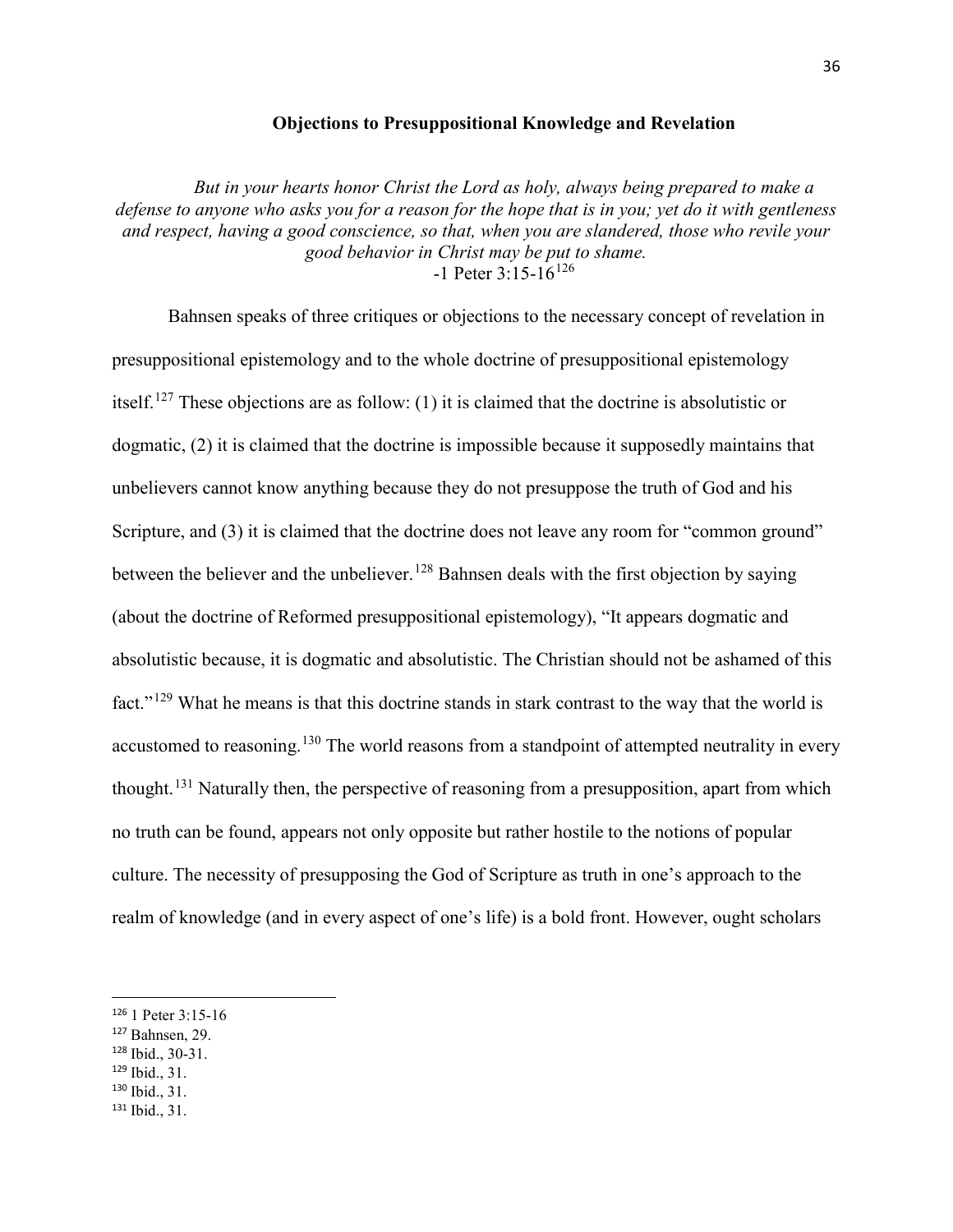object to presuppositional thought simply because it is not the popular way of reasoning? The doctrine at hand is not illogical when properly examined. Therefore, its dogmatic and absolutistic standpoint ought not be cause for objection.

To reiterate, the second objection claims that presuppositional epistemology maintains that unbelievers could not be said to know anything, "even the most elementary facts of experience or truths of science."<sup>[132](#page-43-0)</sup> Those who argue from this position assume that (from the Reformed perspective) unbelievers must be viewed as entirely ignorant, almost reduced to some kind of base animal trapped within their utter inability to comprehend even the elementary facts of life. Of course, history and reality demonstrate the complete ignorance of the unbeliever as necessarily incorrect, as even those who do not confess Jesus Christ as Lord and Savior have the capacity to understand both simple realities and incredibly intricate concepts in many fields. However, this claim against presuppositionalism exhibits a lack of true understanding about the doctrine and the outlook of Reformed epistemology.

Reformed scholars, in fact, do not look at unbelievers as ignorant or base in their capacity to understand. Rather, they look at unbelievers as rebellious against the presuppositions which are within them.[133](#page-43-1) Due to general revelation, every human has knowledge of God (though not salvific knowledge) which they may choose to suppress and reject in unrighteousness. Therefore, as one created in the image of God, every human has presuppositions about God. These presuppositions based in the knowledge of God from general revelation, then, become condemnatory to the unbeliever. From the Reformed perspective, it is essential that the unbeliever is not deficient of their mental capacity. As Bahnsen states, "If the unbeliever were a

<span id="page-43-0"></span> <sup>132</sup> Bahnsen, 31.

<span id="page-43-1"></span><sup>133</sup> Ibid., 38.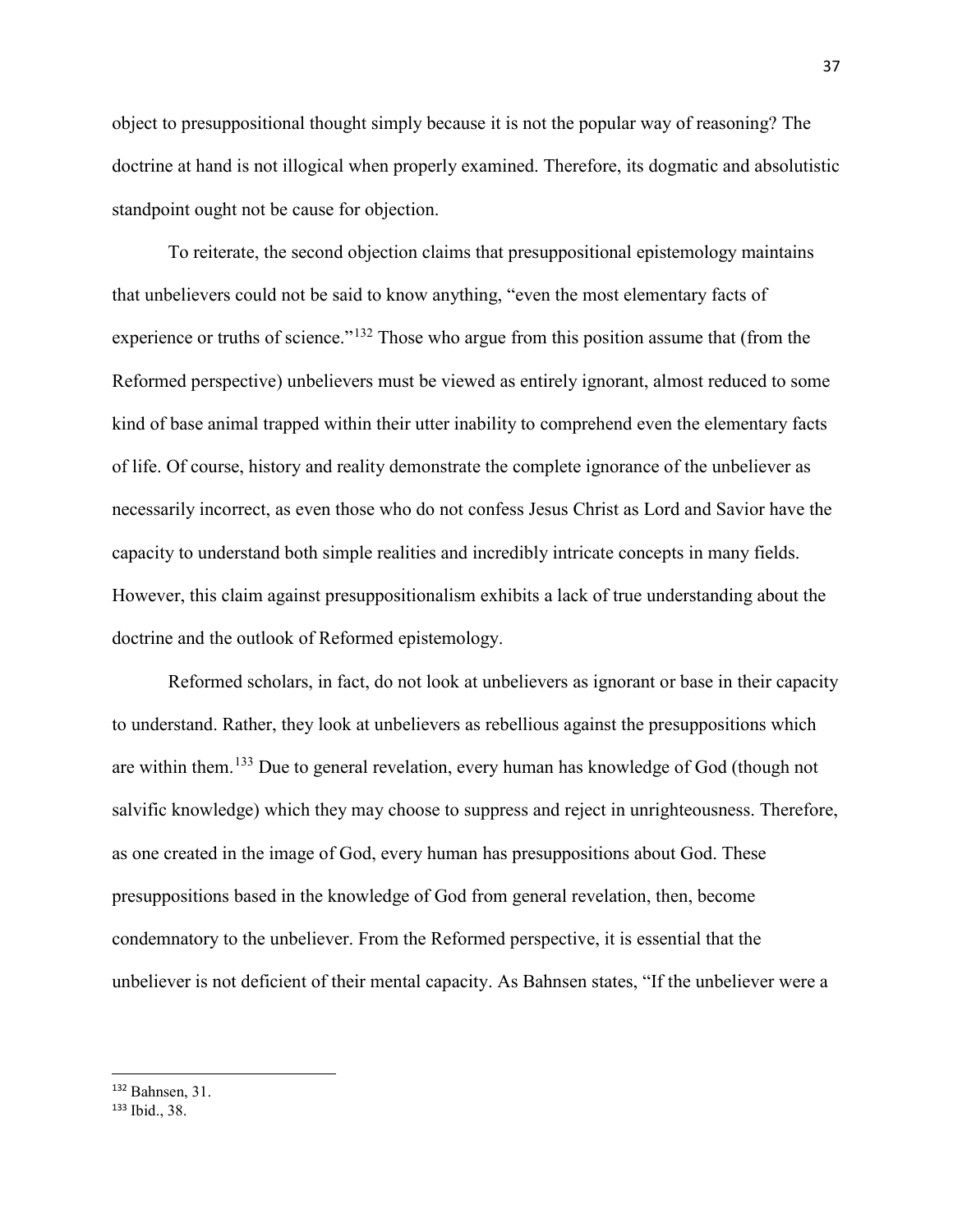total idiot, he would be free from guilt."<sup>[134](#page-44-0)</sup> However, the unbeliever's ability to understand and subsequent willful repression of the truth incriminates them. According to presuppositional epistemology, the revelation of God, the presupposition of his existence, and the awareness of his glory enriching creation are "inescapable."<sup>[135](#page-44-1)</sup>

The unbeliever may frequently espouse their blatant disregard of the existence of God (and their knowledge of him), but they function under the presuppositions that he exists and has created an ordered universe. For even the laws of logic by which they reason cannot function outside of God's ordered universe. Therefore, the unbeliever is inconsistent in their reasoning.<sup>[136](#page-44-2)</sup> This inconsistency is due to general revelation which allows them to function intellectually, even with an unregenerate consciousness.<sup>[137](#page-44-3)</sup> Bahnsen adequately iterates this as follows:

Hence we can say that men *both* know and do not know God; they *know* him in judgment and in virtue of natural revelation, but they do *not* know Him in blessing unless it is in virtue of supernatural revelation and saving grace. Though hampered by his moral condition, the unbeliever's scholarship is not completely defunct. He can attain knowledge despite himself. *In principle* his unbelief would preclude understanding of anything, for (as Augustine said) one must believe in order to understand. However, *in practice* the unbeliever is restrained from a consistent, self-destructive following of his unbelieving profession. $138$ 

So, because the unbeliever is inconsistent and subconsciously violates his own claims to reality, he is able to reason with merit. He subconsciously reasons from the presuppositions which he rejects. If he followed the course of his claims in a consistent manner, he would find himself intellectually bankrupt. However, presuppositional epistemology maintains the position that the unbelieving scholar and person is capable of knowing.

<span id="page-44-2"></span><sup>136</sup> Ibid., 39.

<span id="page-44-4"></span><sup>138</sup> Ibid., 38.

<span id="page-44-0"></span> <sup>134</sup> Ibid., 38.

<span id="page-44-1"></span><sup>135</sup> Ibid., 37.

<span id="page-44-3"></span><sup>137</sup> Ibid., 38.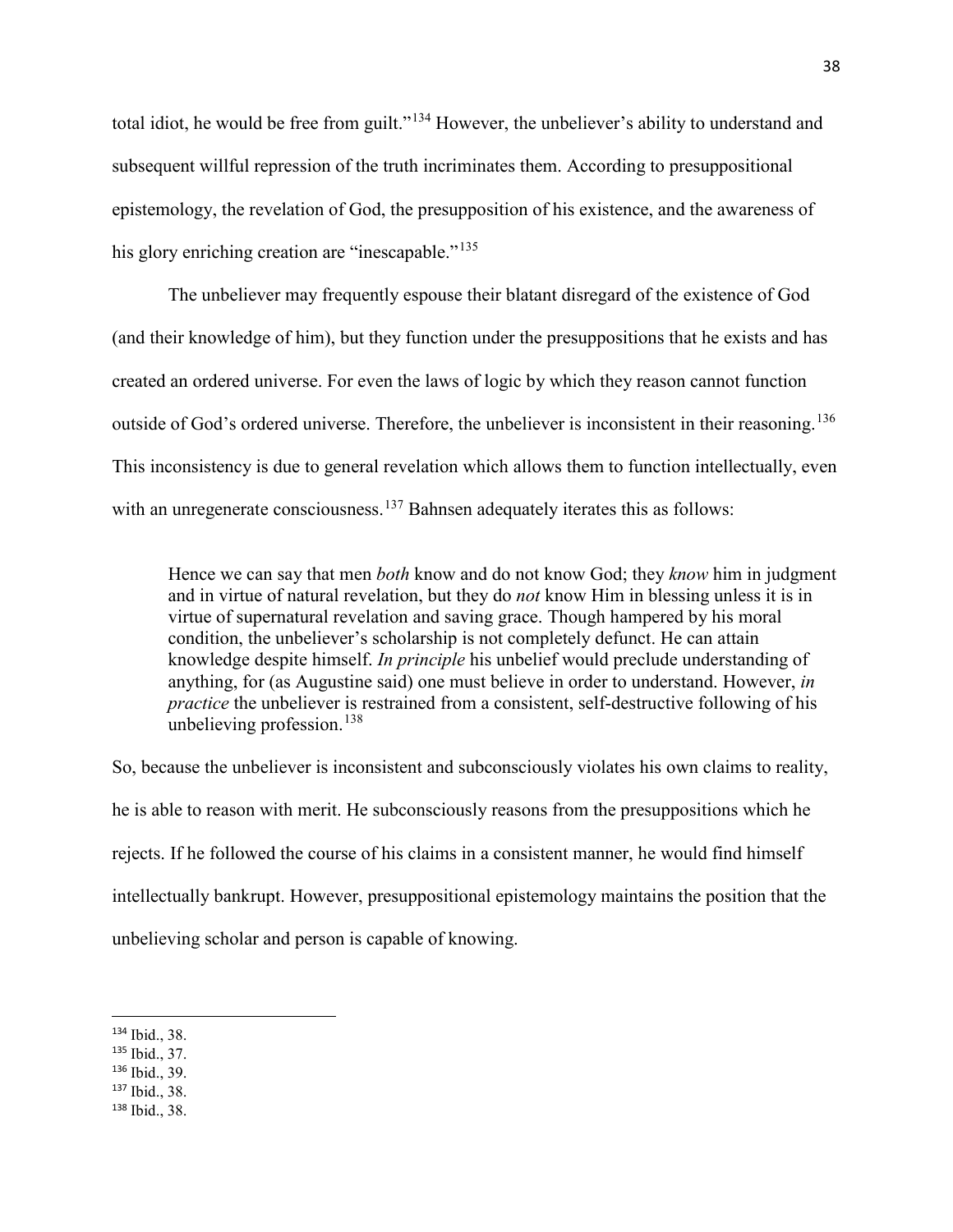The way that Bahnsen clearly differentiates between general and special revelation is noteworthy. [139](#page-45-0) As spoken of previously, God must regenerate the mind of man by the Holy Spirit working through the special revelation of God in his Scripture in order for man to correctly interpret reality. General revelation, therefore, has two basic functions. It is essential in order for man to know. It is simultaneously condemnatory for man. For as one knows, one becomes accountable for one's knowledge. So, it is obvious that the doctrine of Reformed epistemology must require knowledge for the mind of the unbeliever in its perspective, both for accountability of rebellion and sin and for general knowledge. Therefore, the second claim leveled against presuppositionalism has been rendered inadequate.

The third claim brought against Reformed presuppositional epistemology is that there is no common ground between the believer and the unbeliever from this perspective.<sup>[140](#page-45-1)</sup> Bahnsen states that, while there is no room for *neutral* ground between the believer and the unbeliever, they do have *common* ground.<sup>[141](#page-45-2)</sup> The sovereignty and authority of the Lord in the realm of thought (and in every realm) prohibits such neutrality.<sup>[142](#page-45-3)</sup> However, the sovereignty and authority of the Lord is also the source for common ground between the two parties.<sup>[143](#page-45-4)</sup> God is sovereign over all ground, both literal and figurative.<sup>[144](#page-45-5)</sup> "All men have in common the world created by God, controlled by God, and constantly revealing God."<sup>[145](#page-45-6)</sup> Therefore, the presupposition of the sovereignty of the Lord, even in epistemology, is necessary in order to find commonality in the presuppositional perspective.[146](#page-45-7)

- <span id="page-45-1"></span><sup>140</sup> Ibid., 41.
- <span id="page-45-2"></span><sup>141</sup> Ibid., 43.
- <span id="page-45-3"></span><sup>142</sup> Ibid., 43.
- <span id="page-45-4"></span><sup>143</sup> Ibid., 43.
- <span id="page-45-5"></span><sup>144</sup> Ibid., 43.
- <span id="page-45-6"></span><sup>145</sup> Ibid., 43.
- <span id="page-45-7"></span><sup>146</sup> Ibid., 43.

<span id="page-45-0"></span> <sup>139</sup> Ibid., 38.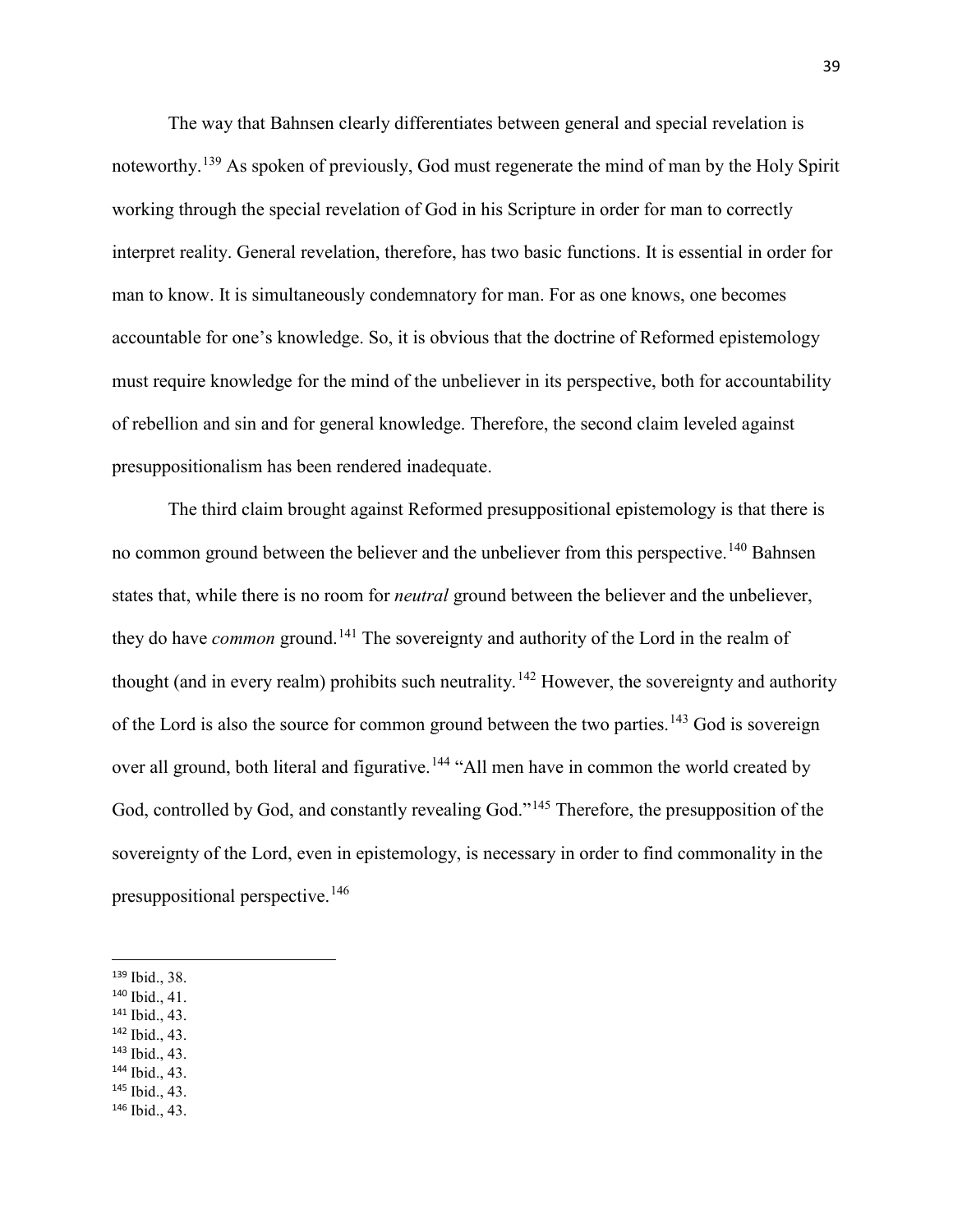It is necessary that believers approach thought from true presuppositions and maintain that neutrality is immoral and incoherent. If believers succumb to the pretended neutral ground of the world's reasoning, they are denying the perfect authority of Christ over all things. If Christ is not over all things, there is no guaranteed commonality between the believer and the unbeliever after all.<sup>[147](#page-46-0)</sup> For, from an unneutral stance, all ground belongs to the Lord and can be a point of contact between the believer and the unbeliever. But from a neutral stance, all ground is subject to unknown authority and is, therefore, completely unviable as a point of contact.<sup>[148](#page-46-1)</sup> For if all things are not from the same source, there is no reason that they would share any commonality at all. So, the presuppositional perspective necessitates a point of contact between believer and unbeliever, which it directly links to the issue of neutrality.<sup>[149](#page-46-2)</sup>

Finally, each claim opposed to the Reformed presuppositional epistemology has proved futile. In fact, the examinations of these claims only serve to strengthen presuppositionalism's argument and potency. The result of this study of the relevance of the concept of revelation within the doctrine at hand has come to a coherent conclusion. All of the riches of true knowledge are found within Christ. His authority is displayed in every aspect of creation, both physical and ideological. The revelation of his character exists plainly in the ordered universe through general revelation. This revelation is necessary and condemnatory. His revelation is inescapable in every way. It is even displayed as man looks at his own reflection and sees the very image of God reflected to him. Special revelation involves the Holy Spirit working to regenerate the mind of man through Scripture. This revelation is necessary for salvation and true knowledge of who God is. It is only through an act of the Holy Spirit that regeneration is

<span id="page-46-0"></span> <sup>147</sup> Ibid., 43.

<span id="page-46-1"></span><sup>148</sup> Ibid., 43.

<span id="page-46-2"></span><sup>149</sup> Ibid., 43.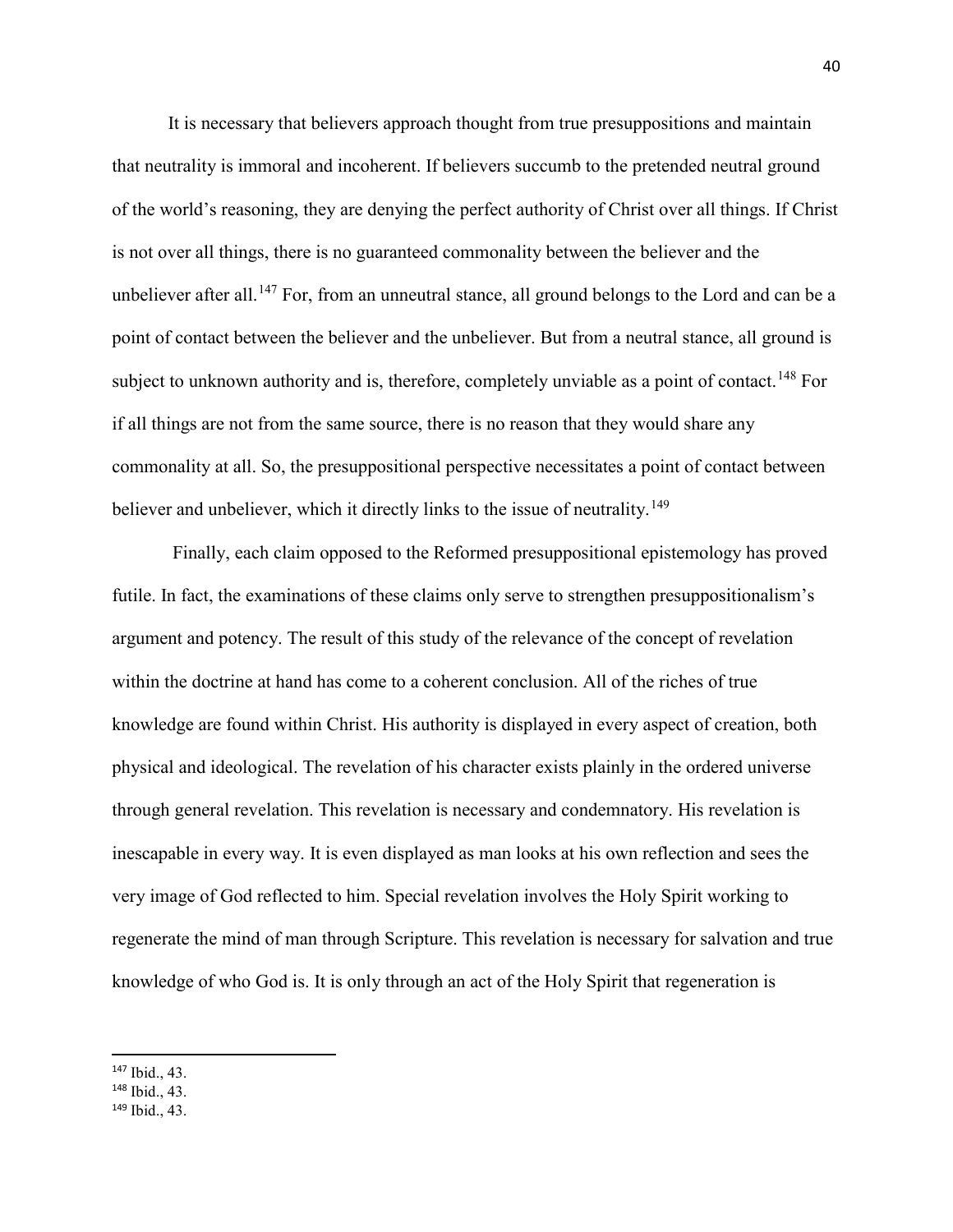possible. It is not by any work of man, but the choice of God that he is regenerated. Therefore, there is a difference between the consciousness of the believer and the unbeliever. God, however, makes his revelation evident to all, so that every person is without excuse.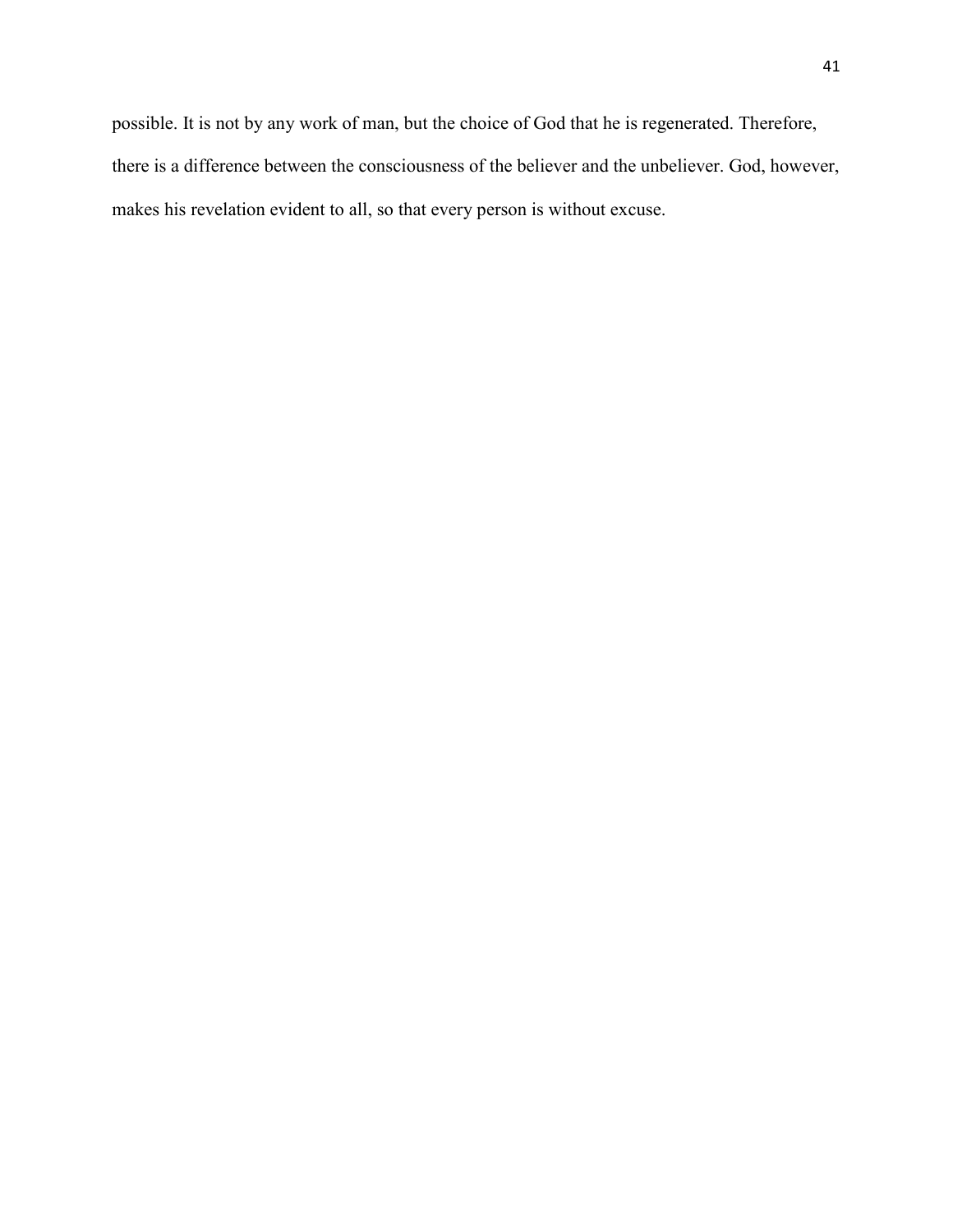# **Critiques of Presuppositional Epistemology**

*And you, who once were alienated and hostile in mind, doing evil deeds, he has now reconciled in his body of flesh by his death, in order to present you holy and blameless and above reproach before him, if indeed you continue in the faith, stable and steadfast, not shifting from the hope of the gospel that you heard, which has been proclaimed in all creation under heaven, and of which I, Paul became a minister.* -Colossians 1:21-23[150](#page-48-0)

There are many critics of presuppositional epistemology. One of the most noteworthy voices among these is that of John Frame. In the work *Cornelius Van Til: An Analysis of His Thought*, Frame carefully and excellently explains Van Til's presuppositional doctrine.<sup>[151](#page-48-1)</sup> The author is extremely thorough in his evaluation of Van Til's position which he consistently compares to the positions of other prominent scholars. Overall, Frame agrees with Van Til's position and cites him as one of the most prominent theological influences in his life and perhaps the most influential thinker of the twentieth century.<sup>[152](#page-48-2)</sup> Throughout his work, the author truly analyzes the figure's doctrine. He consistently examines it in order to showcase the coherency of Van Til's fundamental doctrines. Frame does, however, differ with Van Til on points which are less fundamental. The author's conclusion states, "In my view, the most important parts of Van Til's system are biblical and should be maintained in any future apologetic. But some of his formulations are confusing and not biblically warranted. In my view, these are less central to Van Til's system."<sup>[153](#page-48-3)</sup>

<span id="page-48-0"></span> <sup>150</sup> Col. 1:21-23

<span id="page-48-1"></span><sup>151</sup> Frame, *Cornelius Van Til: An Analysis of His Thought*. Several of the following sources are analyses or critiques of the presuppositional epistemology of Cornelius Van Til, specifically. While his ideas do not represent the entirety of the subject at hand, he is considered the father of modern presuppositional epistemological thought. Therefore, his work can be considered as representing the major aspects of presuppositional epistemology as a whole. <sup>152</sup> Ibid., 3.

<span id="page-48-3"></span><span id="page-48-2"></span><sup>153</sup> Ibid., 7.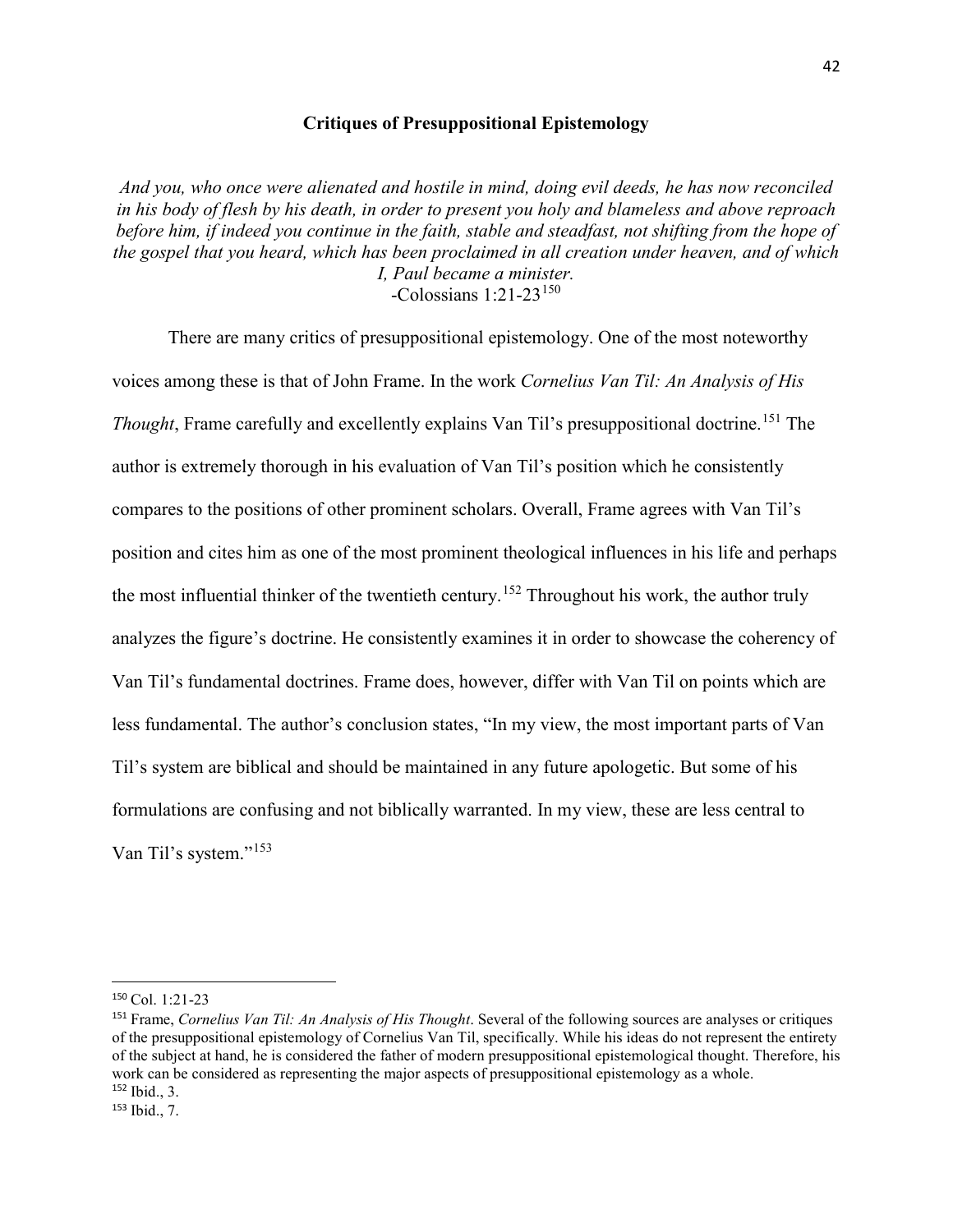Frame also mentions the negative criticisms or "debunkers," as he calls them, which Van Til's presuppositional doctrine has faced.<sup>[154](#page-49-0)</sup> These critics stood in stark opposition to the doctrine of Van Til. They include such scholars as Daane, Buswell, Montgomery, Pinnock, Robbins, and Crampton.[155](#page-49-1) Additional critics include John Gerstner, R. C. Sproul, Arthur Lindsley, and G. C. Berkouwer.<sup>[156](#page-49-2)</sup> However, these scholars differed from Van Til in a separate realm from the first group.<sup>[157](#page-49-3)</sup> Nevertheless, they certainly disagree with him and present his ideas as "misleading."[158](#page-49-4)

As far as Van Til's epistemology is concerned, Frame highlights its analogical aspect.<sup>[159](#page-49-5)</sup> He describes Van Til's presuppositional doctrine as focusing on two areas as follows: (1) the distinction of the level of God's knowledge and man's knowledge and (2) the sovereignty of God.<sup>[160](#page-49-6)</sup> Frame states that these two points can be summed up in Van Til's use of the term "analogy."<sup>[161](#page-49-7)</sup> God is the original source of knowledge, and all knowledge which man possesses is derivative of God's knowledge.<sup>[162](#page-49-8)</sup> The thoughts of man are both created by God and under his sovereignty and "control."<sup>[163](#page-49-9)</sup> "God has absolute self-contained system within himself."<sup>[164](#page-49-10)</sup> While man attempts to construct his own system, he must always work to understand the perfect system of God. As he thinks God's thoughts after him, man is subject to the ultimacy and authority of God and his system.<sup>[165](#page-49-11)</sup> The knowledge of man is subject to the revelation of God in every way.

- <span id="page-49-1"></span><sup>155</sup> Ibid., 4.
- <span id="page-49-2"></span><sup>156</sup> Ibid., 4-5.
- <span id="page-49-3"></span><sup>157</sup> Ibid., 4.
- <span id="page-49-4"></span><sup>158</sup> Ibid., 4.
- <span id="page-49-5"></span><sup>159</sup> Ibid., 89.
- <span id="page-49-6"></span><sup>160</sup> Ibid., 89.
- <span id="page-49-7"></span><sup>161</sup> Ibid., 89.
- <span id="page-49-8"></span><sup>162</sup> Ibid., 89.
- <span id="page-49-9"></span><sup>163</sup> Ibid., 89. <sup>164</sup> Ibid., 89.
- <span id="page-49-11"></span><span id="page-49-10"></span><sup>165</sup> Ibid., 89.

<span id="page-49-0"></span> <sup>154</sup> Ibid., 4.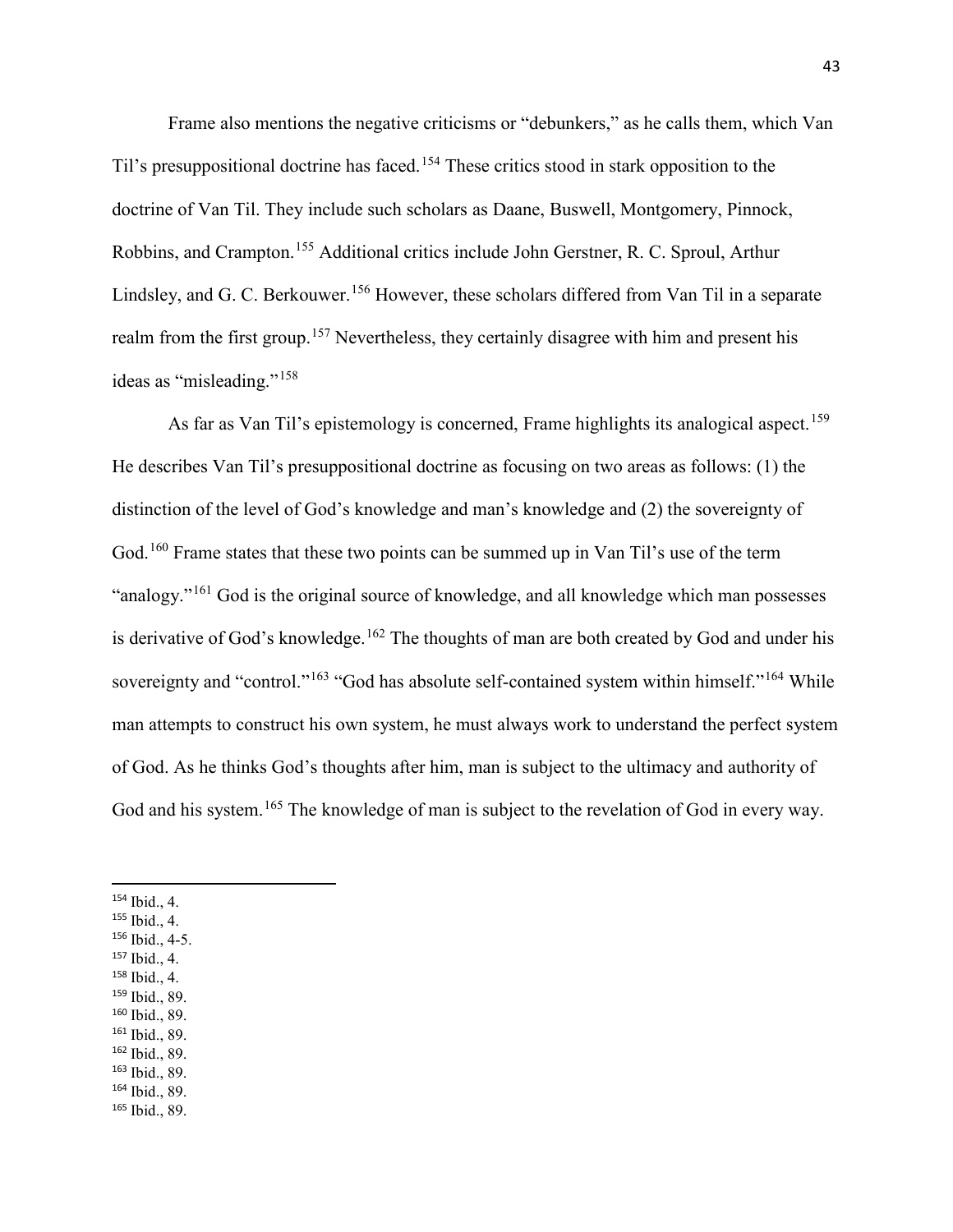The author offers the thought that man's knowledge may be better understood, from Van Til's presuppositional perspective, as a reflection of the knowledge of God.<sup>[166](#page-50-0)</sup> Through presupposing the God of Scripture, one is presupposing his perfect system of truth and knowledge.

In *Jerusalem and Athens: Critical Discussions on the Philosophy and Apologetics of Cornelius Van Til*, many critiques to Van Til's epistemology and general doctrine are brought forward by respected scholars.<sup>[167](#page-50-1)</sup> Within this work, Herman Dooyeweerd presents a transcendent critique of theoretical thought as it relates to Van Til's presuppositional epistemology and revelation. He critiques several doctrines which are at the core of Van Til's epistemological thought. His essential critique, however, states that Van Til has developed a metaphysical theory of God's being instead of a biblical understanding of God's being.[168](#page-50-2) He argues that Van Til has focused too much on one attribute of God's character, and that he has subsequently developed an entire metaphysics based on this attribute.<sup>[169](#page-50-3)</sup> Because Van Til was focused on developing a consistent metaphysics, he missed the other attributes of the God of the Bible.<sup>[170](#page-50-4)</sup> His emphasis on the omniscience of God has actually been an over-emphasis, which does not adequately take into account the other attributes of God. Van Til has developed a "metaphysical absolutization."[171](#page-50-5) Dooyeweerd explains that Van Til cannot biblically develop such a metaphysics if he is correctly examining the self-revelation of God in Scripture.<sup>[172](#page-50-6)</sup> In essence, the author critiques Van Til's presuppositional metaphysics as extremely absolutistic in regard to its understanding of God as exhaustively rational.<sup>[173](#page-50-7)</sup>

- <span id="page-50-2"></span><sup>168</sup> Ibid., 88.
- <span id="page-50-3"></span><sup>169</sup> Ibid., 88.
- <span id="page-50-4"></span><sup>170</sup> Ibid., 88.
- <span id="page-50-5"></span><sup>171</sup> Ibid., 88.
- <span id="page-50-6"></span><sup>172</sup> Ibid., 88.
- <span id="page-50-7"></span><sup>173</sup> Ibid., 88.

<span id="page-50-0"></span> <sup>166</sup> Ibid., 93.

<span id="page-50-1"></span><sup>167</sup> Geehan, ed.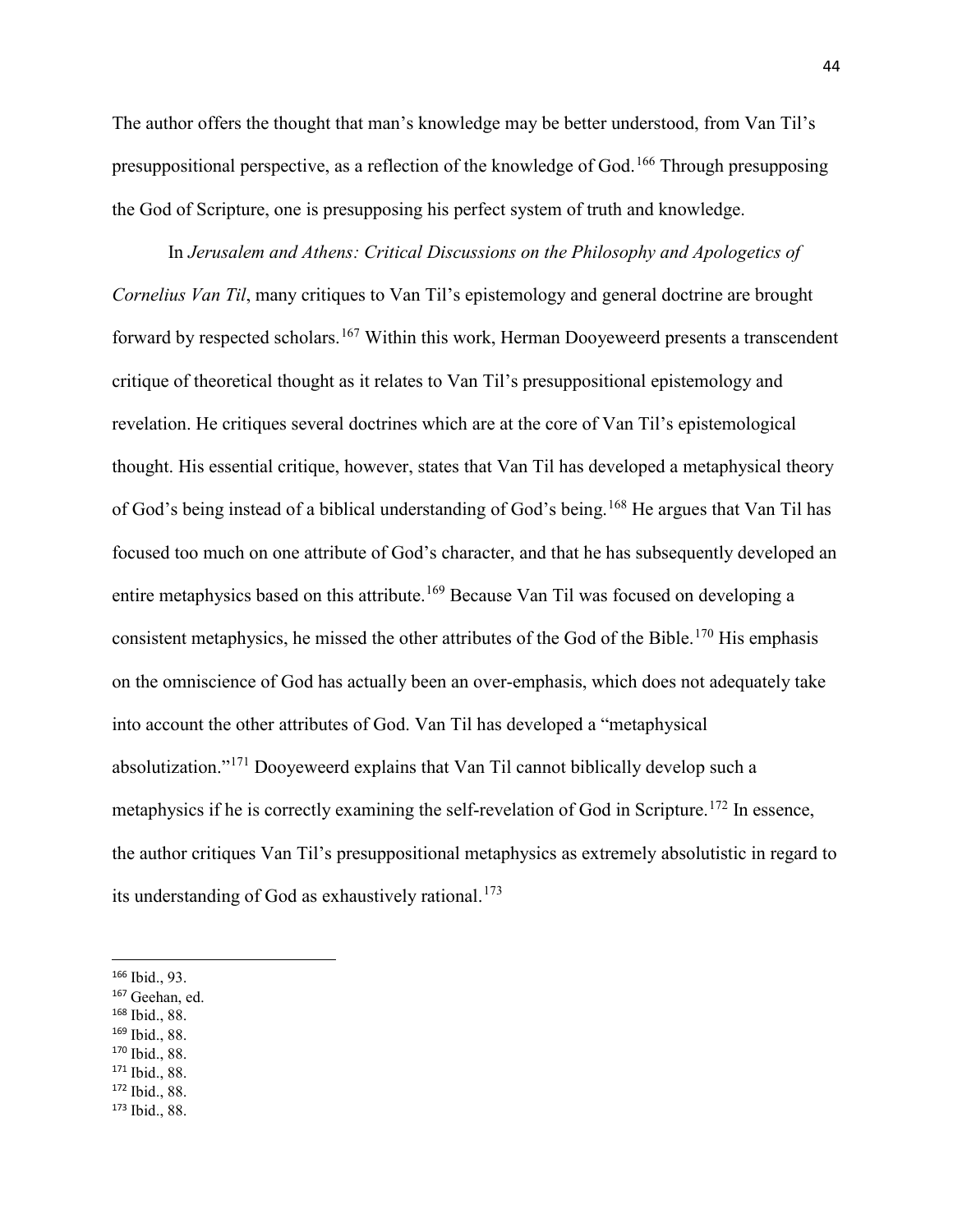John Montgomery proposes a critique to Van Til's concept of the a priori.<sup>[174](#page-51-0)</sup> The critique contains five major points of difference.<sup>[175](#page-51-1)</sup> One of these points which is of particular interest for the topic of presuppositional epistemology is his fifth and final point. At this point, Montgomery states that Christian argumentation and apologetics as a whole ought not require the believer to constantly presuppose the truth of God and his existence in his work to persuade the lost.<sup>[176](#page-51-2)</sup> Instead, Christians should focus on the unbeliever and "*their* needs."[177](#page-51-3) This approach involves the apologist meeting the unbeliever where they are, in the starting point of "common rationality."[178](#page-51-4) Montgomery argues that it is ridiculous to impose presuppositional expectations upon the unbeliever.<sup>[179](#page-51-5)</sup> Therefore, the believer should not attempt persuasion through a presuppositional route at all, lest he push the unbeliever even further away.

*Jerusalem and Athens* also contains a critique from Robert Knudsen entitled, "Progressive and Regressive Tendencies in Christian Apologetics."[180](#page-51-6) His work acts as an historical overview of the history of the Christian apologetic movement and its major figures. Knudsen also explains the apologetic ideology which originated from or characterized these figures. Upon his inauguration as Professor of Apologetics at Westminster Theological Seminary, Knudsen critiqued the transcendental perspective of the apologetic of the institution of Westminster specifically.<sup>[181](#page-51-7)</sup> This involved an historical overview of the apologetics of

<span id="page-51-0"></span> <sup>174</sup> Ibid., 380.

<span id="page-51-1"></span><sup>175</sup> Ibid., 390-391.

<span id="page-51-2"></span><sup>176</sup> Ibid., 391.

<span id="page-51-3"></span><sup>177</sup> Ibid., 391.

<span id="page-51-4"></span><sup>178</sup> Ibid., 391.

<span id="page-51-5"></span><sup>179</sup> Ibid., 391.

<span id="page-51-6"></span><sup>180</sup> Ibid., 275-298. It ought to be understood that there are many critiques within this work which could not be examined due to the brevity of this paper. It is unfortunate that some of these relevant ideas from the scholars who contributed to *Jerusalem and Athens* have not been included.

<span id="page-51-7"></span><sup>181</sup> Knudsen, *The Transcendental Perspective of Westminster's Apologetic*.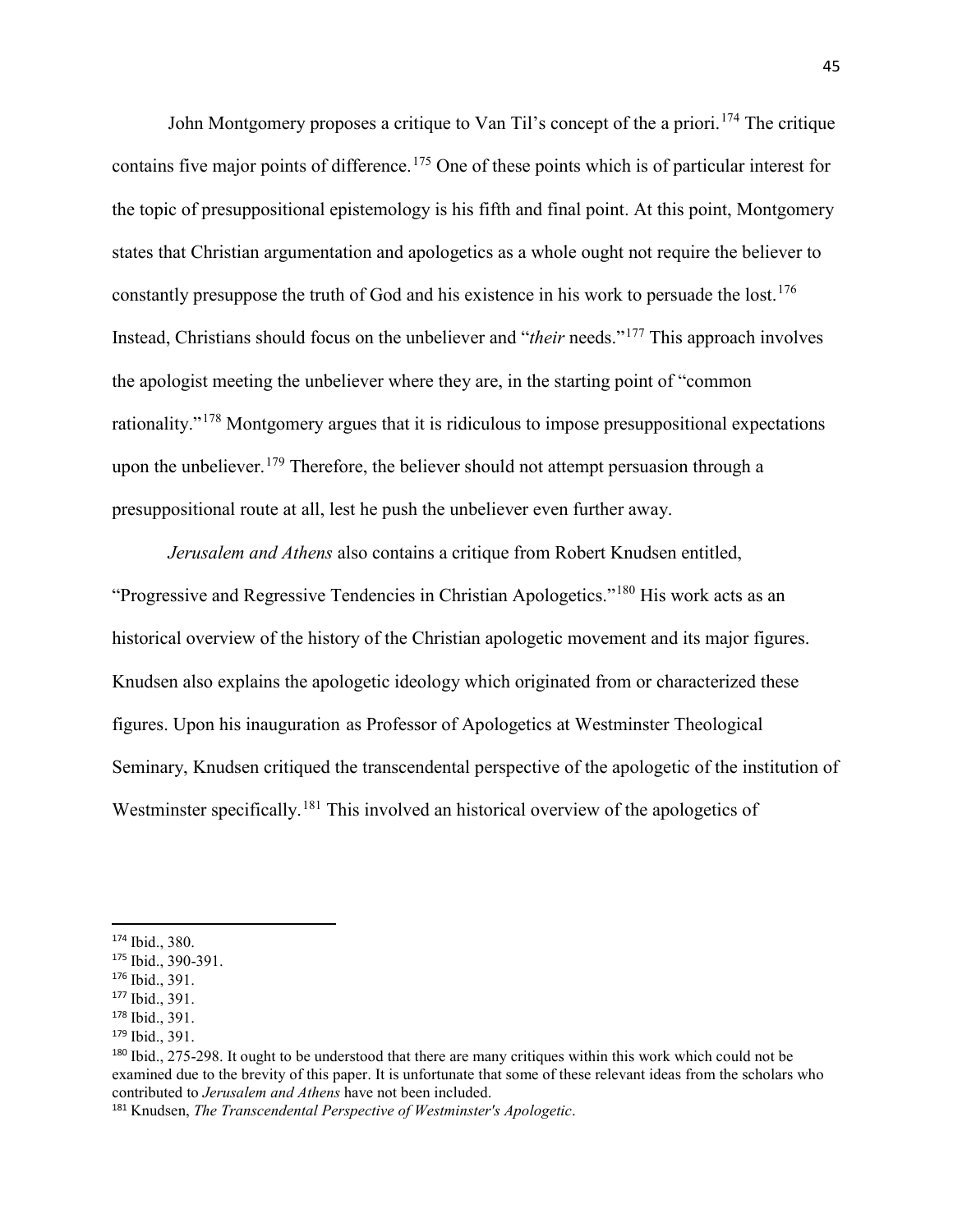Westminster, including a study of the apologetic contributions of Kuyper and Van Til to the institution. Describing Westminster's apologetic, Knudsen states:

It is radical in its systematic formulation. For its presuppositions are not simply intellectually formulated principles, on the order, let us say, of theoretical axioms. Nor are they simply postulates, which may be drawn from theology as a scientific discipline. As Van Til sought already as a graduate student to challenge unbelief, he came with a radical Christian world view, in the spirit of Abraham Kuyper, and with the purpose of challenging unbelieving thought at its root. His thought was essentially this: Given anything that is meaningful-indeed, given anything at all--one can provide an account of the fact that it is possible only on the foundation of God's revelation in Jesus Christ, as witnessed by the Scriptures. What is (namely, being) is possible only on the presupposition of a full-orbed Christian theism. Any other starting point is inadequate; it will be unable to offer us a standpoint from which we can understand the world in its unity and diversity.  $182$ 

Therefore, the author agrees with the presuppositional stance of the epistemology and apologetic of Westminster. Throughout Knudsen's statement, it is evident that he values the doctrines which are associated with Kuyper, Van Til, and presuppositional epistemology as a whole. While there are many more critiques which ought to be examined regarding the subject of presuppositional epistemology, the brevity of this paper does not allow for their study.

<span id="page-52-0"></span> <sup>182</sup> Ibid., 227-228.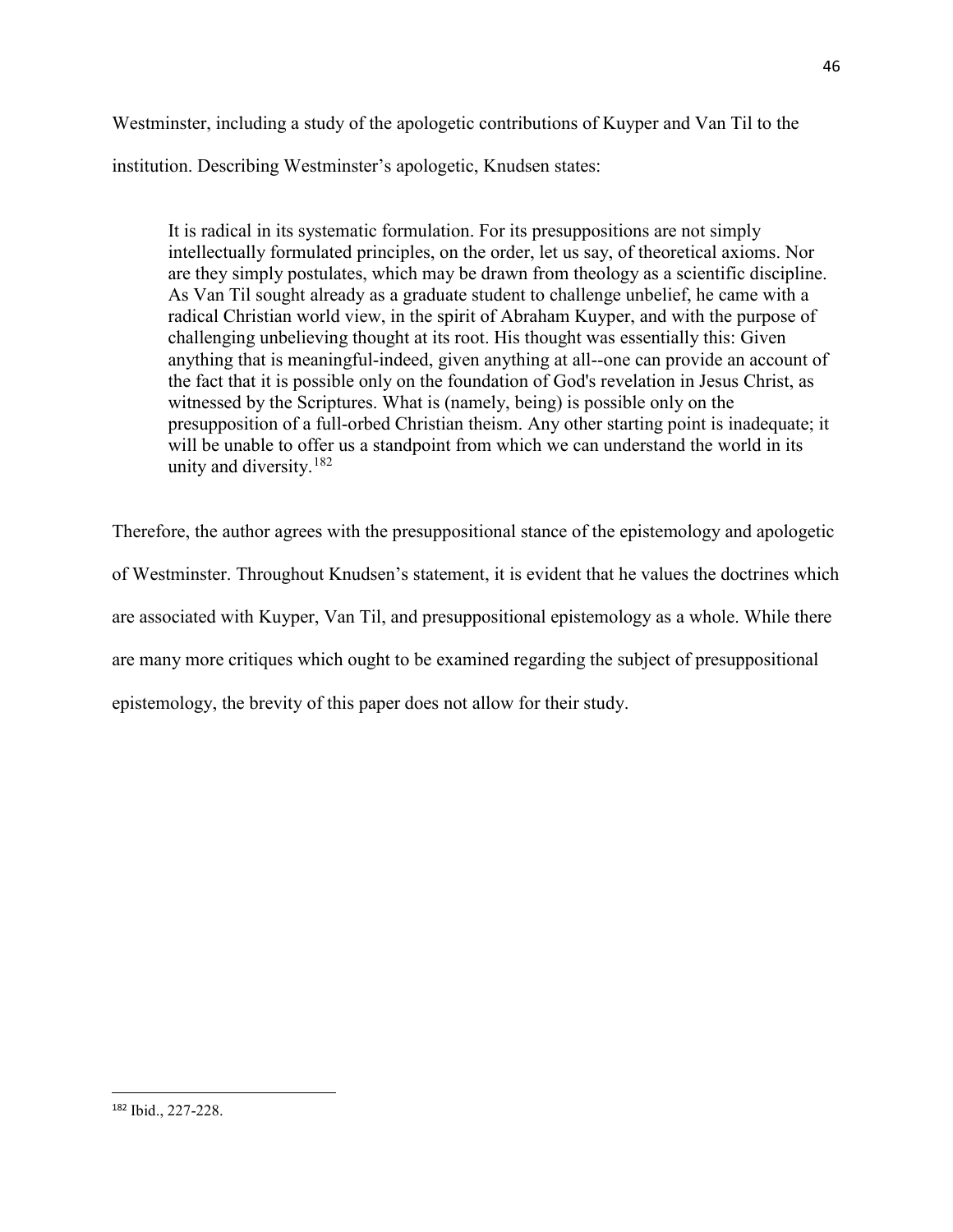# **Conclusion**

# *The fear of the LORD is the beginning of wisdom, and the knowledge of the Holy One is insight.*  $-$ Proverbs 9:10<sup>[183](#page-53-0)</sup>

Coherent epistemology can be understood through Reformed Christian theism's presuppositional epistemology. This perspective is biblical and logical in nature. The argument's central crux states that true epistemology can only be found through presupposing the truth of God's existence in every aspect of thought. God is the foundation and beginning of man's understanding and being. Therefore, refusing to acknowledge him as sovereign in every aspect, even in one's thought, is nothing short of sinful. The conscious act of repression of God's authority is tantamount to linking arms with the world in its rebellion against the truth of Jesus Christ. In order for one to maintain both coherency and truth, one must presuppose the truth of Jesus Christ from the outset of one's reason.

Throughout this work, epistemology and presuppositional thought have been discussed in great detail. Evidence for the thesis of this project has been presented. Whether or not this evidence has been persuasive is perhaps somewhat subjective. Many topics were surveyed within the extended literature review, in the second chapter of this paper. The topics which were relevant for the argument at hand, however, were drawn out within the analysis of data.<sup>[184](#page-53-1)</sup> The thesis of this paper remains the same. This thesis is namely that coherent epistemology can be understood through Reformed Christian theism's presuppositional thought which presupposes the truth of biblical Christianity and the God of Scripture. This concludes the discussion of epistemology and presuppositional thought.

<span id="page-53-0"></span> <sup>183</sup> Prov. 9:10

<span id="page-53-1"></span><sup>&</sup>lt;sup>184</sup> The analysis of data extends from chapter four to chapter nine.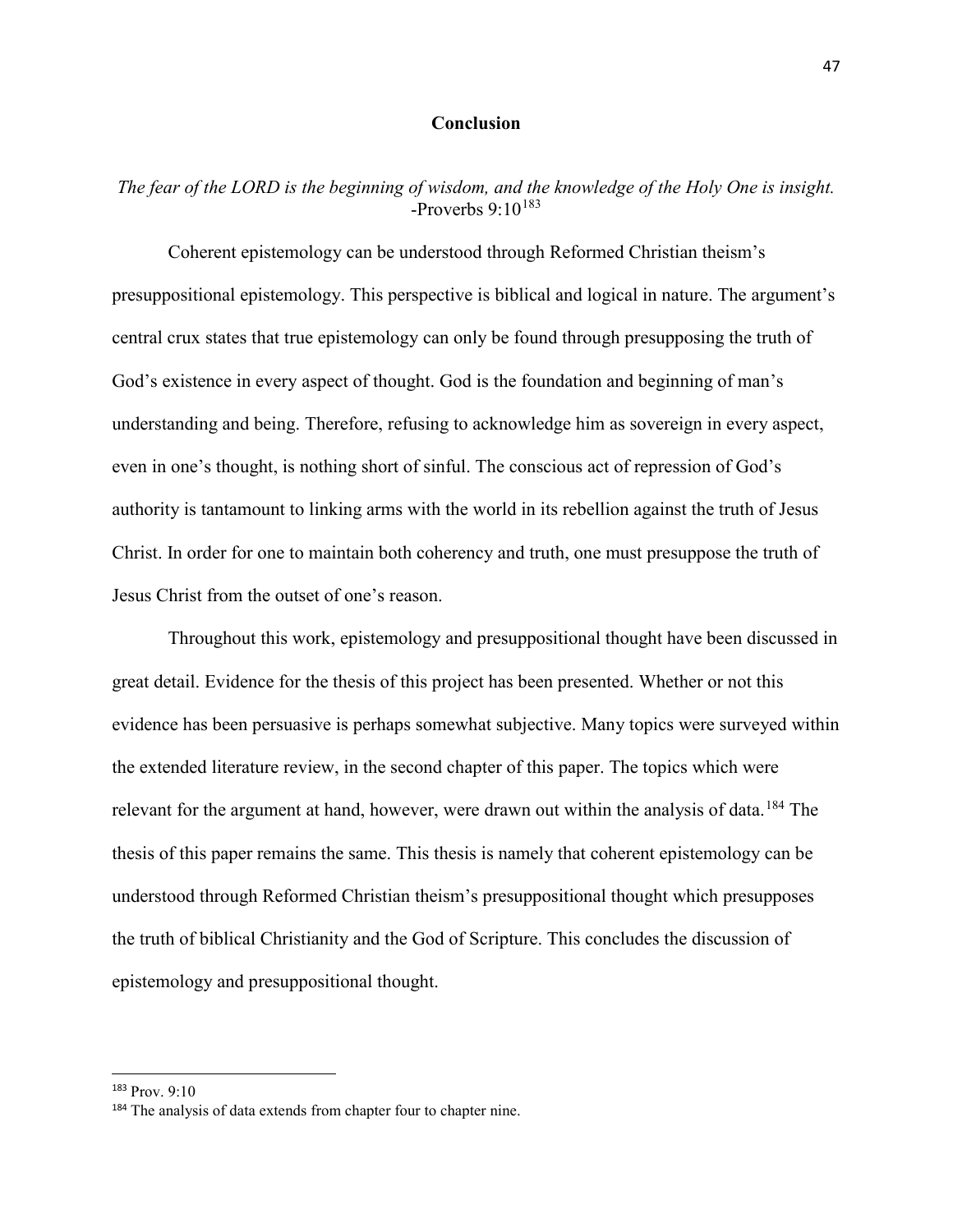## **Bibliography**

- Allen, R. Michael. "Word of God." In *Reformed Theology*, 11-33. London: T&T Clark International, 2010.
- Bahnsen, Greg L. *Always Ready: Directions for Defending the Faith*. Edited by Robert R. Booth. Nacogdoches, TX: Covenant Media Press, 2011.
- Bahnsen, Greg, and Gordon Stein. "A Transcendental Argument for God's Existence." In *Christian Apologetics: An Anthology of Primary Sources*, edited by Khaldoun A. Sweis and Chad V. Meister, 139-67. Grand Rapids, MI: Zondervan, 2011.
- Calvin, John. "The Christian Life." In *Calvin's Institutes: A New Compend*, edited by Hugh T. Kerr, 91-99. Louisville, KT: John Knox Press, 1989.
- Frame, John M. "A Van Til Glossary." *IIIM Magazine Online* 2, no. 35 (fall 2000): 1-6. Accessed October 17, 2018.
- Frame, John M. *Cornelius Van Til: An Analysis of His Thought*. Phillipsburg, NJ: P&R Publishing, 1995.
- Frame, John M. *The Doctrine of the Knowledge of God: A Theology of Lordship*. Phillipsburg, NJ: Presbyterian and Reformed Publishing Company, 1987.
- Geehan, E. R., ed. *Jerusalem and Athens: Critical Discussions on the Philosophy and Apologetics of Cornelius Van Til*. Phillipsburg, NJ: Presbyterian and Reformed Publishing Company, 1971.
- International Council on Biblical Inerrancy. "The Chicago Statement on Biblical Inerrancy." *The Master's Seminary Journal* 25, no. 1 (2014): 1-10. Accessed February 9, 2018.
- Kierkegaard, Soren. *Concluding Unscientific Postscript to the Philosophical Fragments*. Translated by David F. Swenson and Walter Lowrie. Princeton University Press, 1941.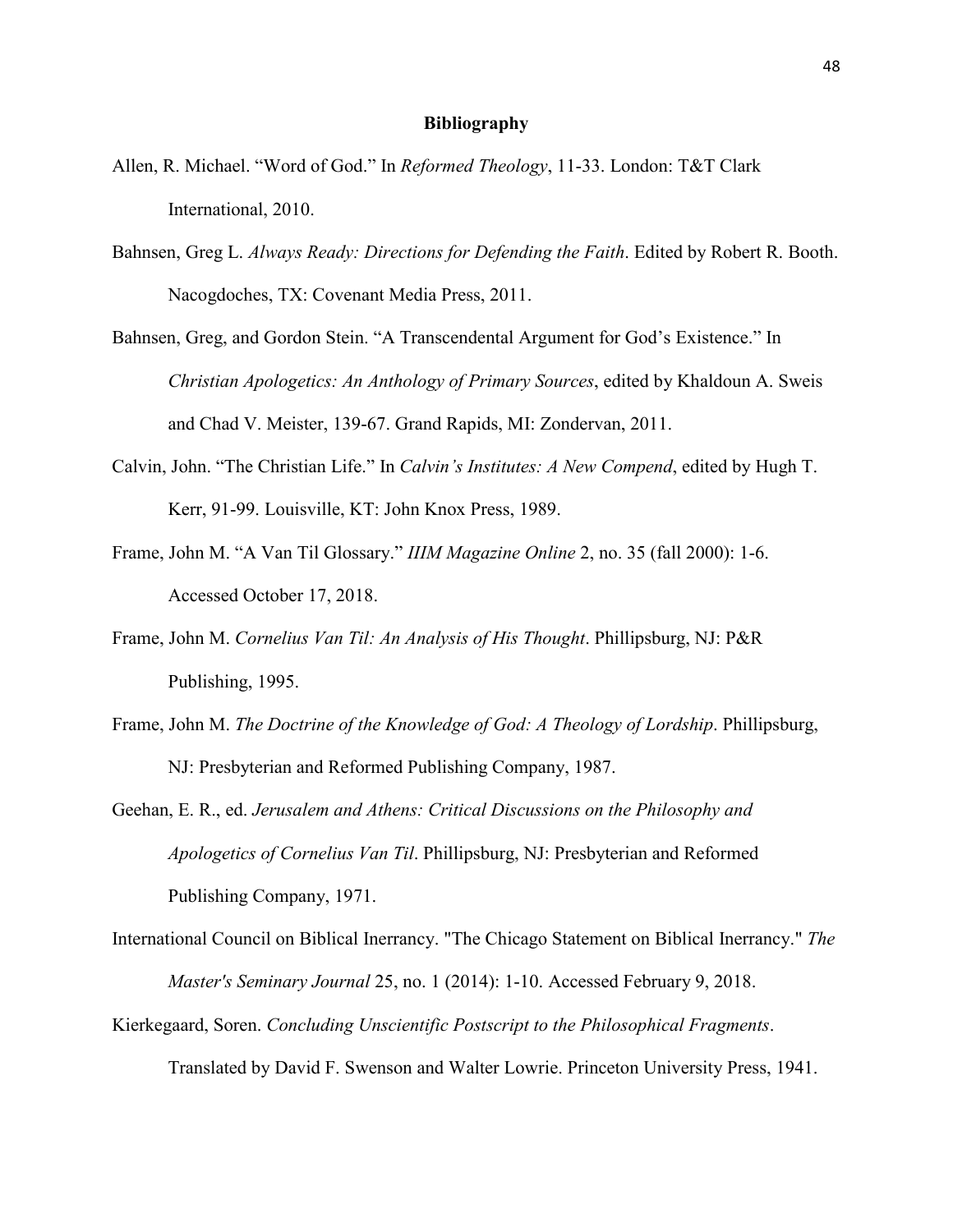- Knudsen, Robert D. "The Nature of Regeneration." In *Christian Faith and Modern Theology*, 307-321. New York: Channel Press, 1964.
- Knudsen, Robert D. *The Transcendental Perspective of Westminster's Apologetic*. Philadelphia, PA: Westminster Theological Seminary, 1986.
- McGrath, Alister. *Mere Apologetics: How to Help Seekers & Skeptics Find Faith*. Grand Rapids, MI: Baker Books, 2012.
- Oliphint, K. Scott. "The Old-New Reformed Epistemology." In *Revelation and Reason: New Essays in Reformed Apologetics*, edited by K. Scott Oliphint and Lane G. Tipton, 207-19. Phillipsburg, NJ: P&R Publishing, 2007.
- Otto, Randall. "Renewing Our Mind: Reformed Epistemology and the Task of Apologetics." *Evangelical Quarterly* 88, no. 2 (April 2016): 111-125. Accessed March 3, 2018.

*Oxford English Dictionary*. 3rd ed., s.v. "metaphysics." Accessed March 28, 2018.

- Plantinga, Alvin. "Warranted Belief in God." In *Knowledge and Christian Belief*, 30-44. Grand Rapids, MI: William B. Eerdmans Publishing Company, 2015.
- Robinson, Marilynne. "Calvinism as Metaphysics." *Toronto Journal of Theology* 25, no. 2 (2009): 175-186. Accessed March 28, 2018.
- Rose, Matthew. "The Sovereign Good." In *Ethics with Barth: God, Metaphysics and Morals*, edited by John Webster, George Hunsinger, and Hans-Anton Drewes, 91-111. Burlington: Ashgate Publishing Company, 2010.

Schaeffer, Francis A. *Francis A. Schaeffer Trilogy*. Westchester, IL: Crossway Books, 1990.

Schaeffer, Francis A. "The Destruction of Faith and Freedom." In *A Christian Manifesto,* 41-51. Wheaton, IL: Crossway Books, 2005.